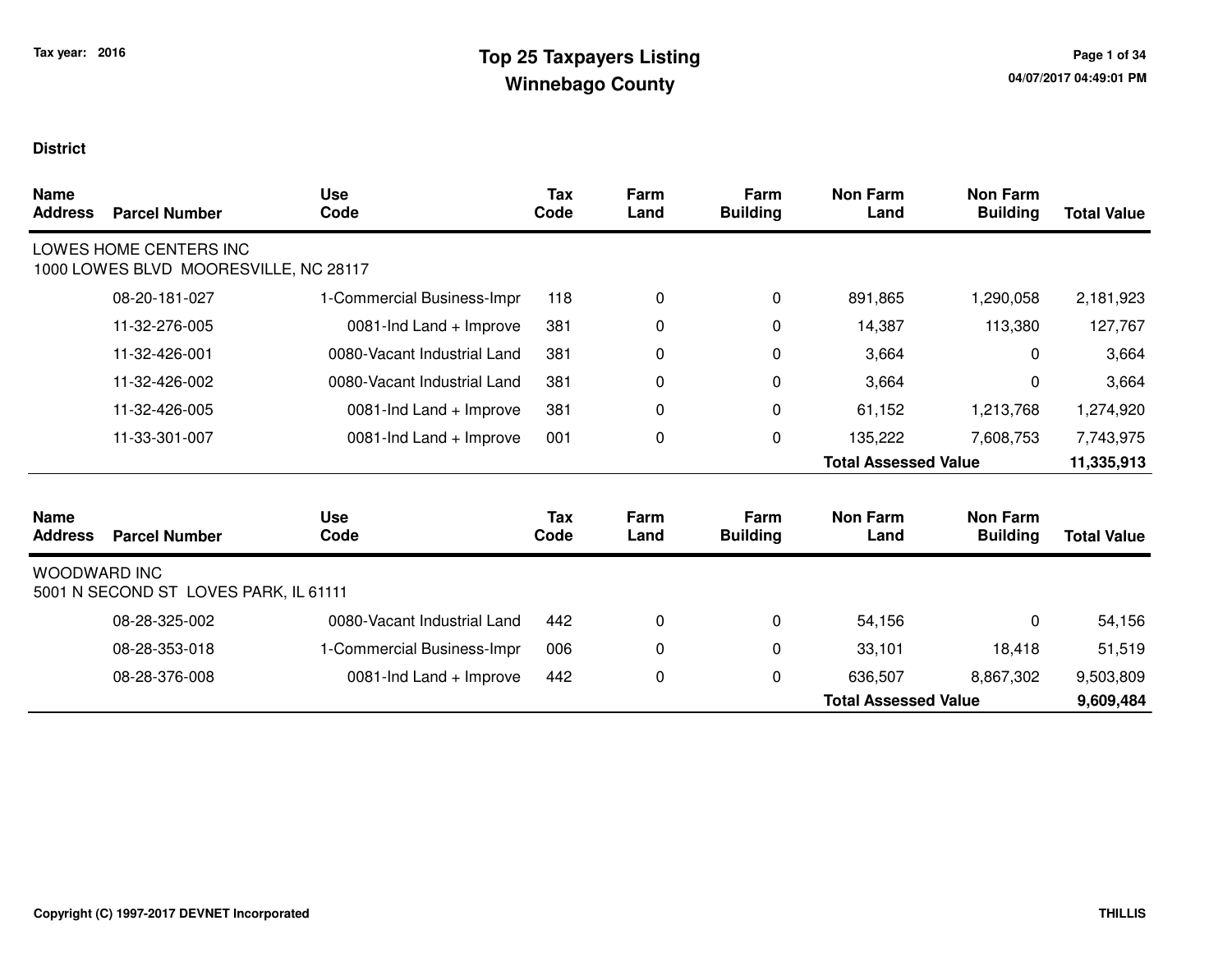| <b>Name</b><br><b>Address</b> | <b>Parcel Number</b>                                         | <b>Use</b><br>Code                                    | <b>Tax</b><br>Code | Farm<br>Land | Farm<br><b>Building</b> | <b>Non Farm</b><br>Land     | <b>Non Farm</b><br><b>Building</b> | <b>Total Value</b> |
|-------------------------------|--------------------------------------------------------------|-------------------------------------------------------|--------------------|--------------|-------------------------|-----------------------------|------------------------------------|--------------------|
|                               | BELOIT MEMORIAL HOSPITAL INC<br>1969 W HART BELOIT, WI 53511 |                                                       |                    |              |                         |                             |                                    |                    |
|                               | 04-21-200-005                                                | 0071-Commercial Office-Impr                           | 189                | 0            | 0                       | 1,004,773                   | 7,770,519                          | 8,775,292          |
|                               |                                                              |                                                       |                    |              |                         | <b>Total Assessed Value</b> |                                    | 8,775,292          |
| <b>Name</b><br><b>Address</b> | <b>Parcel Number</b>                                         | <b>Use</b><br>Code                                    | <b>Tax</b><br>Code | Farm<br>Land | Farm<br><b>Building</b> | <b>Non Farm</b><br>Land     | <b>Non Farm</b><br><b>Building</b> | <b>Total Value</b> |
| <b>CBL CHERRYVALE</b>         | 2030 HAMILTON PL BLVD CHATTANOOGA, TN 37421                  |                                                       |                    |              |                         |                             |                                    |                    |
|                               | 12-35-301-004                                                | 1-Commercial Business-Impr                            | 378                | 0            | 0                       | 1,117,570                   | 7,156,014                          | 8,273,584          |
|                               |                                                              |                                                       |                    |              |                         | <b>Total Assessed Value</b> |                                    | 8,273,584          |
| <b>Name</b><br><b>Address</b> | <b>Parcel Number</b>                                         | <b>Use</b><br>Code                                    | <b>Tax</b><br>Code | Farm<br>Land | Farm<br><b>Building</b> | <b>Non Farm</b><br>Land     | <b>Non Farm</b><br><b>Building</b> | <b>Total Value</b> |
|                               | MEIJER STORES LIMITED PARTNERSHIP                            | ATTN PROPERTY TAX MANAGER 2929 WALKER AVE N WGRAND RA |                    |              |                         |                             |                                    |                    |
|                               | 08-21-126-015                                                | 1-Commercial Business-Impr                            | 133                | 0            | 0                       | 86,731                      | 141,497                            | 228,228            |
|                               | 08-21-126-016                                                | 1-Commercial Business-Impr                            | 133                | 0            | $\Omega$                | 1,161,710                   | 3,311,786                          | 4,473,496          |
|                               | 08-21-126-018                                                | 0050-Vac Commercial Land                              | 133                | 0            | 0                       | 105,717                     | 0                                  | 105,717            |
|                               | 12-14-151-005                                                | 1-Commercial Business-Impr                            | 001                | 0            | 0                       | 513,260                     | 2,553,587                          | 3,066,847          |
|                               | 12-14-152-009                                                | 1-Commercial Business-Impr                            | 001                | 0            | 0                       | 105,212                     | 96,135                             | 201,347            |
|                               |                                                              |                                                       |                    |              |                         | <b>Total Assessed Value</b> |                                    | 8,075,635          |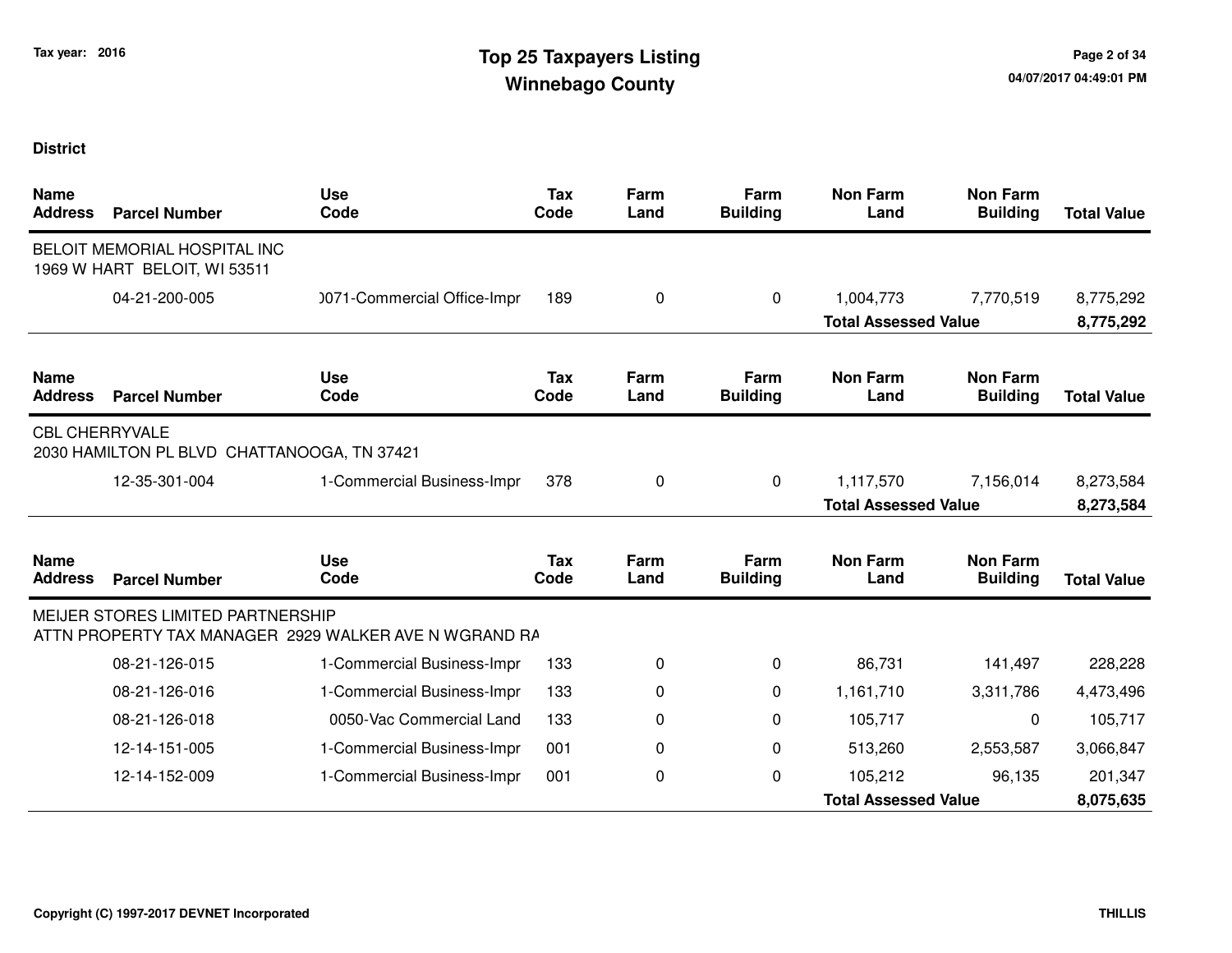| <b>Name</b><br><b>Address</b> | <b>Parcel Number</b>                                                                      | <b>Use</b><br>Code                                        | <b>Tax</b><br>Code | Farm<br>Land | Farm<br><b>Building</b> | <b>Non Farm</b><br>Land     | <b>Non Farm</b><br><b>Building</b> | <b>Total Value</b> |
|-------------------------------|-------------------------------------------------------------------------------------------|-----------------------------------------------------------|--------------------|--------------|-------------------------|-----------------------------|------------------------------------|--------------------|
|                               | <b>FOREST PLAZA LLC</b>                                                                   | C/O SIMON PROPERTY GROUP PO BOX 7019INDIANAPOLIS, IN 4620 |                    |              |                         |                             |                                    |                    |
|                               | 12-27-103-007                                                                             | 1-Commercial Business-Impr                                | 001                | 0            | $\pmb{0}$               | 116,737                     | 71,264                             | 188,001            |
|                               | 12-27-103-010                                                                             | 1-Commercial Business-Impr                                | 001                | 0            | 0                       | 456,758                     | 1,598,209                          | 2,054,967          |
|                               | 12-27-103-018                                                                             | 1-Commercial Business-Impr                                | 001                | 0            | 0                       | 645,456                     | 3,389,008                          | 4,034,464          |
|                               | 12-27-106-001                                                                             | 1-Commercial Business-Impr                                | 001                | 0            | 0                       | 6,467                       | 39,641                             | 46,108             |
|                               | 12-27-127-003                                                                             | 1-Commercial Business-Impr                                | 001                | 0            | 0                       | 110,540                     | 193,261                            | 303,801            |
|                               | 12-27-176-002                                                                             | 0050-Vac Commercial Land                                  | 001                | 0            | $\mathbf 0$             | 6,447                       | $\Omega$                           | 6,447              |
|                               | 12-27-176-004                                                                             | 0050-Vac Commercial Land                                  | 001                | 0            | $\mathbf 0$             | 3,910                       | 0                                  | 3,910              |
|                               |                                                                                           |                                                           |                    |              |                         | <b>Total Assessed Value</b> |                                    | 6,637,698          |
| <b>Name</b><br><b>Address</b> | <b>Parcel Number</b>                                                                      | <b>Use</b><br>Code                                        | Tax<br>Code        | Farm<br>Land | Farm<br><b>Building</b> | <b>Non Farm</b><br>Land     | <b>Non Farm</b><br><b>Building</b> | <b>Total Value</b> |
|                               | <b>GREATER ROCKFORD AIRPORT AUTHORITY</b><br>ATTN FINANCE 60 AIRPORT DRROCKFORD, IL 61109 |                                                           |                    |              |                         |                             |                                    |                    |
|                               | 15-11-301-003                                                                             | 0081-Ind Land + Improve                                   | 421                | 0            | 0                       | 22,474                      | 39,408                             | 61,882             |
|                               | 15-11-301-004                                                                             | 0081-Ind Land + Improve                                   | 421                | 0            | 0                       | 22,474                      | 231,887                            | 254,361            |
|                               | 15-11-301-005                                                                             | 0081-Ind Land + Improve                                   | 421                | 0            | 0                       | 22,072                      | 246,756                            | 268,828            |
|                               | 15-11-326-007                                                                             | 0081-Ind Land + Improve                                   | 421                | 0            | 0                       | 32,644                      | 131,001                            | 163,645            |
|                               | 15-11-326-011                                                                             | 0081-Ind Land + Improve                                   | 421                | 0            | 0                       | 54,465                      | 607,020                            | 661,485            |
|                               | 15-11-376-001                                                                             | 0071-Commercial Office-Impr                               | 392                | 0            | 0                       | 7,423                       | 33,673                             | 41,096             |
|                               | 15-11-376-002                                                                             |                                                           |                    |              |                         |                             |                                    |                    |
|                               |                                                                                           | 0081-Ind Land + Improve                                   | 392                | 0            | 0                       | 29,208                      | 309,921                            | 339,129            |
|                               | 15-11-376-003                                                                             | 0081-Ind Land + Improve                                   | 392                | 0            | 0                       | 11,843                      | 41,405                             | 53,248             |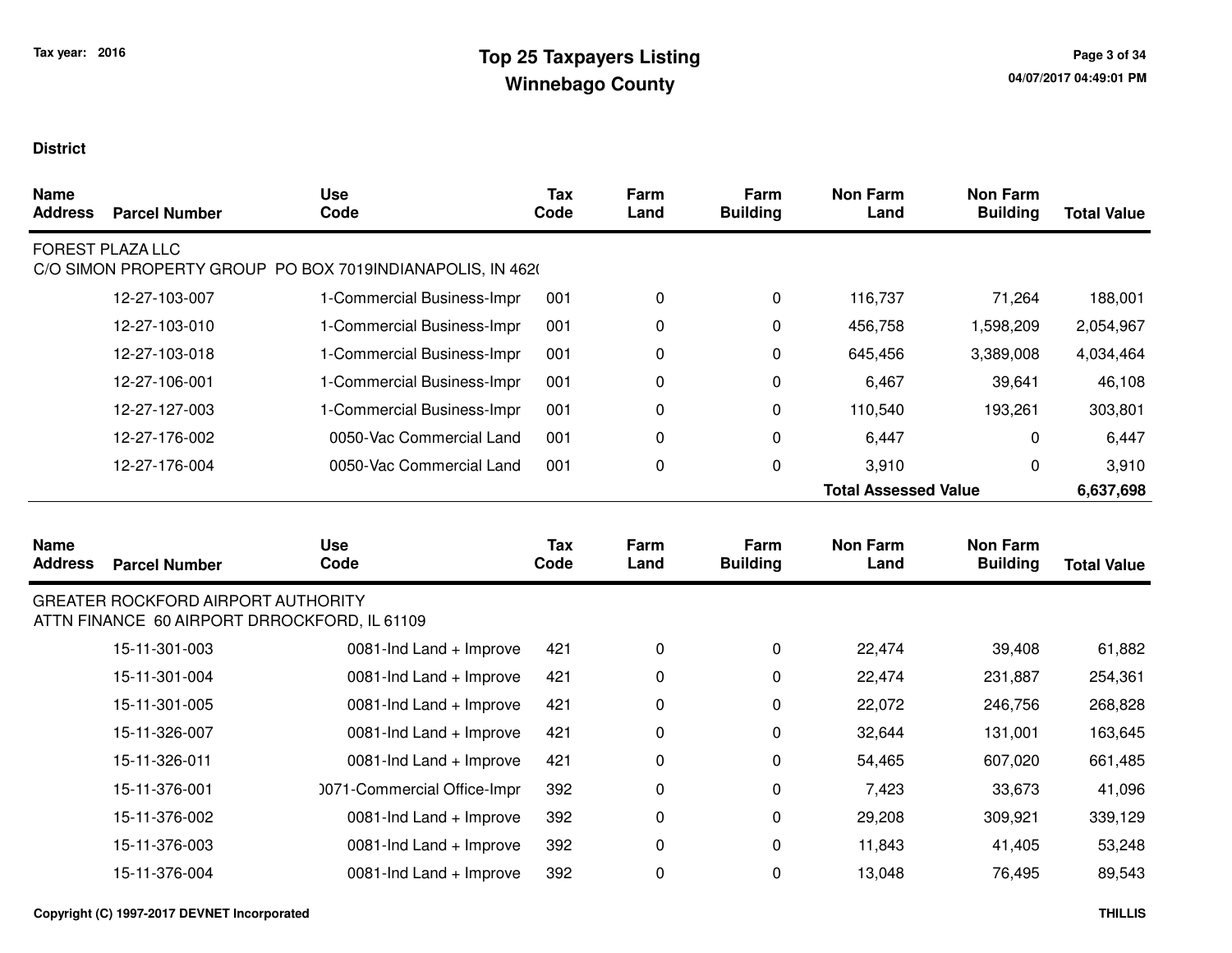| <b>Name</b><br><b>Address</b> | <b>Parcel Number</b>                      | <b>Use</b><br>Code                           | Tax<br>Code | Farm<br>Land | Farm<br><b>Building</b> | <b>Non Farm</b><br>Land | <b>Non Farm</b><br><b>Building</b> | <b>Total Value</b> |
|-------------------------------|-------------------------------------------|----------------------------------------------|-------------|--------------|-------------------------|-------------------------|------------------------------------|--------------------|
|                               | <b>GREATER ROCKFORD AIRPORT AUTHORITY</b> | ATTN FINANCE 60 AIRPORT DRROCKFORD, IL 61109 |             |              |                         |                         |                                    |                    |
|                               | 15-11-376-005                             | 0081-Ind Land + Improve                      | 392         | 0            | $\mathbf 0$             | 22,929                  | 131,699                            | 154,628            |
|                               | 15-11-451-005                             | 0081-Ind Land + Improve                      | 392         | 0            | $\mathbf 0$             | 0                       | 133,241                            | 133,241            |
|                               | 15-14-151-002                             | 0071-Commercial Office-Impr                  | 392         | 0            | $\pmb{0}$               | 7,423                   | 54,234                             | 61,657             |
|                               | 15-14-151-004                             | 1-Commercial Business-Impr                   | 392         | 0            | $\pmb{0}$               | 7,423                   | 62,577                             | 70,000             |
|                               | 15-14-151-005                             | 0071-Commercial Office-Impr                  | 392         | 0            | 0                       | 3,812                   | 32,946                             | 36,758             |
|                               | 15-14-152-001                             | 0081-Ind Land + Improve                      | 392         | 0            | $\pmb{0}$               | 0                       | 133                                | 133                |
|                               | 15-14-152-002                             | 0081-Ind Land + Improve                      | 392         | 0            | 0                       | 0                       | 37,428                             | 37,428             |
|                               | 15-14-152-003                             | 0081-Ind Land + Improve                      | 392         | 0            | $\pmb{0}$               | 0                       | 31,697                             | 31,697             |
|                               | 15-14-152-004                             | 0081-Ind Land + Improve                      | 392         | 0            | 0                       | 0                       | 262,440                            | 262,440            |
|                               | 15-14-152-006                             | 0081-Ind Land + Improve                      | 392         | 0            | $\pmb{0}$               | 0                       | 230,988                            | 230,988            |
|                               | 15-14-152-008                             | 1-Commercial Business-Impr                   | 392         | 0            | 0                       | 0                       | 1,081                              | 1,081              |
|                               | 15-14-152-009                             | 1-Commercial Business-Impr                   | 392         | 0            | $\pmb{0}$               | 0                       | 99                                 | 99                 |
|                               | 15-14-152-010                             | 1-Commercial Business-Impr                   | 392         | 0            | $\mathbf 0$             | 0                       | 1,081                              | 1,081              |
|                               | 15-14-201-002                             | 0081-Ind Land + Improve                      | 392         | 0            | 0                       | 0                       | 37,691                             | 37,691             |
|                               | 15-14-201-003                             | 0081-Ind Land + Improve                      | 392         | 0            | $\pmb{0}$               | 0                       | 58,345                             | 58,345             |
|                               | 15-14-201-006                             | 0081-Ind Land + Improve                      | 392         | 0            | 0                       | 0                       | 28,694                             | 28,694             |
|                               | 15-14-201-007                             | 0081-Ind Land + Improve                      | 392         | 0            | 0                       | 0                       | 20,428                             | 20,428             |
|                               | 15-14-201-008                             | 0081-Ind Land + Improve                      | 392         | 0            | $\pmb{0}$               | 0                       | 48,772                             | 48,772             |
|                               | 15-14-201-009                             | 0081-Ind Land + Improve                      | 392         | 0            | 0                       | 0                       | 35,220                             | 35,220             |
|                               | 15-14-201-010                             | 0081-Ind Land + Improve                      | 392         | 0            | 0                       | 0                       | 30,852                             | 30,852             |
|                               | 15-14-201-012                             | 0081-Ind Land + Improve                      | 392         | 0            | $\pmb{0}$               | 0                       | 29,569                             | 29,569             |
|                               | 15-14-202-004                             | 0081-Ind Land + Improve                      | 392         | 0            | $\pmb{0}$               | 26,115                  | 222,101                            | 248,216            |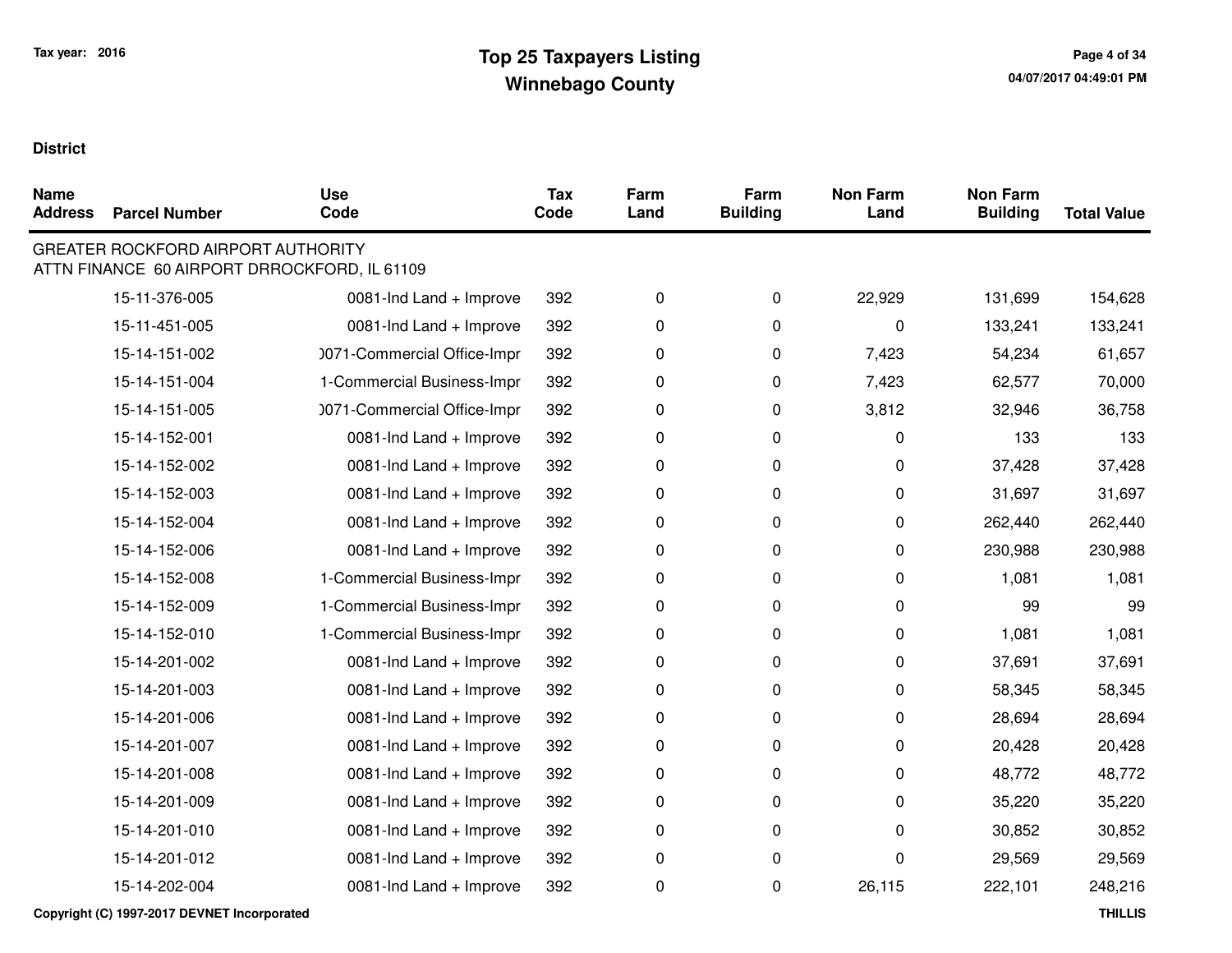$\blacksquare$ 

| Name<br>Address | <b>Parcel Number</b>                                                                      | <b>Use</b><br>Code          | <b>Tax</b><br>Code | Farm<br>Land | Farm<br><b>Building</b> | <b>Non Farm</b><br>Land | <b>Non Farm</b><br><b>Building</b> | <b>Total Value</b> |
|-----------------|-------------------------------------------------------------------------------------------|-----------------------------|--------------------|--------------|-------------------------|-------------------------|------------------------------------|--------------------|
|                 | <b>GREATER ROCKFORD AIRPORT AUTHORITY</b><br>ATTN FINANCE 60 AIRPORT DRROCKFORD, IL 61109 |                             |                    |              |                         |                         |                                    |                    |
|                 | 15-14-202-005                                                                             | 0081-Ind Land + Improve     | 392                | $\mathbf 0$  | $\pmb{0}$               | 12,818                  | 29,822                             | 42,640             |
|                 | 15-14-351-001                                                                             | 0081-Ind Land + Improve     | 392                | $\mathbf 0$  | $\pmb{0}$               | 0                       | 14,468                             | 14,468             |
|                 | 15-14-402-002                                                                             | 0081-Ind Land + Improve     | 392                | 0            | 0                       | 16,556                  | 40,132                             | 56,688             |
|                 | 15-14-402-004                                                                             | 0081-Ind Land + Improve     | 392                | $\mathbf 0$  | 0                       | 34,629                  | 221,516                            | 256,145            |
|                 | 15-14-402-006                                                                             | 0081-Ind Land + Improve     | 392                | 0            | 0                       | 34,723                  | 566,542                            | 601,265            |
|                 | 15-14-402-007                                                                             | 0081-Ind Land + Improve     | 392                | $\mathbf 0$  | 0                       | 53,986                  | 806,666                            | 860,652            |
|                 | 15-15-176-007                                                                             | Farm+Improve+Non Farm AV    | 392                | 1,037        | 0                       |                         | 0                                  | 1,038              |
|                 | 15-15-301-003                                                                             | 0020-Vacant Farmland - assd | 392                | 345          | 0                       | 0                       | 0                                  | 345                |
|                 | 15-15-301-004                                                                             | Farm+Improve+Non Farm AV    | 392                | 3,607        | 0                       | 0                       |                                    | 3,608              |
|                 | 15-16-400-006                                                                             | Farm+Improve+Non Farm AV    | 392                | 1,203        | 0                       |                         | 0                                  | 1,204              |
|                 | 15-21-100-004                                                                             | Farm+Improve+Non Farm AV    | 392                | 965          | 0                       | 0                       |                                    | 966                |
|                 | 15-21-400-004                                                                             | 0081-Ind Land + Improve     | 392                | $\pmb{0}$    | 0                       | 0                       | 157,529                            | 157,529            |
|                 | 15-22-100-020                                                                             | Farm+Improve+Non Farm AV    | 392                | 169          | 0                       | 0                       |                                    | 170                |
|                 | 15-22-100-025                                                                             | 0020-Vacant Farmland - assd | 392                | 751          | 0                       | 0                       | 0                                  | 751                |
|                 | 15-22-203-001                                                                             | 0020-Vacant Farmland - assd | 392                | 6,105        | 0                       | 0                       | 0                                  | 6,105              |
|                 | 15-22-226-004                                                                             | 0081-Ind Land + Improve     | 392                | $\Omega$     | 0                       | 0                       | 27,955                             | 27,955             |
|                 | 15-22-300-004                                                                             | 0080-Vacant Industrial Land | 392                | $\mathbf 0$  | 0                       | 245                     | 0                                  | 245                |
|                 | 15-22-300-005                                                                             | Farm+Improve+Non Farm AV    | 392                | 4,172        | 0                       | 0                       |                                    | 4,173              |
|                 | 15-22-300-006                                                                             | Farm+Improve+Non Farm AV    | 392                | 7,306        | $\pmb{0}$               | $\pmb{0}$               |                                    | 7,307              |
|                 | 15-22-401-003                                                                             | -Farm+Improve-assd/w/H&S    | 392                | 9,436        | 7,342                   | 0                       | $\Omega$                           | 16,778             |
|                 | 15-22-402-001                                                                             | 0080-Vacant Industrial Land | 392                | $\mathbf 0$  | $\mathbf 0$             | 504                     | 0                                  | 504                |
|                 | 15-22-426-003                                                                             | 0020-Vacant Farmland - assd | 392                | 1,477        | 0                       | $\pmb{0}$               | 0                                  | 1,477              |
|                 |                                                                                           |                             |                    |              |                         |                         |                                    |                    |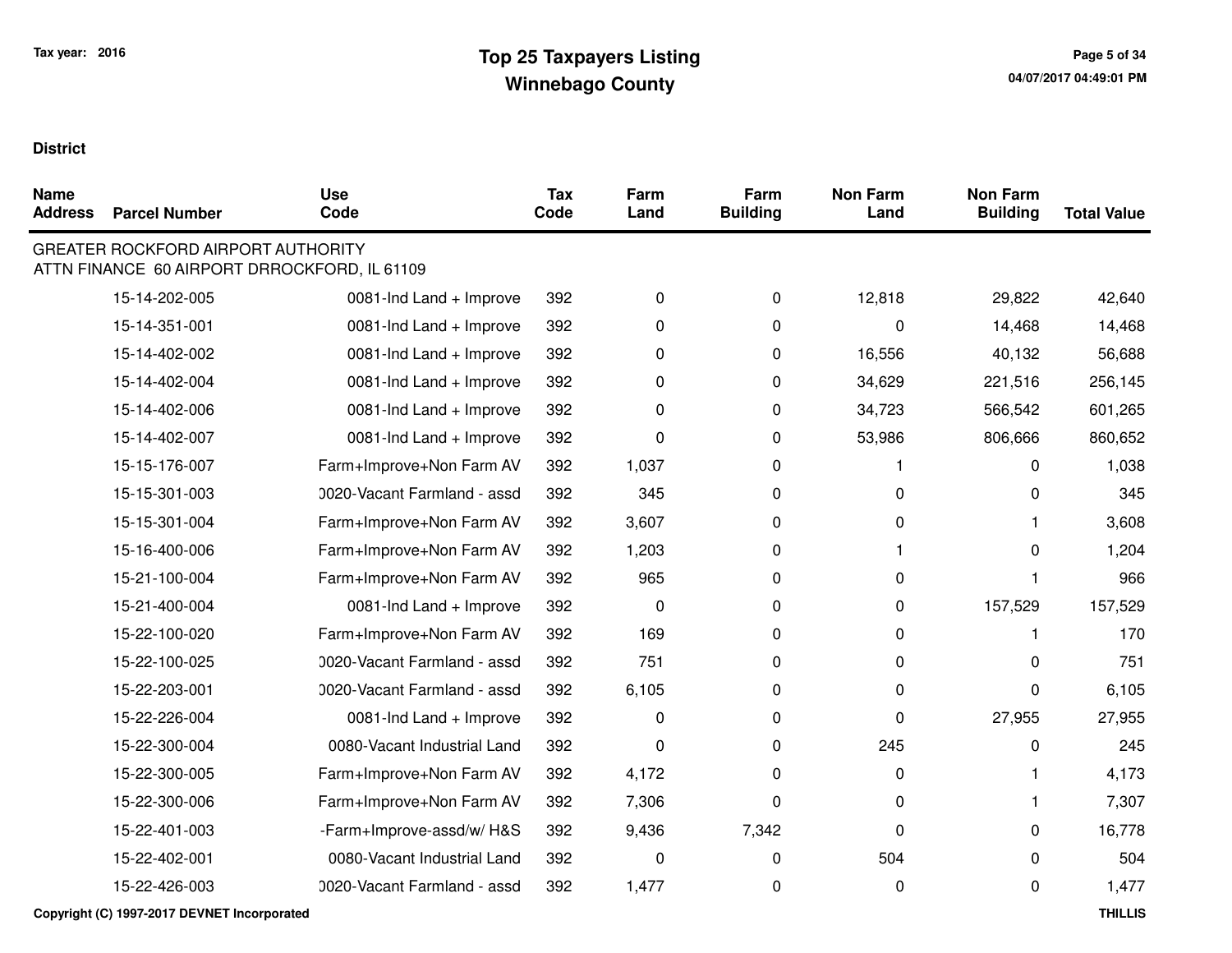| <b>Name</b><br><b>Address</b> | <b>Parcel Number</b>                                                                      | <b>Use</b><br>Code          | <b>Tax</b><br>Code | Farm<br>Land | Farm<br><b>Building</b> | <b>Non Farm</b><br>Land     | <b>Non Farm</b><br><b>Building</b> | <b>Total Value</b> |
|-------------------------------|-------------------------------------------------------------------------------------------|-----------------------------|--------------------|--------------|-------------------------|-----------------------------|------------------------------------|--------------------|
|                               | <b>GREATER ROCKFORD AIRPORT AUTHORITY</b><br>ATTN FINANCE 60 AIRPORT DRROCKFORD, IL 61109 |                             |                    |              |                         |                             |                                    |                    |
|                               | 15-23-101-003                                                                             | 0081-Ind Land + Improve     | 392                | 0            | 0                       | $\Omega$                    | 2,924                              | 2,924              |
|                               | 15-23-201-002                                                                             | 1-Commercial Business-Impr  | 400                | 0            | 0                       | 13,184                      | 25,562                             | 38,746             |
|                               | 15-23-326-001                                                                             | 0081-Ind Land + Improve     | 392                | 0            | 0                       | 47,197                      | 19,881                             | 67,078             |
|                               | 15-23-351-001                                                                             | 0020-Vacant Farmland - assd | 392                | 719          | 0                       | $\Omega$                    | 0                                  | 719                |
|                               | 15-23-351-002                                                                             | 0020-Vacant Farmland - assd | 392                | 76           | 0                       | U                           | U                                  | 76                 |
|                               | 15-23-376-002                                                                             | 0081-Ind Land + Improve     | 392                | 0            | 0                       | 12,818                      | 23,734                             | 36,552             |
|                               | 15-26-101-001                                                                             | 0020-Vacant Farmland - assd | 392                | 202          | 0                       | $\Omega$                    | $\Omega$                           | 202                |
|                               | 15-26-101-002                                                                             | 0020-Vacant Farmland - assd | 392                | 14           | 0                       | 0                           | O                                  | 14                 |
|                               | 15-26-151-005                                                                             | Farm+Improve+Non Farm AV    | 001                | 4,100        | 0                       | 146,611                     | 156,197                            | 306,908            |
|                               | 15-26-176-003                                                                             | 0020-Vacant Farmland - assd | 036                | 1,353        | 0                       | $\Omega$                    | 0                                  | 1,353              |
|                               | 15-26-300-009                                                                             | Farm+Improve+Non Farm AV    | 001                | 387          | 0                       |                             | 0                                  | 388                |
|                               | 15-27-100-004                                                                             | 0020-Vacant Farmland - assd | 392                | 3,186        | 0                       | 0                           | 0                                  | 3,186              |
|                               | 15-27-201-002                                                                             | 0020-Vacant Farmland - assd | 392                | 2,567        | 0                       | $\Omega$                    | 0                                  | 2,567              |
|                               | 15-27-226-001                                                                             | 0020-Vacant Farmland - assd | 392                | 1,138        | 0                       | 0                           | 0                                  | 1,138              |
|                               | 15-27-251-002                                                                             | 0020-Vacant Farmland - assd | 036                | 115          | 0                       | $\Omega$                    | 0                                  | 115                |
|                               | 15-27-277-002                                                                             | Farm+Improve+Non Farm AV    | 001                | 711          | 0                       |                             | 0                                  | 712                |
|                               |                                                                                           |                             |                    |              |                         | <b>Total Assessed Value</b> |                                    | 6,016,926          |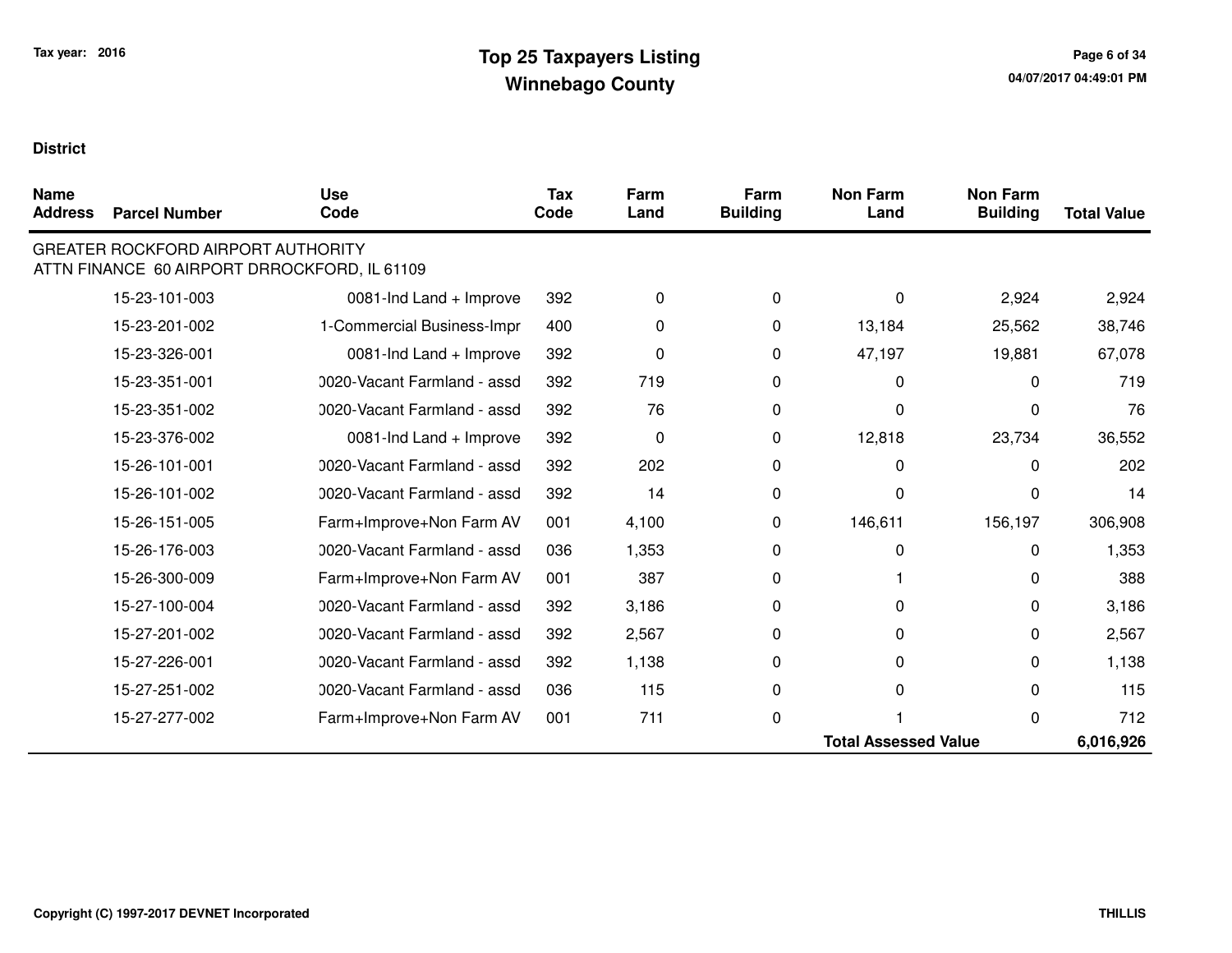| <b>Name</b><br><b>Address</b> | <b>Parcel Number</b>                                                          | <b>Use</b><br>Code          | <b>Tax</b><br>Code | Farm<br>Land | Farm<br><b>Building</b> | <b>Non Farm</b><br>Land     | <b>Non Farm</b><br><b>Building</b> | <b>Total Value</b> |
|-------------------------------|-------------------------------------------------------------------------------|-----------------------------|--------------------|--------------|-------------------------|-----------------------------|------------------------------------|--------------------|
|                               | <b>LUBRIZOL HOLDING INC</b><br>29400 LAKELAND BLVD WICKLIFFE, OH 44092        |                             |                    |              |                         |                             |                                    |                    |
|                               | 03-12-376-001                                                                 | 0080-Vacant Industrial Land | 420                | 0            | 0                       | 54,497                      | 0                                  | 54,497             |
|                               | 03-12-452-002                                                                 | 0081-Ind Land + Improve     | 420                | 0            | 0                       | 71,226                      | 58,953                             | 130,179            |
|                               | 03-13-126-001                                                                 | 0080-Vacant Industrial Land | 420                | 0            | 0                       | 236,289                     | 0                                  | 236,289            |
|                               | 03-13-176-004                                                                 | 0080-Vacant Industrial Land | 420                | 0            | 0                       | 25,226                      | 0                                  | 25,226             |
|                               | 03-13-201-002                                                                 | 0081-Ind Land + Improve     | 420                | 0            | 0                       | 185,144                     | 3,371,544                          | 3,556,688          |
|                               | 04-18-301-005                                                                 | 0081-Ind Land + Improve     | 197                | 0            | 0                       | 150,345                     | 1,519,407                          | 1,669,752          |
|                               |                                                                               |                             |                    |              |                         | <b>Total Assessed Value</b> |                                    | 5,672,631          |
|                               |                                                                               |                             |                    |              |                         |                             |                                    |                    |
| <b>Name</b><br><b>Address</b> | <b>Parcel Number</b>                                                          | <b>Use</b><br>Code          | <b>Tax</b><br>Code | Farm<br>Land | Farm<br><b>Building</b> | <b>Non Farm</b><br>Land     | <b>Non Farm</b><br><b>Building</b> | <b>Total Value</b> |
|                               | NATIONAL RETAIL PROPERTIES LP<br>450 S ORANGE AVE SUITE 900 ORLANDO, FL 32801 |                             |                    |              |                         |                             |                                    |                    |
|                               | 04-03-300-015                                                                 | 1-Commercial Business-Impr  | 175                | 0            | 0                       | 216,938                     | 557,833                            | 774,771            |
|                               | 04-03-300-022                                                                 | 1-Commercial Business-Impr  | 175                | 0            | 0                       | 71,166                      | 35,908                             | 107,074            |
|                               | 04-06-254-026                                                                 | 1-Commercial Business-Impr  | 190                | 0            | 0                       | 35,403                      | 188,050                            | 223,453            |
|                               | 04-17-400-038                                                                 | 1-Commercial Business-Impr  | 199                | 0            | 0                       | 93,157                      | 117,949                            | 211,106            |
|                               | 08-16-451-002                                                                 | 1-Commercial Business-Impr  | 133                | 0            | 0                       | 450,756                     | 1,331,502                          | 1,782,258          |
|                               | 08-32-177-001                                                                 | 1-Commercial Business-Impr  | 006                | 0            | 0                       | 45,807                      | 155,950                            | 201,757            |
|                               | 11-01-353-022                                                                 | 1-Commercial Business-Impr  | 001                | 0            | 0                       | 14,382                      | 1,250                              | 15,632             |
|                               | 11-15-426-040                                                                 | 1-Commercial Business-Impr  | 455                | 0            | 0                       | 16,234                      | 74,583                             | 90,817             |
|                               | 11-24-181-020                                                                 | 1-Commercial Business-Impr  | 001                | 0            | 0                       | 29,904                      | 96,700                             | 126,604            |
|                               | 11-25-427-018                                                                 | 1-Commercial Business-Impr  | 001                | 0            | 0                       | 15,203                      | 94,604                             | 109,807            |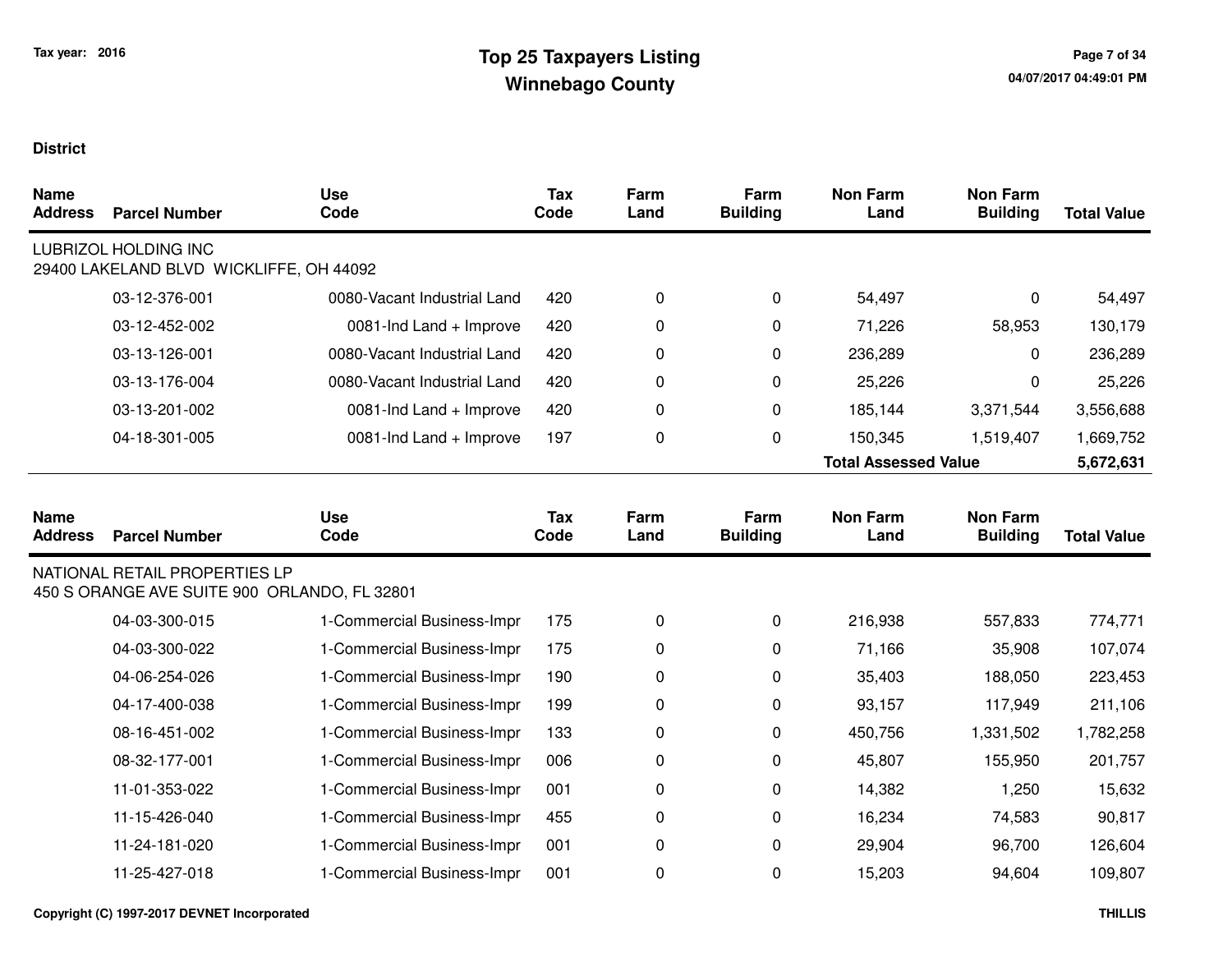| <b>Name</b><br><b>Address</b> | <b>Parcel Number</b>                                                          | <b>Use</b><br>Code          | <b>Tax</b><br>Code | Farm<br>Land | Farm<br><b>Building</b> | <b>Non Farm</b><br>Land     | <b>Non Farm</b><br><b>Building</b> | <b>Total Value</b> |
|-------------------------------|-------------------------------------------------------------------------------|-----------------------------|--------------------|--------------|-------------------------|-----------------------------|------------------------------------|--------------------|
|                               | NATIONAL RETAIL PROPERTIES LP<br>450 S ORANGE AVE SUITE 900 ORLANDO, FL 32801 |                             |                    |              |                         |                             |                                    |                    |
|                               | 12-04-276-012                                                                 | 1-Commercial Business-Impr  | 008                | 0            | 0                       | 75,732                      | 144,358                            | 220,090            |
|                               | 12-11-303-013                                                                 | 1-Commercial Business-Impr  | 001                | 0            | 0                       | 79,036                      | 212,815                            | 291,851            |
|                               | 12-23-452-010                                                                 | 1-Commercial Business-Impr  | 001                | 0            | 0                       | 92,228                      | 281,108                            | 373,336            |
|                               | 14-05-478-009                                                                 | 1-Commercial Business-Impr  | 325                | 0            | 0                       | 55,929                      | 112,951                            | 168,880            |
|                               | 16-08-176-009                                                                 | 1-Commercial Business-Impr  | 127                | 0            | 0                       | 26,709                      | 147,719                            | 174,428            |
|                               | 16-08-201-001                                                                 | 1-Commercial Business-Impr  | 127                | 0            | 0                       | 23,442                      | 148,279                            | 171,721            |
|                               | 16-08-201-002                                                                 | 0050-Vac Commercial Land    | 127                | $\pmb{0}$    | 0                       | 21,028                      | 0                                  | 21,028             |
|                               |                                                                               |                             |                    |              |                         | <b>Total Assessed Value</b> |                                    | 5,064,613          |
| <b>Name</b><br><b>Address</b> | <b>Parcel Number</b>                                                          | <b>Use</b><br>Code          | <b>Tax</b><br>Code | Farm<br>Land | Farm<br><b>Building</b> | <b>Non Farm</b><br>Land     | <b>Non Farm</b><br><b>Building</b> | <b>Total Value</b> |
|                               | GREATER ROCKFORD AIRPORT ATTN FINANCE<br>60 AIRPORT DR ROCKFORD, IL 61109     |                             |                    |              |                         |                             |                                    |                    |
|                               | 15-11-451-007                                                                 | 0081-Ind Land + Improve     | 392                | 0            | $\mathbf 0$             | $\pmb{0}$                   | 131,678                            | 131,678            |
|                               | 15-11-451-011                                                                 | 0081-Ind Land + Improve     | 392                | 0            | 0                       | 0                           | 14,054                             | 14,054             |
|                               | 15-11-451-012                                                                 | 0081-Ind Land + Improve     | 392                | 0            | 0                       | $\pmb{0}$                   | 17,198                             | 17,198             |
|                               | 15-11-451-013                                                                 | 0081-Ind Land + Improve     | 392                | 0            | 0                       | 0                           | 20,127                             | 20,127             |
|                               | 15-14-152-014                                                                 | 0081-Ind Land + Improve     | 392                | 0            | 0                       | 0                           | 28,829                             | 28,829             |
|                               | 15-14-152-015                                                                 | 0071-Commercial Office-Impr | 392                | 0            | 0                       | 0                           | 99                                 | 99                 |
|                               | 15-14-402-008                                                                 | 0080-Vacant Industrial Land | 392                | 0            | 0                       | 21,455                      | 0                                  | 21,455             |
|                               | 15-15-176-003                                                                 | 0071-Commercial Office-Impr | 392                | 0            | 0                       | $\pmb{0}$                   | 9,077                              | 9,077              |
|                               | 15-15-176-004                                                                 | 0071-Commercial Office-Impr | 392                | 0            | 0                       | 0                           | 99                                 | 99                 |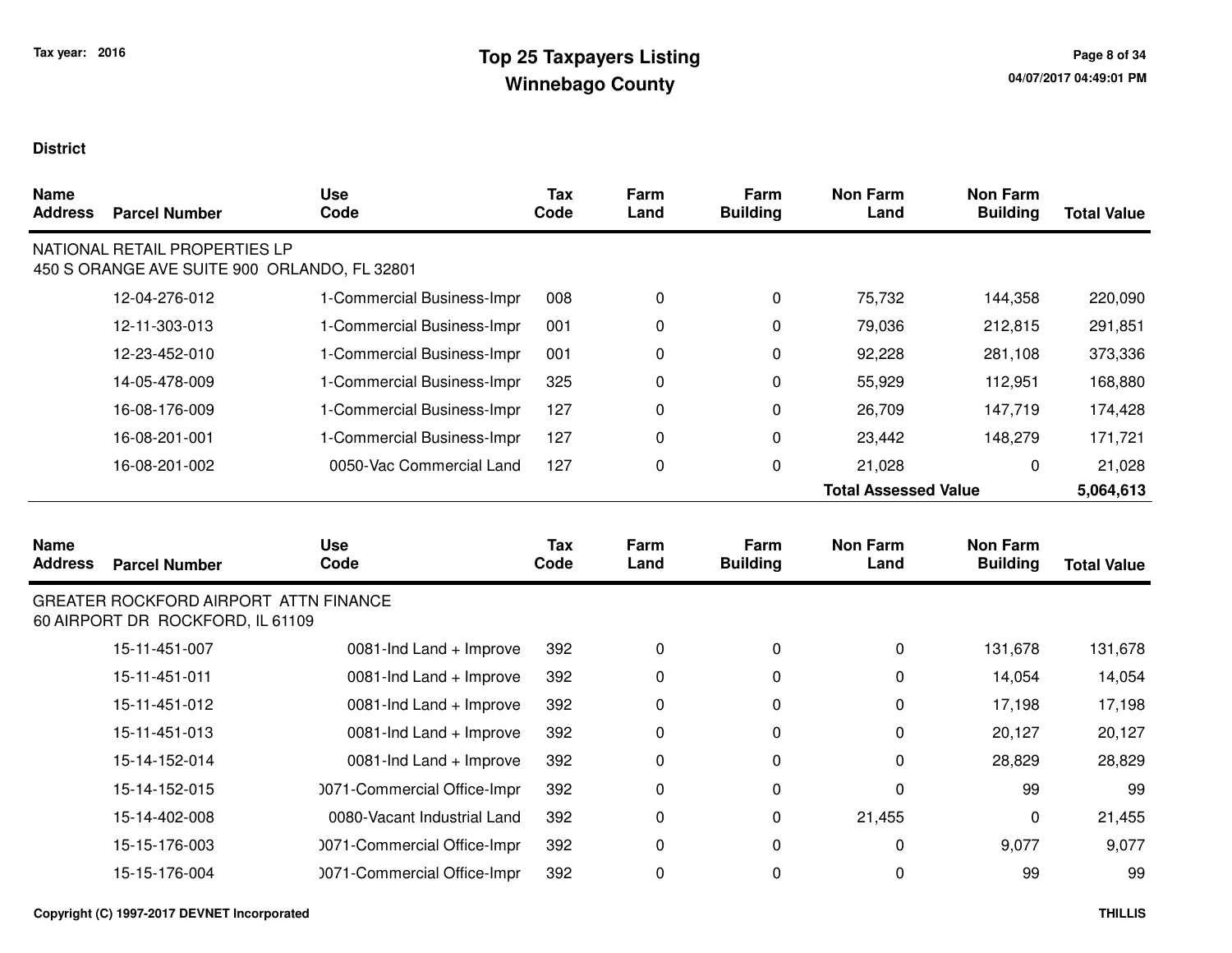| <b>Name</b><br><b>Address</b> | <b>Parcel Number</b>                                                      | <b>Use</b><br>Code                                | <b>Tax</b><br>Code | Farm<br>Land | Farm<br><b>Building</b> | <b>Non Farm</b><br>Land     | <b>Non Farm</b><br><b>Building</b> | <b>Total Value</b> |
|-------------------------------|---------------------------------------------------------------------------|---------------------------------------------------|--------------------|--------------|-------------------------|-----------------------------|------------------------------------|--------------------|
|                               | GREATER ROCKFORD AIRPORT ATTN FINANCE<br>60 AIRPORT DR ROCKFORD, IL 61109 |                                                   |                    |              |                         |                             |                                    |                    |
|                               | 15-15-401-002                                                             | 0081-Ind Land + Improve                           | 392                | 0            | 0                       | 0                           | 4,460,796                          | 4,460,796          |
|                               |                                                                           |                                                   |                    |              |                         | <b>Total Assessed Value</b> |                                    | 4,703,412          |
| <b>Name</b><br><b>Address</b> | <b>Parcel Number</b>                                                      | <b>Use</b><br>Code                                | Tax<br>Code        | Farm<br>Land | Farm<br><b>Building</b> | <b>Non Farm</b><br>Land     | <b>Non Farm</b><br><b>Building</b> | <b>Total Value</b> |
|                               | <b>CBL CHERRYVALE I LLC</b>                                               | 2030 HAMILTON PL BLVD #5000 CHATTANOOGA, TN 37421 |                    |              |                         |                             |                                    |                    |
|                               | 12-35-301-001                                                             | 1-Commercial Business-Impr                        | 378                | 0            | 0                       | 138,681                     | 1,226,068                          | 1,364,749          |
|                               | 12-35-301-002                                                             | 1-Commercial Business-Impr                        | 378                | 0            | $\Omega$                | 45,930                      | 1,679,614                          | 1,725,544          |
|                               | 12-35-326-001                                                             | 1-Commercial Business-Impr                        | 378                | 0            | 0                       | 336,041                     | 1,232,635                          | 1,568,676          |
|                               |                                                                           |                                                   |                    |              |                         | <b>Total Assessed Value</b> |                                    | 4,658,969          |
| <b>Name</b><br><b>Address</b> | <b>Parcel Number</b>                                                      | <b>Use</b><br>Code                                | Tax<br>Code        | Farm<br>Land | Farm<br><b>Building</b> | <b>Non Farm</b><br>Land     | <b>Non Farm</b><br><b>Building</b> | <b>Total Value</b> |
|                               | TWO STAR PROPERTY CO INC<br>1639 N ALPINE RD SUITE 201 ROCKFORD, IL 61107 |                                                   |                    |              |                         |                             |                                    |                    |
|                               | 08-29-378-003                                                             | 1-Commercial Business-Impr                        | 006                | 0            | 0                       | 552,801                     | 1,949,940                          | 2,502,741          |
|                               | 12-22-376-001                                                             | 1-Commercial Business-Impr                        | 001                | 0            | 0                       | 425,853                     | 1,676,173                          | 2,102,026          |
|                               |                                                                           |                                                   |                    |              |                         | <b>Total Assessed Value</b> |                                    | 4,604,767          |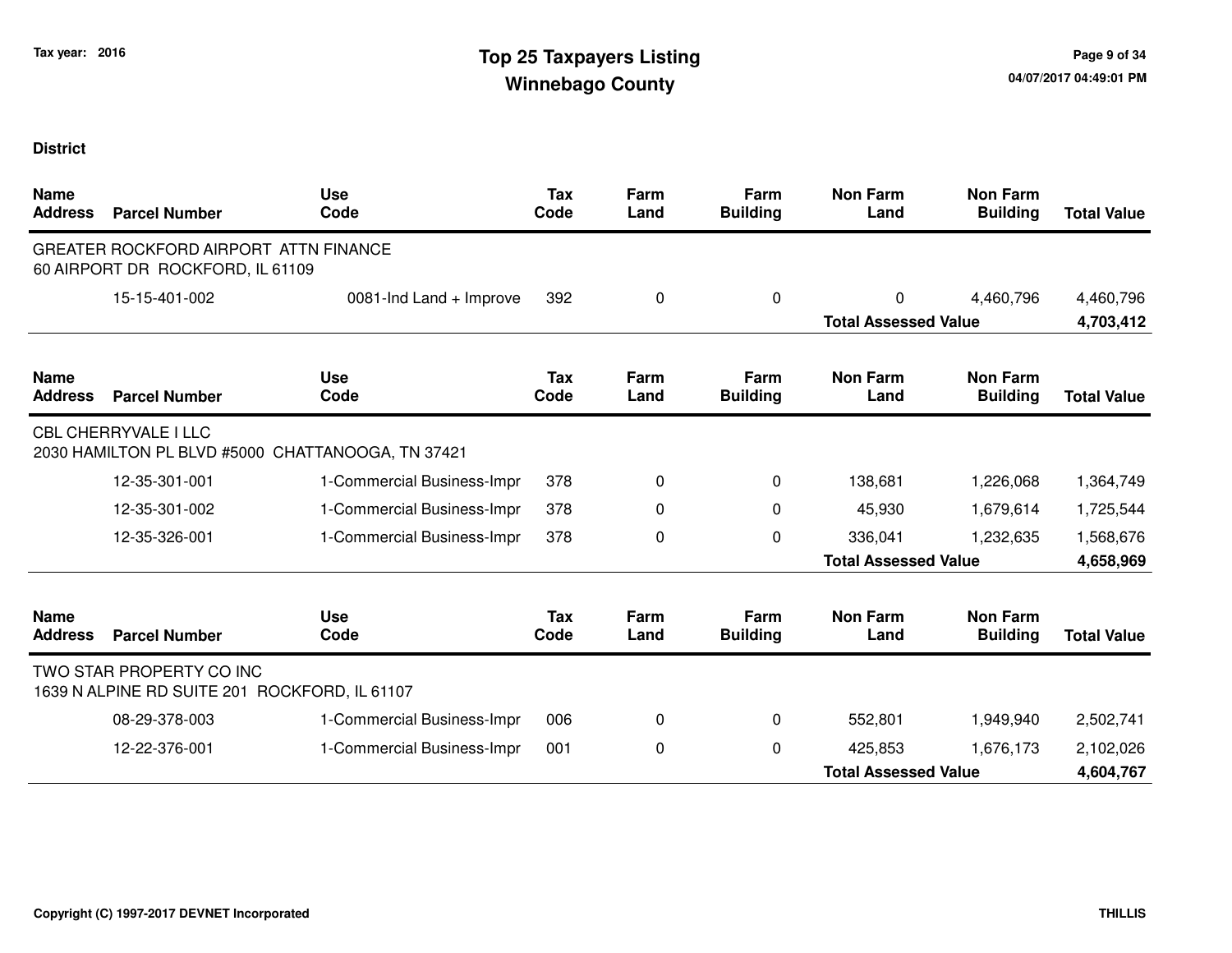| <b>Name</b><br><b>Address</b> | <b>Parcel Number</b>                                                      | <b>Use</b><br>Code         | <b>Tax</b><br>Code | Farm<br>Land | Farm<br><b>Building</b> | <b>Non Farm</b><br>Land     | <b>Non Farm</b><br><b>Building</b> | <b>Total Value</b> |
|-------------------------------|---------------------------------------------------------------------------|----------------------------|--------------------|--------------|-------------------------|-----------------------------|------------------------------------|--------------------|
|                               | ANDERSON ROCKFORD PROPERTIES LLC<br>PO BOX 10289 LOVES PARK, IL 61131     |                            |                    |              |                         |                             |                                    |                    |
|                               | 12-03-276-005                                                             | 1-Commercial Business-Impr | 008                | 0            | 0                       | 238,887                     | 762,461                            | 1,001,348          |
|                               | 12-23-152-003                                                             | 1-Commercial Business-Impr | 001                | 0            | 0                       | 138,096                     | 384,041                            | 522,137            |
|                               | 12-23-301-013                                                             | 1-Commercial Business-Impr | 001                | 0            | 0                       | 215,528                     | 354,102                            | 569,630            |
|                               | 12-27-202-009                                                             | 1-Commercial Business-Impr | 001                | 0            | $\Omega$                | 272,347                     | 333,440                            | 605,787            |
|                               | 12-27-202-010                                                             | 0050-Vac Commercial Land   | 001                | 0            | 0                       | 30,648                      | $\Omega$                           | 30,648             |
|                               | 12-28-227-001                                                             | 1-Commercial Business-Impr | 451                | 0            | 0                       | 220,449                     | 308,515                            | 528,964            |
|                               | 12-29-128-004                                                             | 1-Commercial Business-Impr | 117                | 0            | 0                       | 49,412                      | 156,819                            | 206,231            |
|                               | 12-29-128-005                                                             | 1-Commercial Business-Impr | 117                | 0            | 0                       | 221,119                     | 484,025                            | 705,144            |
|                               | 12-29-128-006                                                             | 1-Commercial Business-Impr | 117                | 0            | 0                       | 22,986                      | 21,676                             | 44,662             |
|                               | 12-29-128-018                                                             | 1-Commercial Business-Impr | 117                | 0            | 0                       | 40,133                      | 34,860                             | 74,993             |
|                               |                                                                           |                            |                    |              |                         | <b>Total Assessed Value</b> |                                    | 4,289,544          |
| <b>Name</b><br><b>Address</b> | <b>Parcel Number</b>                                                      | <b>Use</b><br>Code         | Tax<br>Code        | Farm<br>Land | Farm<br><b>Building</b> | <b>Non Farm</b><br>Land     | <b>Non Farm</b><br><b>Building</b> | <b>Total Value</b> |
|                               | EDWARD ROSE ASSOCIATES INC<br>PO BOX 2012 BLOOMFIELD HILLS, MI 48303-2012 |                            |                    |              |                         |                             |                                    |                    |
|                               | 16-09-301-002                                                             | )51-Comm Res (6+units)-Imp | 110                | 0            | 0                       | 89,362                      | 4,172,567                          | 4,261,929          |
|                               |                                                                           |                            |                    |              |                         | <b>Total Assessed Value</b> |                                    | 4,261,929          |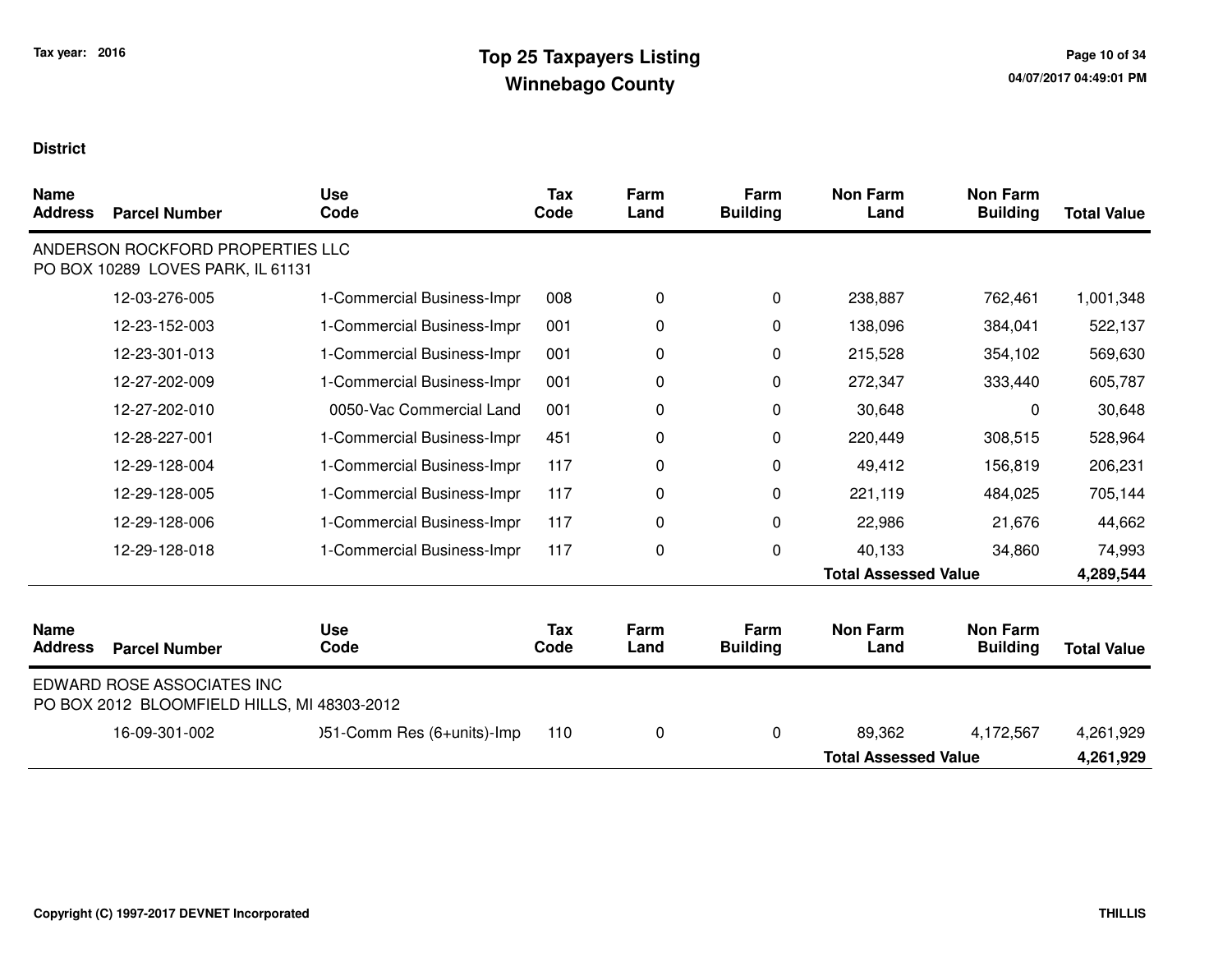| <b>Name</b><br><b>Address</b> | <b>Parcel Number</b>             | <b>Use</b><br>Code           | Tax<br>Code | Farm<br>Land | Farm<br><b>Building</b> | <b>Non Farm</b><br>Land | <b>Non Farm</b><br><b>Building</b> | <b>Total Value</b> |
|-------------------------------|----------------------------------|------------------------------|-------------|--------------|-------------------------|-------------------------|------------------------------------|--------------------|
| PETRY JEFFREY                 | 5382 SWANSON RD ROSCOE, IL 61073 |                              |             |              |                         |                         |                                    |                    |
|                               | 04-04-404-003                    | 031-Single Family Residence  | 175         | 0            | $\pmb{0}$               | 9,337                   | 36,600                             | 45,937             |
|                               | 04-04-426-012                    | 031-Single Family Residence  | 175         | $\pmb{0}$    | $\pmb{0}$               | 9,337                   | 38,117                             | 47,454             |
|                               | 04-04-426-014                    | 031-Single Family Residence  | 175         | 0            | $\pmb{0}$               | 9,337                   | 36,600                             | 45,937             |
|                               | 04-04-451-019                    | 031-Single Family Residence  | 175         | 0            | $\mathbf 0$             | 9,337                   | 37,629                             | 46,966             |
|                               | 04-04-452-013                    | 031-Single Family Residence  | 175         | 0            | 0                       | 9,337                   | 36,600                             | 45,937             |
|                               | 04-04-453-025                    | 031-Single Family Residence  | 175         | 0            | $\pmb{0}$               | 9,337                   | 39,953                             | 49,290             |
|                               | 04-18-176-016                    | 031-Single Family Residence  | 201         | 0            | $\pmb{0}$               | 7,776                   | 25,644                             | 33,420             |
|                               | 04-18-179-016                    | 031-Single Family Residence  | 201         | 0            | 0                       | 7,776                   | 25,644                             | 33,420             |
|                               | 04-18-182-005                    | 031-Single Family Residence  | 201         | 0            | $\pmb{0}$               | 7,776                   | 25,644                             | 33,420             |
|                               | 07-24-101-002                    | 0020-Vacant Farmland - assd  | 156         | 2,812        | $\pmb{0}$               | 0                       | 0                                  | 2,812              |
|                               | 07-24-102-001                    | -Farm+Improve-assd/w/H&S     | 156         | 42,810       | 1                       | 0                       | 0                                  | 42,811             |
|                               | 07-24-201-001                    | 0020-Vacant Farmland - assd  | 156         | 6,349        | $\pmb{0}$               | 0                       | 0                                  | 6,349              |
|                               | 07-36-327-001                    | 0081-Ind Land + Improve      | 146         | 0            | 0                       | 148,773                 | 238,353                            | 387,126            |
|                               | 07-36-327-002                    | 0080-Vacant Industrial Land  | 146         | 0            | $\pmb{0}$               | 55,063                  | 0                                  | 55,063             |
|                               | 07-36-376-001                    | 0080-Vacant Industrial Land  | 146         | 0            | 0                       | 19,597                  | 0                                  | 19,597             |
|                               | 08-15-126-002                    | 031-Single Family Residence  | 109         | 0            | $\pmb{0}$               | 7,038                   | 41,504                             | 48,542             |
|                               | 08-15-126-003                    | 031-Single Family Residence  | 109         | 0            | $\mathbf 0$             | 7,038                   | 41,504                             | 48,542             |
|                               | 08-15-126-004                    | 031-Single Family Residence  | 109         | 0            | 0                       | 7,038                   | 39,512                             | 46,550             |
|                               | 08-15-126-010                    | 031-Single Family Residence  | 109         | 0            | $\pmb{0}$               | 7,038                   | 40,721                             | 47,759             |
|                               | 08-15-126-011                    | 031-Single Family Residence  | 109         | 0            | 0                       | 7,038                   | 33,453                             | 40,491             |
|                               | 08-15-175-003                    | 0030-Vacant Residential Land | 109         | 0            | $\pmb{0}$               | 3,092                   | 0                                  | 3,092              |
|                               | 08-15-175-004                    | 1030-Vacant Residential Land | 109         | $\pmb{0}$    | $\pmb{0}$               | 3,092                   | 0                                  | 3,092              |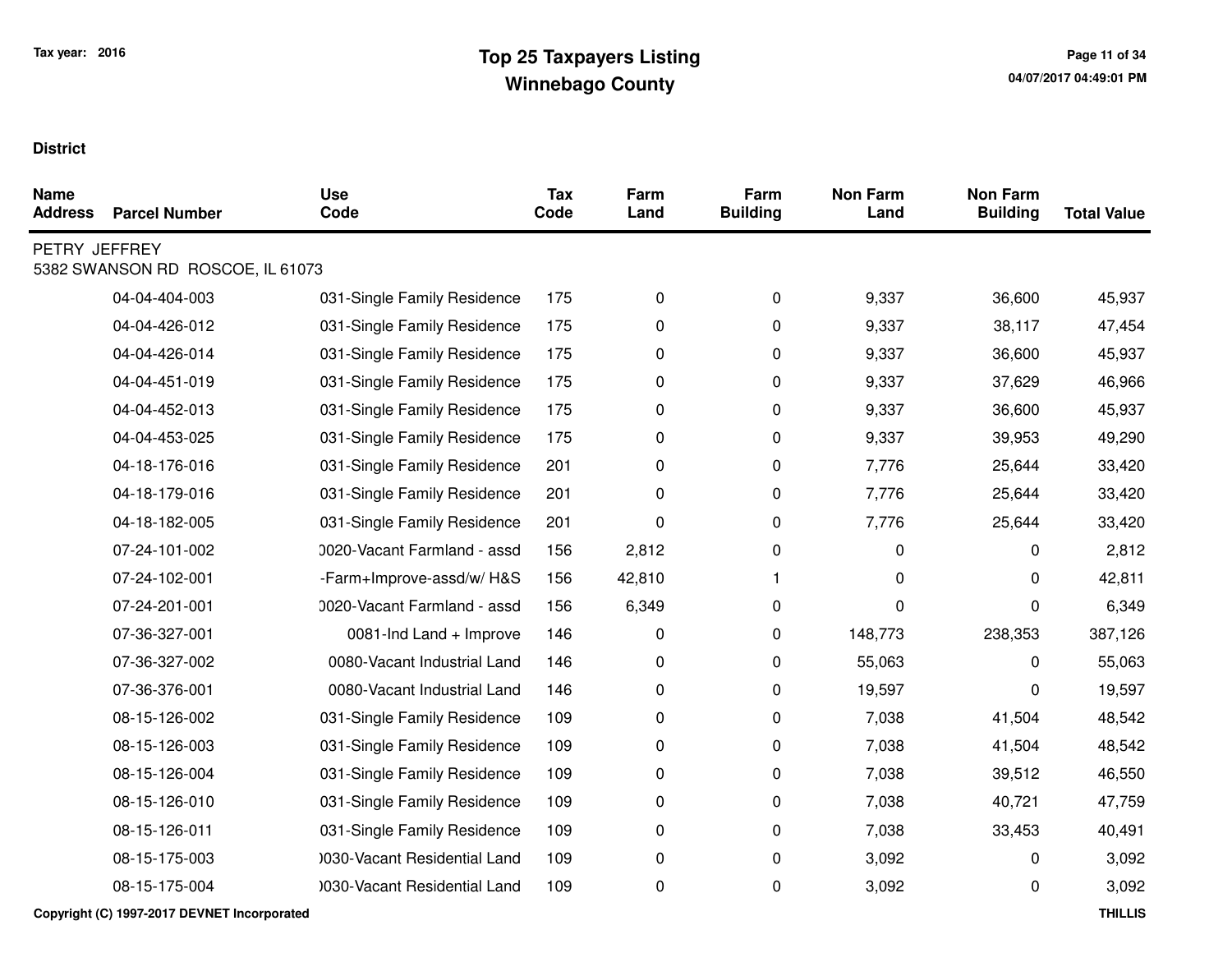| <b>Name</b><br><b>Address</b> | <b>Parcel Number</b>             | <b>Use</b><br>Code           | Tax<br>Code | Farm<br>Land | Farm<br><b>Building</b> | <b>Non Farm</b><br>Land | <b>Non Farm</b><br><b>Building</b> | <b>Total Value</b> |
|-------------------------------|----------------------------------|------------------------------|-------------|--------------|-------------------------|-------------------------|------------------------------------|--------------------|
| PETRY JEFFREY                 | 5382 SWANSON RD ROSCOE, IL 61073 |                              |             |              |                         |                         |                                    |                    |
|                               | 08-15-175-009                    | 0030-Vacant Residential Land | 109         | 0            | $\pmb{0}$               | 3,092                   | 0                                  | 3,092              |
|                               | 08-15-175-012                    | 0030-Vacant Residential Land | 109         | 0            | 0                       | 3,092                   | 0                                  | 3,092              |
|                               | 08-15-175-013                    | 1030-Vacant Residential Land | 109         | 0            | $\pmb{0}$               | 3,092                   | 0                                  | 3,092              |
|                               | 08-15-175-014                    | 1030-Vacant Residential Land | 109         | 0            | $\mathbf 0$             | 3,092                   | 0                                  | 3,092              |
|                               | 08-15-175-015                    | 0030-Vacant Residential Land | 109         | 0            | 0                       | 3,092                   | 0                                  | 3,092              |
|                               | 08-15-178-002                    | 1030-Vacant Residential Land | 109         | 0            | $\mathbf 0$             | 3,092                   | 0                                  | 3,092              |
|                               | 08-15-201-005                    | 031-Single Family Residence  | 109         | 0            | 0                       | 7,038                   | 38,328                             | 45,366             |
|                               | 08-15-201-007                    | 031-Single Family Residence  | 109         | 0            | $\pmb{0}$               | 7,038                   | 39,076                             | 46,114             |
|                               | 08-15-201-008                    | 031-Single Family Residence  | 109         | 0            | 0                       | 7,038                   | 38,583                             | 45,621             |
|                               | 08-15-251-005                    | 031-Single Family Residence  | 109         | 0            | $\mathbf 0$             | 7,038                   | 36,869                             | 43,907             |
|                               | 08-15-251-012                    | 031-Single Family Residence  | 109         | $\pmb{0}$    | $\pmb{0}$               | 7,038                   | 41,235                             | 48,273             |
|                               | 08-15-251-013                    | 031-Single Family Residence  | 109         | 0            | $\pmb{0}$               | 7,038                   | 39,691                             | 46,729             |
|                               | 08-15-251-018                    | 031-Single Family Residence  | 109         | 0            | $\mathbf 0$             | 7,038                   | 37,208                             | 44,246             |
|                               | 08-15-251-020                    | 031-Single Family Residence  | 109         | 0            | $\pmb{0}$               | 7,038                   | 38,276                             | 45,314             |
|                               | 08-15-251-023                    | 031-Single Family Residence  | 109         | 0            | $\pmb{0}$               | 7,038                   | 39,611                             | 46,649             |
|                               | 08-15-251-024                    | 031-Single Family Residence  | 109         | 0            | 0                       | 7,038                   | 39,341                             | 46,379             |
|                               | 08-15-251-026                    | 031-Single Family Residence  | 109         | 0            | $\mathbf 0$             | 7,038                   | 34,064                             | 41,102             |
|                               | 08-15-251-027                    | 031-Single Family Residence  | 109         | 0            | 0                       | 7,038                   | 39,367                             | 46,405             |
|                               | 08-15-251-028                    | 031-Single Family Residence  | 109         | 0            | $\pmb{0}$               | 7,038                   | 39,366                             | 46,404             |
|                               | 08-15-251-030                    | 031-Single Family Residence  | 109         | 0            | $\mathbf 0$             | 7,038                   | 42,067                             | 49,105             |
|                               | 08-15-251-031                    | 031-Single Family Residence  | 109         | 0            | $\pmb{0}$               | 7,038                   | 45,549                             | 52,587             |
|                               | 08-15-251-032                    | 031-Single Family Residence  | 109         | 0            | $\pmb{0}$               | 7,038                   | 39,462                             | 46,500             |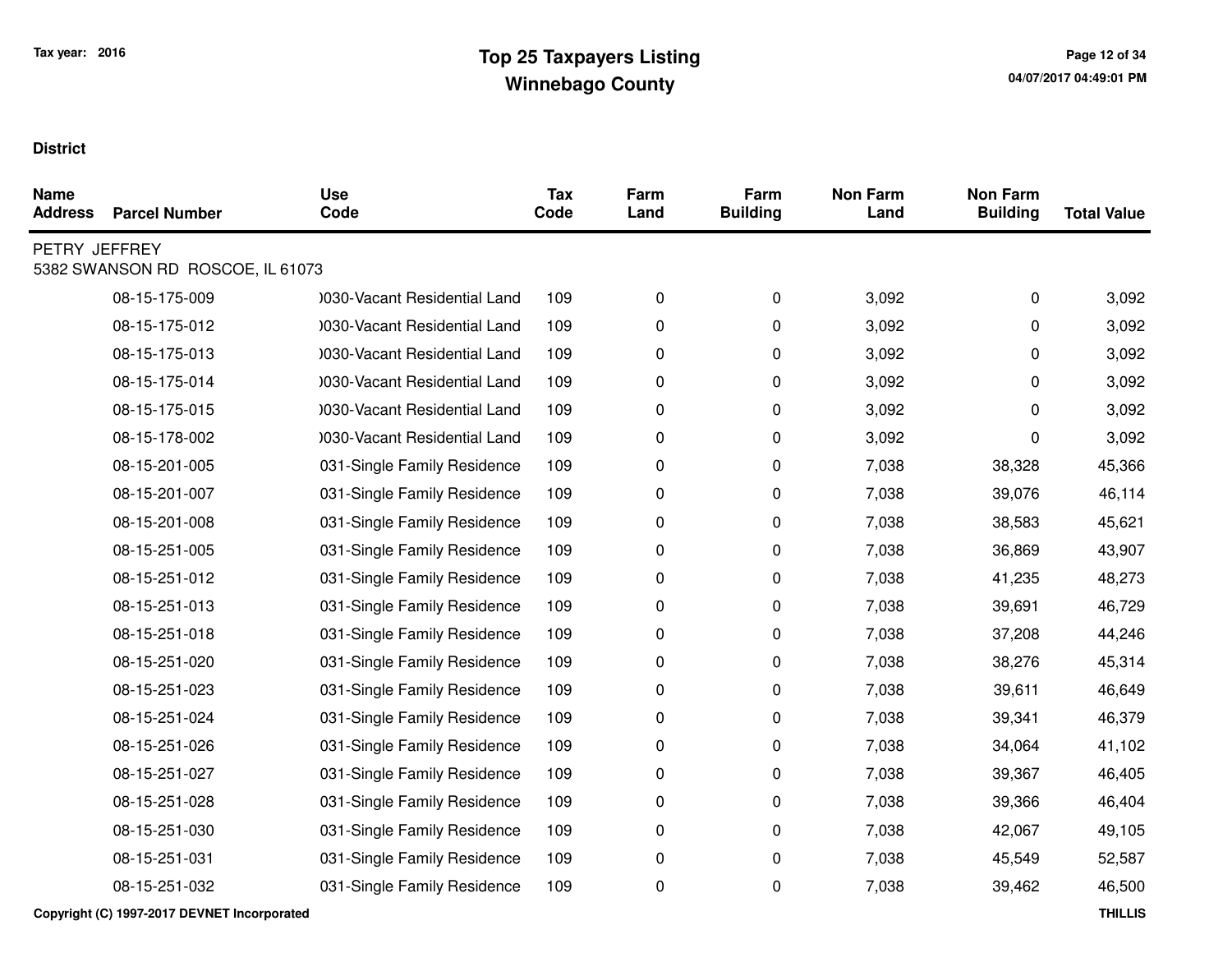| <b>Name</b><br><b>Address</b> | <b>Parcel Number</b>             | <b>Use</b><br>Code           | <b>Tax</b><br>Code | Farm<br>Land | Farm<br><b>Building</b> | <b>Non Farm</b><br>Land | <b>Non Farm</b><br><b>Building</b> | <b>Total Value</b> |
|-------------------------------|----------------------------------|------------------------------|--------------------|--------------|-------------------------|-------------------------|------------------------------------|--------------------|
| PETRY JEFFREY                 | 5382 SWANSON RD ROSCOE, IL 61073 |                              |                    |              |                         |                         |                                    |                    |
|                               | 08-15-251-033                    | 031-Single Family Residence  | 109                | 0            | $\mathbf 0$             | 7,038                   | 39,004                             | 46,042             |
|                               | 08-15-251-034                    | 031-Single Family Residence  | 109                | 0            | 0                       | 7,038                   | 39,219                             | 46,257             |
|                               | 08-15-251-035                    | 031-Single Family Residence  | 109                | 0            | 0                       | 7,038                   | 39,219                             | 46,257             |
|                               | 08-15-251-036                    | 031-Single Family Residence  | 109                | 0            | 0                       | 7,038                   | 39,462                             | 46,500             |
|                               | 08-15-251-037                    | 031-Single Family Residence  | 109                | 0            | 0                       | 7,038                   | 38,403                             | 45,441             |
|                               | 08-15-251-038                    | 031-Single Family Residence  | 109                | 0            | 0                       | 7,038                   | 39,461                             | 46,499             |
|                               | 08-15-251-039                    | 031-Single Family Residence  | 109                | 0            | 0                       | 7,038                   | 39,219                             | 46,257             |
|                               | 08-15-251-042                    | 0030-Vacant Residential Land | 109                | 0            | 0                       | 3,092                   | $\Omega$                           | 3,092              |
|                               | 08-15-251-043                    | 1030-Vacant Residential Land | 109                | 0            | 0                       | 3,092                   | 0                                  | 3,092              |
|                               | 08-15-252-001                    | 031-Single Family Residence  | 109                | 0            | 0                       | 7,038                   | 24,917                             | 31,955             |
|                               | 08-15-252-002                    | 031-Single Family Residence  | 109                | 0            | $\mathbf 0$             | 7,038                   | 24,917                             | 31,955             |
|                               | 08-15-252-003                    | 031-Single Family Residence  | 109                | 0            | 0                       | 7,038                   | 24,917                             | 31,955             |
|                               | 08-15-252-005                    | 031-Single Family Residence  | 109                | 0            | 0                       | 7,038                   | 24,917                             | 31,955             |
|                               | 08-15-252-006                    | 031-Single Family Residence  | 109                | 0            | 0                       | 7,038                   | 25,081                             | 32,119             |
|                               | 08-15-252-007                    | 031-Single Family Residence  | 109                | 0            | 0                       | 7,038                   | 24,917                             | 31,955             |
|                               | 08-15-252-008                    | 031-Single Family Residence  | 109                | 0            | 0                       | 7,038                   | 24,917                             | 31,955             |
|                               | 08-15-252-009                    | 031-Single Family Residence  | 109                | 0            | 0                       | 7,038                   | 24,917                             | 31,955             |
|                               | 08-15-252-010                    | 031-Single Family Residence  | 109                | 0            | 0                       | 7,038                   | 24,917                             | 31,955             |
|                               | 08-15-252-011                    | 031-Single Family Residence  | 109                | 0            | 0                       | 7,038                   | 24,917                             | 31,955             |
|                               | 08-15-252-014                    | 031-Single Family Residence  | 109                | 0            | 0                       | 7,038                   | 25,083                             | 32,121             |
|                               | 08-15-252-018                    | 0030-Vacant Residential Land | 109                | 0            | 0                       | 3,092                   | 0                                  | 3,092              |
|                               | 08-15-252-021                    | 0030-Vacant Residential Land | 109                | 0            | 0                       | 3,092                   | 0                                  | 3,092              |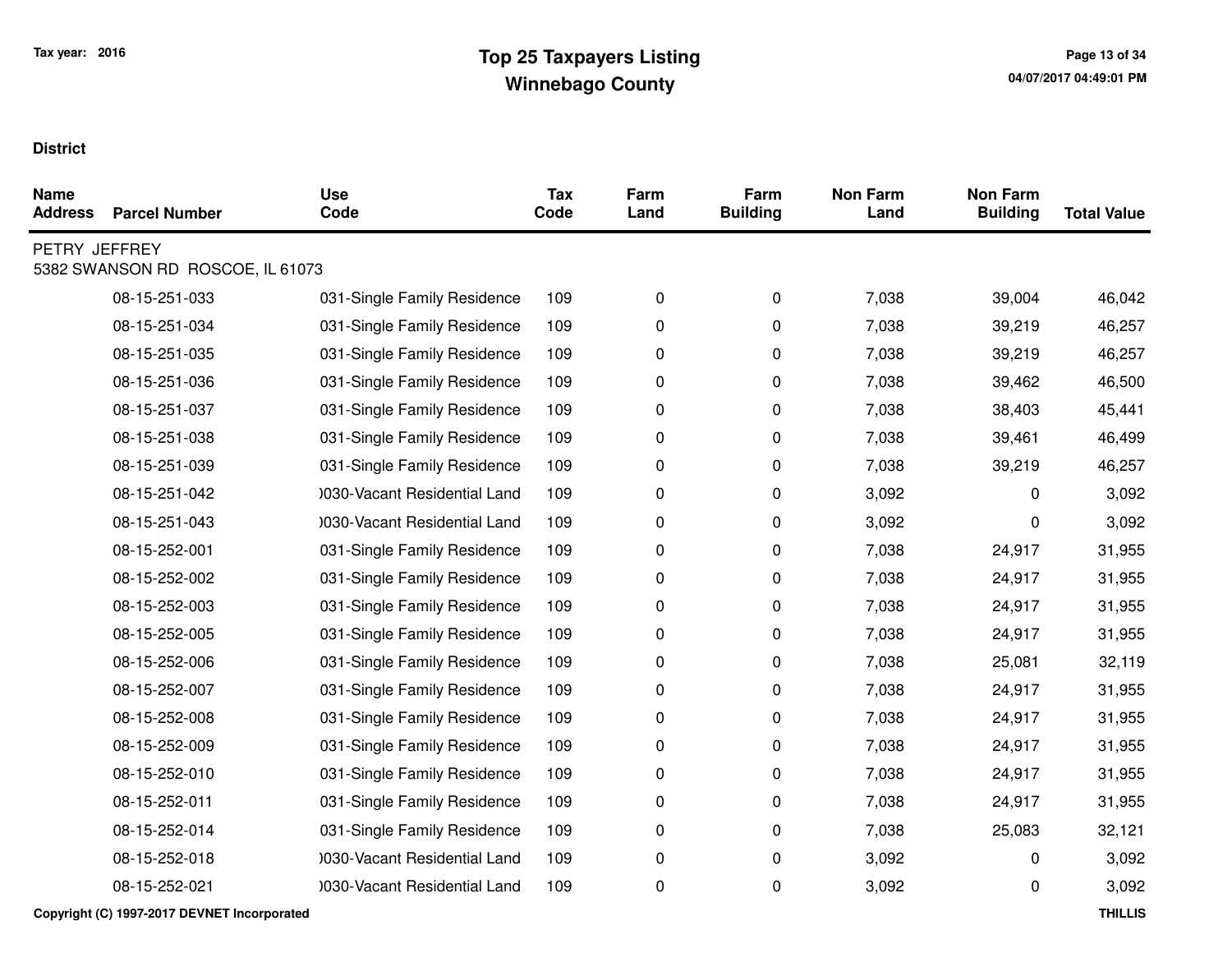| <b>Name</b><br><b>Address</b> | <b>Parcel Number</b>             | <b>Use</b><br>Code           | <b>Tax</b><br>Code | Farm<br>Land | Farm<br><b>Building</b> | <b>Non Farm</b><br>Land | <b>Non Farm</b><br><b>Building</b> | <b>Total Value</b> |
|-------------------------------|----------------------------------|------------------------------|--------------------|--------------|-------------------------|-------------------------|------------------------------------|--------------------|
| PETRY JEFFREY                 | 5382 SWANSON RD ROSCOE, IL 61073 |                              |                    |              |                         |                         |                                    |                    |
|                               | 08-15-252-022                    | 1030-Vacant Residential Land | 109                | $\pmb{0}$    | $\pmb{0}$               | 3,092                   | $\pmb{0}$                          | 3,092              |
|                               | 08-15-252-023                    | 1030-Vacant Residential Land | 109                | 0            | $\pmb{0}$               | 3,092                   | 0                                  | 3,092              |
|                               | 08-15-252-024                    | 1030-Vacant Residential Land | 109                | 0            | $\pmb{0}$               | 3,092                   | 0                                  | 3,092              |
|                               | 08-15-252-025                    | 0030-Vacant Residential Land | 109                | 0            | $\mathbf 0$             | 3,092                   | 0                                  | 3,092              |
|                               | 08-15-252-026                    | 1030-Vacant Residential Land | 109                | 0            | $\mathbf 0$             | 3,092                   | 0                                  | 3,092              |
|                               | 08-15-252-027                    | 1030-Vacant Residential Land | 109                | 0            | $\mathbf 0$             | 3,092                   | 0                                  | 3,092              |
|                               | 08-15-301-001                    | 1030-Vacant Residential Land | 109                | 0            | 0                       | 3,092                   | 0                                  | 3,092              |
|                               | 08-15-301-002                    | 1030-Vacant Residential Land | 109                | 0            | $\pmb{0}$               | 3,092                   | 0                                  | 3,092              |
|                               | 08-15-301-003                    | 1030-Vacant Residential Land | 109                | 0            | 0                       | 3,092                   | 0                                  | 3,092              |
|                               | 08-15-302-012                    | 0030-Vacant Residential Land | 109                | 0            | $\mathbf 0$             | 3,092                   | 0                                  | 3,092              |
|                               | 08-15-326-011                    | 031-Single Family Residence  | 109                | 0            | $\mathbf 0$             | 7,038                   | 35,130                             | 42,168             |
|                               | 08-15-326-012                    | 031-Single Family Residence  | 109                | 0            | $\pmb{0}$               | 7,038                   | 30,180                             | 37,218             |
|                               | 08-15-326-015                    | 031-Single Family Residence  | 109                | 0            | $\mathbf 0$             | 7,038                   | 35,130                             | 42,168             |
|                               | 08-15-326-022                    | 031-Single Family Residence  | 109                | 0            | $\pmb{0}$               | 7,038                   | 35,130                             | 42,168             |
|                               | 08-15-327-002                    | 031-Single Family Residence  | 109                | 0            | 0                       | 7,038                   | 35,130                             | 42,168             |
|                               | 08-15-327-008                    | 031-Single Family Residence  | 109                | 0            | $\mathbf 0$             | 7,038                   | 35,130                             | 42,168             |
|                               | 08-15-329-013                    | 031-Single Family Residence  | 109                | 0            | 0                       | 7,038                   | 30,704                             | 37,742             |
|                               | 08-15-329-014                    | 031-Single Family Residence  | 109                | 0            | $\pmb{0}$               | 7,038                   | 30,704                             | 37,742             |
|                               | 08-15-329-015                    | 031-Single Family Residence  | 109                | 0            | 0                       | 7,038                   | 30,704                             | 37,742             |
|                               | 08-15-329-019                    | 031-Single Family Residence  | 109                | 0            | $\mathbf 0$             | 7,038                   | 30,704                             | 37,742             |
|                               | 08-15-331-001                    | 031-Single Family Residence  | 109                | 0            | $\mathbf 0$             | 7,038                   | 30,704                             | 37,742             |
|                               | 08-15-331-003                    | 031-Single Family Residence  | 109                | 0            | $\mathbf 0$             | 7,038                   | 30,704                             | 37,742             |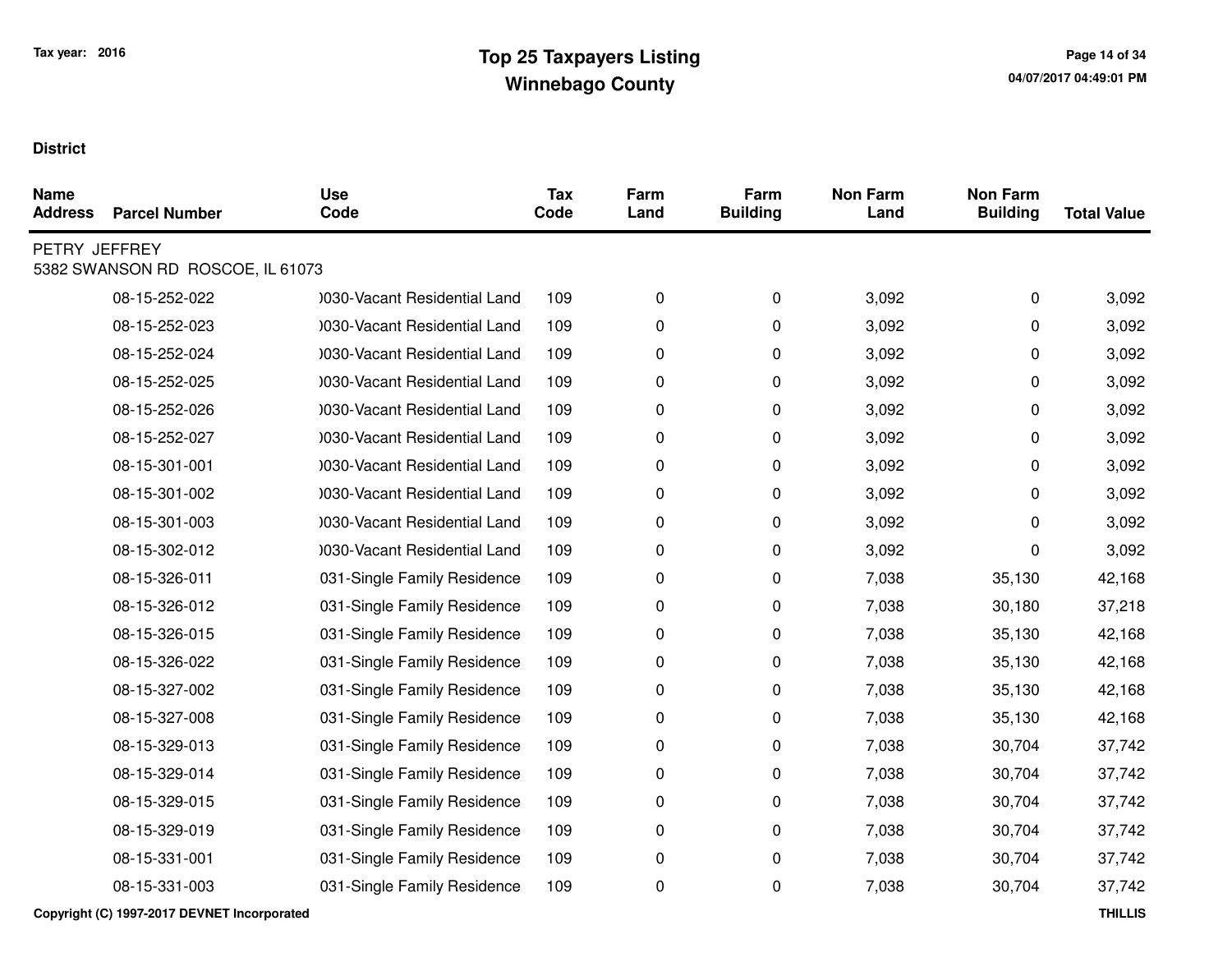| <b>Name</b><br><b>Address</b> | <b>Parcel Number</b>             | <b>Use</b><br>Code           | <b>Tax</b><br>Code | Farm<br>Land | Farm<br><b>Building</b> | <b>Non Farm</b><br>Land | <b>Non Farm</b><br><b>Building</b> | <b>Total Value</b> |
|-------------------------------|----------------------------------|------------------------------|--------------------|--------------|-------------------------|-------------------------|------------------------------------|--------------------|
| PETRY JEFFREY                 | 5382 SWANSON RD ROSCOE, IL 61073 |                              |                    |              |                         |                         |                                    |                    |
|                               | 08-15-351-002                    | 1030-Vacant Residential Land | 109                | 0            | $\pmb{0}$               | 3,092                   | 0                                  | 3,092              |
|                               | 08-15-351-003                    | 0030-Vacant Residential Land | 109                | 0            | $\pmb{0}$               | 3,092                   | 0                                  | 3,092              |
|                               | 08-15-356-001                    | 1030-Vacant Residential Land | 109                | 0            | $\pmb{0}$               | 3,092                   | 0                                  | 3,092              |
|                               | 08-15-356-018                    | 0030-Vacant Residential Land | 109                | 0            | $\pmb{0}$               | 3,092                   | 0                                  | 3,092              |
|                               | 08-15-356-019                    | 1030-Vacant Residential Land | 109                | 0            | $\mathbf 0$             | 3,092                   | 0                                  | 3,092              |
|                               | 08-15-356-020                    | 1030-Vacant Residential Land | 109                | 0            | $\pmb{0}$               | 3,092                   | 0                                  | 3,092              |
|                               | 08-15-356-021                    | 1030-Vacant Residential Land | 109                | 0            | 0                       | 3,092                   | 0                                  | 3,092              |
|                               | 08-15-356-022                    | 1030-Vacant Residential Land | 109                | 0            | $\pmb{0}$               | 3,092                   | 0                                  | 3,092              |
|                               | 08-15-356-023                    | 1030-Vacant Residential Land | 109                | 0            | 0                       | 3,092                   | 0                                  | 3,092              |
|                               | 08-15-356-024                    | 0030-Vacant Residential Land | 109                | 0            | $\pmb{0}$               | 3,092                   | 0                                  | 3,092              |
|                               | 08-15-356-025                    | 1030-Vacant Residential Land | 109                | 0            | 0                       | 3,092                   | 0                                  | 3,092              |
|                               | 08-15-356-026                    | 0030-Vacant Residential Land | 109                | 0            | $\pmb{0}$               | 3,092                   | 0                                  | 3,092              |
|                               | 08-15-356-027                    | 1030-Vacant Residential Land | 109                | 0            | 0                       | 3,092                   | 0                                  | 3,092              |
|                               | 08-15-356-029                    | 1030-Vacant Residential Land | 109                | 0            | $\pmb{0}$               | 3,092                   | 0                                  | 3,092              |
|                               | 08-15-356-030                    | 1030-Vacant Residential Land | 109                | 0            | 0                       | 3,092                   | 0                                  | 3,092              |
|                               | 08-15-356-031                    | 1030-Vacant Residential Land | 109                | 0            | $\mathbf 0$             | 3,092                   | 0                                  | 3,092              |
|                               | 08-15-356-032                    | 1030-Vacant Residential Land | 109                | 0            | 0                       | 3,092                   | 0                                  | 3,092              |
|                               | 08-15-356-033                    | 0030-Vacant Residential Land | 109                | 0            | 0                       | 3,092                   | 0                                  | 3,092              |
|                               | 08-15-356-034                    | 1030-Vacant Residential Land | 109                | 0            | 0                       | 3,092                   | 0                                  | 3,092              |
|                               | 08-15-356-035                    | 0030-Vacant Residential Land | 109                | 0            | 0                       | 3,092                   | 0                                  | 3,092              |
|                               | 08-15-376-005                    | 031-Single Family Residence  | 109                | 0            | $\pmb{0}$               | 7,038                   | 30,704                             | 37,742             |
|                               | 08-15-376-017                    | 031-Single Family Residence  | 109                | 0            | $\pmb{0}$               | 7,038                   | 30,704                             | 37,742             |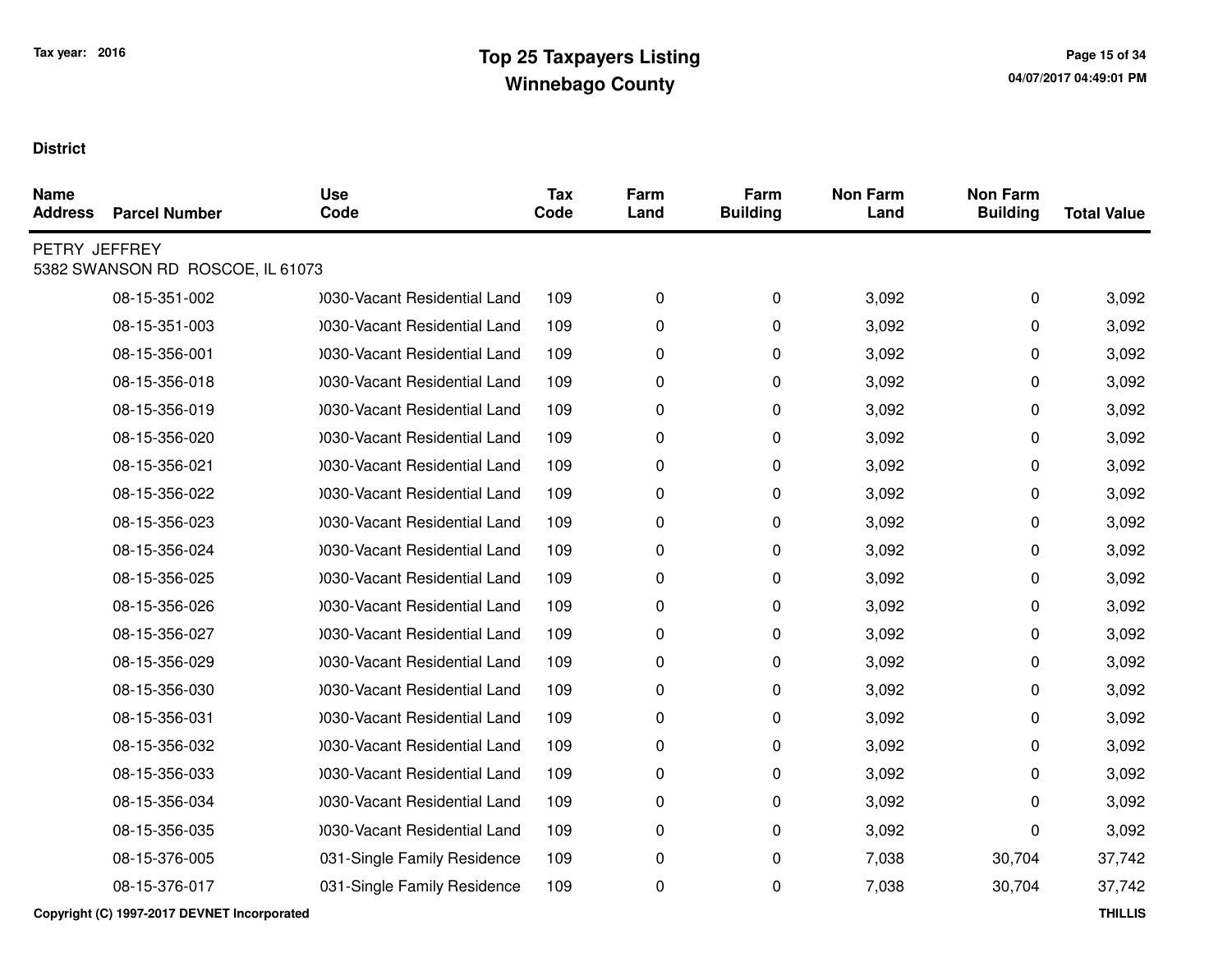| <b>Name</b><br><b>Address</b> | <b>Parcel Number</b>             | <b>Use</b><br>Code          | <b>Tax</b><br>Code | Farm<br>Land | Farm<br><b>Building</b> | <b>Non Farm</b><br>Land | <b>Non Farm</b><br><b>Building</b> | <b>Total Value</b> |
|-------------------------------|----------------------------------|-----------------------------|--------------------|--------------|-------------------------|-------------------------|------------------------------------|--------------------|
| PETRY JEFFREY                 | 5382 SWANSON RD ROSCOE, IL 61073 |                             |                    |              |                         |                         |                                    |                    |
|                               | 08-15-376-018                    | 031-Single Family Residence | 109                | 0            | $\mathbf 0$             | 7,038                   | 30,704                             | 37,742             |
|                               | 08-15-376-020                    | 031-Single Family Residence | 109                | 0            | 0                       | 7,038                   | 30,704                             | 37,742             |
|                               | 08-15-376-021                    | 031-Single Family Residence | 109                | 0            | 0                       | 7,038                   | 32,442                             | 39,480             |
|                               | 08-15-376-022                    | 031-Single Family Residence | 109                | 0            | 0                       | 7,038                   | 30,704                             | 37,742             |
|                               | 08-15-376-023                    | 031-Single Family Residence | 109                | 0            | 0                       | 7,038                   | 34,210                             | 41,248             |
|                               | 08-15-376-024                    | 031-Single Family Residence | 109                | 0            | 0                       | 7,038                   | 30,704                             | 37,742             |
|                               | 08-15-376-025                    | 031-Single Family Residence | 109                | 0            | 0                       | 7,038                   | 30,704                             | 37,742             |
|                               | 08-15-377-005                    | 031-Single Family Residence | 109                | 0            | 0                       | 7,038                   | 25,664                             | 32,702             |
|                               | 08-15-377-006                    | 031-Single Family Residence | 109                | 0            | 0                       | 7,038                   | 30,704                             | 37,742             |
|                               | 08-15-377-007                    | 031-Single Family Residence | 109                | 0            | 0                       | 7,038                   | 30,704                             | 37,742             |
|                               | 08-15-377-008                    | 031-Single Family Residence | 109                | 0            | 0                       | 7,038                   | 30,704                             | 37,742             |
|                               | 08-15-377-009                    | 031-Single Family Residence | 109                | 0            | 0                       | 7,038                   | 30,704                             | 37,742             |
|                               | 08-15-377-010                    | 031-Single Family Residence | 109                | 0            | 0                       | 7,038                   | 30,704                             | 37,742             |
|                               | 08-15-380-015                    | 031-Single Family Residence | 109                | 0            | 0                       | 7,038                   | 31,263                             | 38,301             |
|                               | 08-15-380-017                    | 031-Single Family Residence | 109                | 0            | 0                       | 7,038                   | 30,085                             | 37,123             |
|                               | 08-15-380-020                    | 031-Single Family Residence | 109                | 0            | 0                       | 7,038                   | 31,263                             | 38,301             |
|                               | 08-15-381-003                    | 031-Single Family Residence | 109                | 0            | 0                       | 7,038                   | 28,023                             | 35,061             |
|                               | 08-15-381-004                    | 031-Single Family Residence | 109                | 0            | 0                       | 7,038                   | 28,730                             | 35,768             |
|                               | 08-15-381-006                    | 031-Single Family Residence | 109                | 0            | 0                       | 7,038                   | 28,826                             | 35,864             |
|                               | 08-15-383-013                    | 031-Single Family Residence | 109                | 0            | 0                       | 7,038                   | 32,442                             | 39,480             |
|                               | 08-15-383-015                    | 031-Single Family Residence | 109                | 0            | 0                       | 7,038                   | 32,442                             | 39,480             |
|                               | 08-15-383-016                    | 031-Single Family Residence | 109                | 0            | 0                       | 7,038                   | 30,704                             | 37,742             |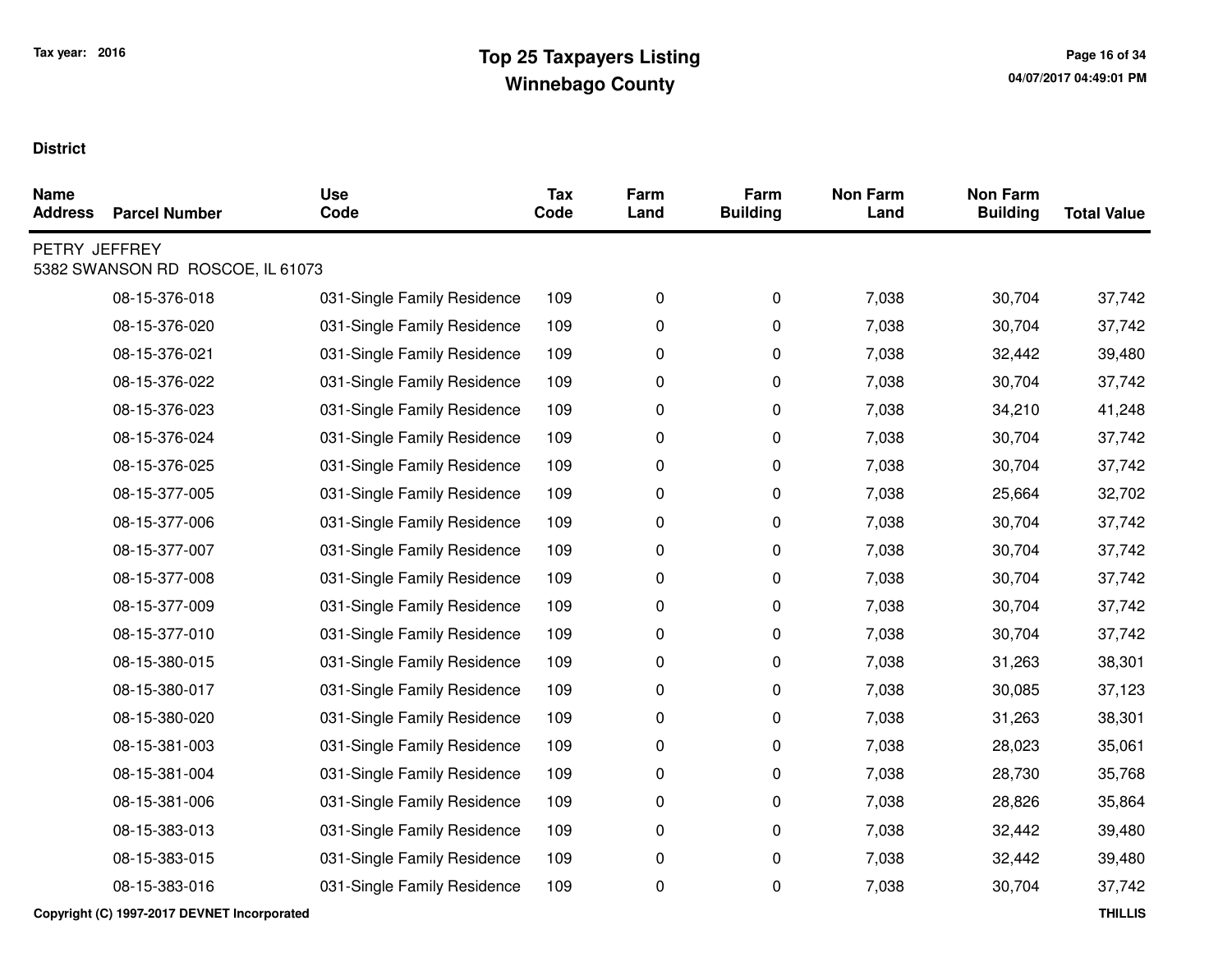| <b>Name</b><br><b>Address</b> | <b>Parcel Number</b>             | <b>Use</b><br>Code           | <b>Tax</b><br>Code | Farm<br>Land | Farm<br><b>Building</b> | <b>Non Farm</b><br>Land | <b>Non Farm</b><br><b>Building</b> | <b>Total Value</b> |
|-------------------------------|----------------------------------|------------------------------|--------------------|--------------|-------------------------|-------------------------|------------------------------------|--------------------|
| PETRY JEFFREY                 | 5382 SWANSON RD ROSCOE, IL 61073 |                              |                    |              |                         |                         |                                    |                    |
|                               | 08-16-476-030                    | 0030-Vacant Residential Land | 133                | 0            | $\pmb{0}$               | 3,092                   | 0                                  | 3,092              |
|                               | 08-16-476-031                    | 0030-Vacant Residential Land | 133                | 0            | $\pmb{0}$               | 3,092                   | 0                                  | 3,092              |
|                               | 08-22-126-001                    | 031-Single Family Residence  | 109                | 0            | $\pmb{0}$               | 7,038                   | 28,826                             | 35,864             |
|                               | 11-17-402-003                    | 39-Pref Asd Res(not1/3)10-30 | 048                | 0            | $\pmb{0}$               | 305                     | 0                                  | 305                |
|                               | 11-17-402-004                    | 39-Pref Asd Res(not1/3)10-30 | 048                | 0            | 0                       | 305                     | 0                                  | 305                |
|                               | 11-17-402-006                    | 39-Pref Asd Res(not1/3)10-30 | 048                | 0            | $\pmb{0}$               | 305                     | 0                                  | 305                |
|                               | 11-17-402-007                    | 39-Pref Asd Res(not1/3)10-30 | 048                | 0            | $\pmb{0}$               | 305                     | 0                                  | 305                |
|                               | 11-17-402-008                    | 39-Pref Asd Res(not1/3)10-30 | 048                | 0            | 0                       | 305                     | 0                                  | 305                |
|                               | 11-17-402-009                    | 39-Pref Asd Res(not1/3)10-30 | 048                | 0            | $\pmb{0}$               | 305                     | 0                                  | 305                |
|                               | 11-17-402-010                    | 39-Pref Asd Res(not1/3)10-30 | 048                | 0            | $\pmb{0}$               | 305                     | 0                                  | 305                |
|                               | 11-17-403-001                    | 39-Pref Asd Res(not1/3)10-30 | 048                | 0            | $\pmb{0}$               | 305                     | 0                                  | 305                |
|                               | 11-17-403-002                    | 39-Pref Asd Res(not1/3)10-30 | 048                | 0            | $\pmb{0}$               | 305                     | 0                                  | 305                |
|                               | 11-17-403-003                    | 39-Pref Asd Res(not1/3)10-30 | 048                | 0            | $\pmb{0}$               | 305                     | 0                                  | 305                |
|                               | 11-17-403-004                    | 39-Pref Asd Res(not1/3)10-30 | 048                | 0            | $\pmb{0}$               | 305                     | 0                                  | 305                |
|                               | 11-17-403-005                    | 39-Pref Asd Res(not1/3)10-30 | 048                | 0            | $\pmb{0}$               | 305                     | 0                                  | 305                |
|                               | 11-17-403-006                    | 39-Pref Asd Res(not1/3)10-30 | 048                | 0            | $\pmb{0}$               | 305                     | 0                                  | 305                |
|                               | 11-17-403-007                    | 39-Pref Asd Res(not1/3)10-30 | 048                | 0            | $\pmb{0}$               | 305                     | 0                                  | 305                |
|                               | 11-17-403-008                    | 39-Pref Asd Res(not1/3)10-30 | 048                | 0            | $\pmb{0}$               | 305                     | 0                                  | 305                |
|                               | 11-17-404-001                    | 031-Single Family Residence  | 048                | 0            | $\pmb{0}$               | 1,850                   | 22,816                             | 24,666             |
|                               | 11-17-404-002                    | 39-Pref Asd Res(not1/3)10-30 | 048                | 0            | $\pmb{0}$               | 305                     | 0                                  | 305                |
|                               | 11-17-404-003                    | 39-Pref Asd Res(not1/3)10-30 | 048                | 0            | $\pmb{0}$               | 305                     | 0                                  | 305                |
|                               | 11-17-404-004                    | 031-Single Family Residence  | 048                | 0            | $\pmb{0}$               | 1,173                   | 23,105                             | 24,278             |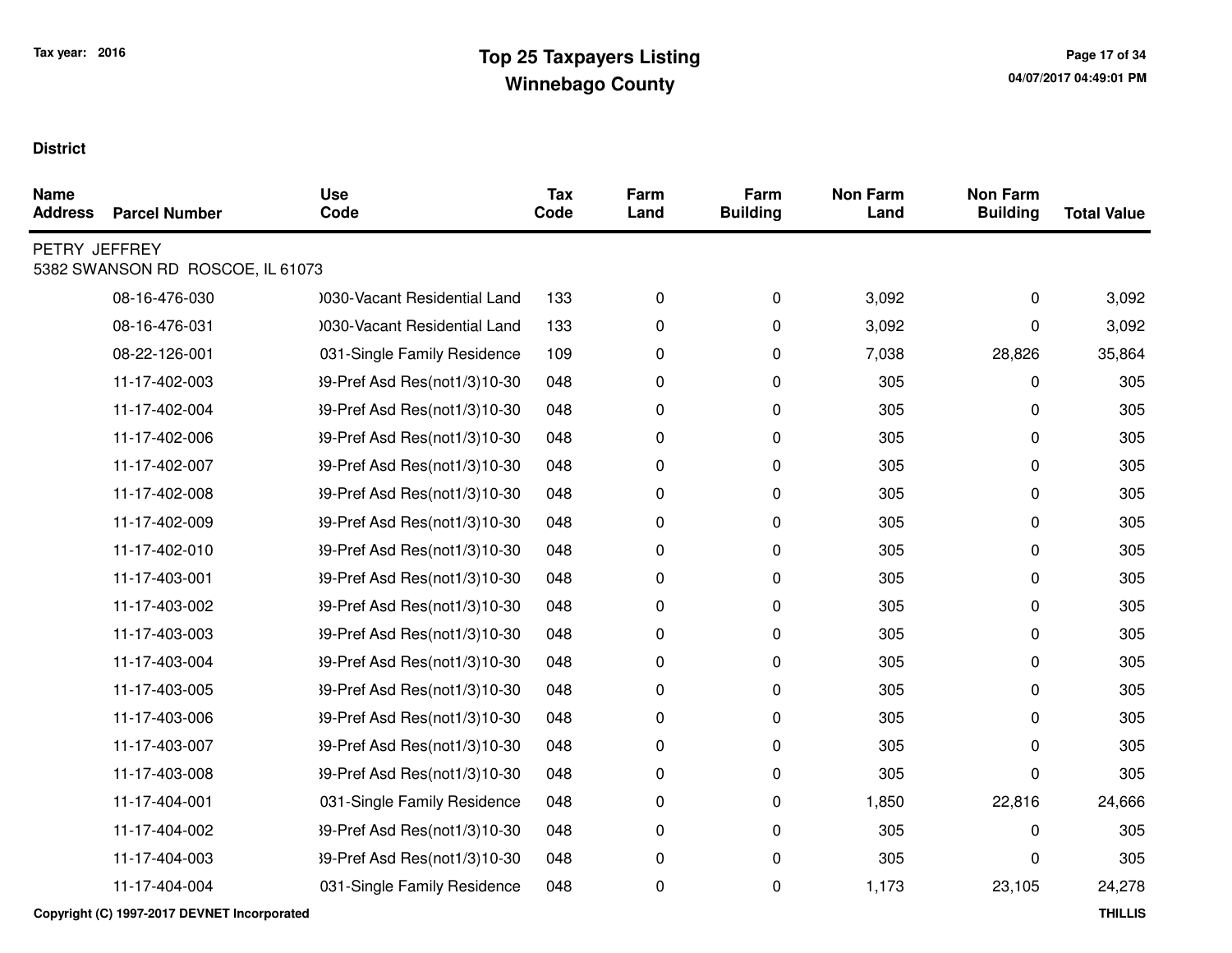| <b>Name</b><br><b>Address</b> | <b>Parcel Number</b>             | <b>Use</b><br>Code                                     | <b>Tax</b><br>Code | Farm<br>Land | Farm<br><b>Building</b> | <b>Non Farm</b><br>Land     | <b>Non Farm</b><br><b>Building</b> | <b>Total Value</b> |
|-------------------------------|----------------------------------|--------------------------------------------------------|--------------------|--------------|-------------------------|-----------------------------|------------------------------------|--------------------|
| PETRY JEFFREY                 | 5382 SWANSON RD ROSCOE, IL 61073 |                                                        |                    |              |                         |                             |                                    |                    |
|                               | 11-17-404-005                    | 39-Pref Asd Res(not1/3)10-30                           | 048                | 0            | $\mathbf 0$             | 305                         | 0                                  | 305                |
|                               | 11-17-404-008                    | 39-Pref Asd Res(not1/3)10-30                           | 048                | 0            | 0                       | 305                         | 0                                  | 305                |
|                               | 11-17-404-010                    | 39-Pref Asd Res(not1/3)10-30                           | 048                | 0            | 0                       | 305                         | 0                                  | 305                |
|                               | 11-17-404-011                    | 39-Pref Asd Res(not1/3)10-30                           | 048                | 0            | 0                       | 305                         | 0                                  | 305                |
|                               | 11-17-404-012                    | 39-Pref Asd Res(not1/3)10-30                           | 048                | 0            | 0                       | 305                         | 0                                  | 305                |
|                               | 11-17-404-015                    | 39-Pref Asd Res(not1/3)10-30                           | 048                | 0            | 0                       | 305                         | 0                                  | 305                |
|                               | 11-17-404-016                    | 39-Pref Asd Res(not1/3)10-30                           | 048                | 0            | 0                       | 305                         | 0                                  | 305                |
|                               | 11-17-404-017                    | 39-Pref Asd Res(not1/3)10-30                           | 048                | 0            | 0                       | 305                         | 0                                  | 305                |
|                               | 11-17-455-006                    | 39-Pref Asd Res(not1/3)10-30                           | 048                | 0            | 0                       | 305                         | 0                                  | 305                |
|                               | 11-17-455-007                    | 39-Pref Asd Res(not1/3)10-30                           | 048                | 0            | 0                       | 305                         | 0                                  | 305                |
|                               | 11-17-455-008                    | 39-Pref Asd Res(not1/3)10-30                           | 048                | 0            | 0                       | 305                         | 0                                  | 305                |
|                               | 11-17-455-009                    | 39-Pref Asd Res(not1/3)10-30                           | 048                | 0            | 0                       | 305                         | 0                                  | 305                |
|                               | 11-17-455-010                    | 39-Pref Asd Res(not1/3)10-30                           | 048                | 0            | 0                       | 305                         | 0                                  | 305                |
|                               | 11-17-455-011                    | 031-Single Family Residence                            | 048                | 0            | 0                       | 1,594                       | 22,916                             | 24,510             |
|                               | 11-29-376-001                    | 0020-Vacant Farmland - assd                            | 381                | 8,902        | $\mathbf 0$             | 0                           | 0                                  | 8,902              |
|                               |                                  |                                                        |                    |              |                         | <b>Total Assessed Value</b> |                                    | 4,184,594          |
| <b>Name</b><br><b>Address</b> | <b>Parcel Number</b>             | <b>Use</b><br>Code                                     | <b>Tax</b><br>Code | Farm<br>Land | Farm<br><b>Building</b> | <b>Non Farm</b><br>Land     | <b>Non Farm</b><br><b>Building</b> | <b>Total Value</b> |
| <b>MENARD INC</b>             |                                  | CORPORATE ACCOUNTING 4777 MENARD DRIVEEAU CLAIRE, WI 5 |                    |              |                         |                             |                                    |                    |
|                               | 08-20-126-004                    | 1-Commercial Business-Impr                             | 118                | 0            | 0                       | 470,997                     | 1,285,390                          | 1,756,387          |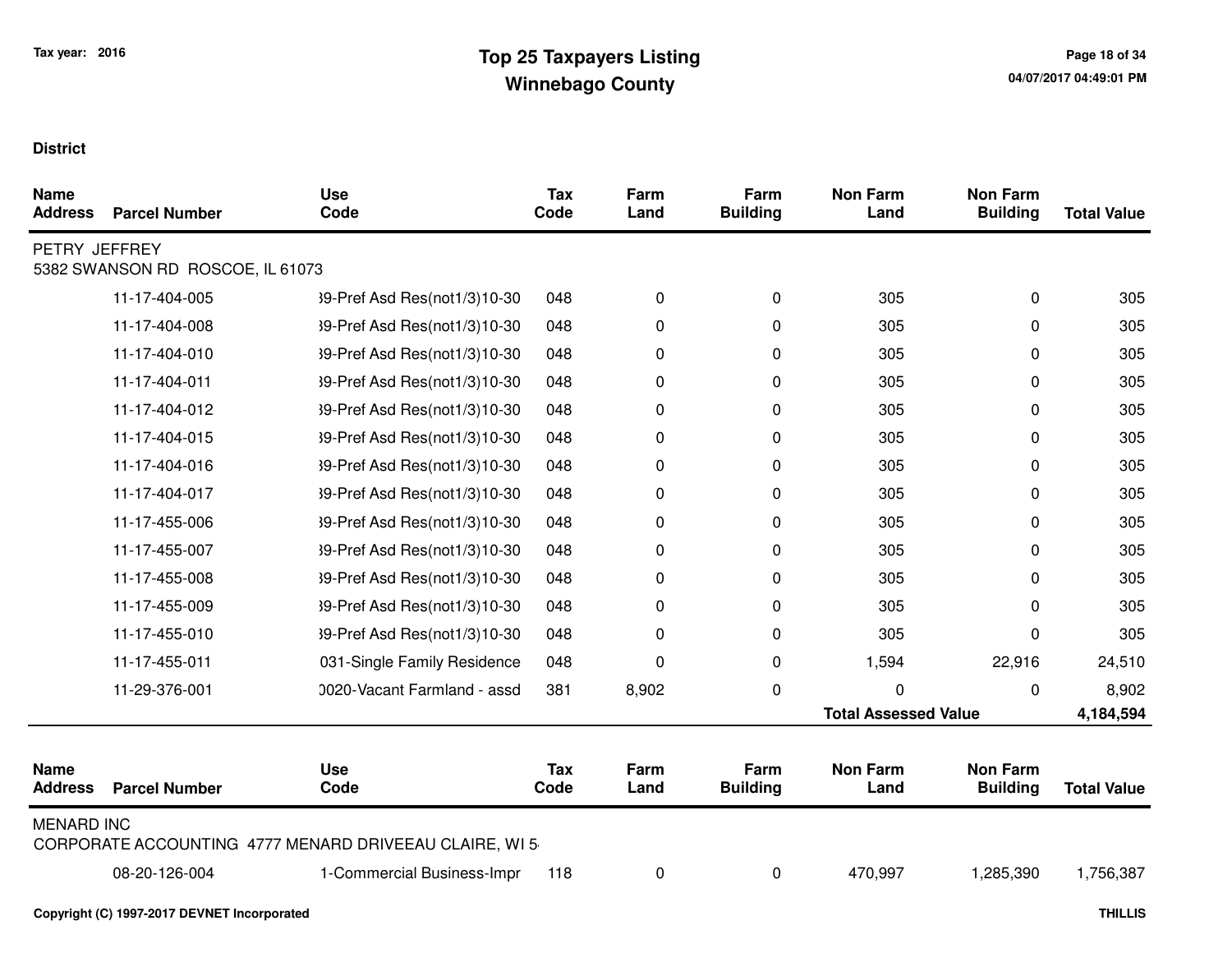| <b>Name</b><br><b>Address</b> | <b>Parcel Number</b>                                                        | <b>Use</b><br>Code                                       | <b>Tax</b><br>Code | Farm<br>Land | Farm<br><b>Building</b> | <b>Non Farm</b><br>Land     | <b>Non Farm</b><br><b>Building</b> | <b>Total Value</b> |
|-------------------------------|-----------------------------------------------------------------------------|----------------------------------------------------------|--------------------|--------------|-------------------------|-----------------------------|------------------------------------|--------------------|
| <b>MENARD INC</b>             |                                                                             | CORPORATE ACCOUNTING 4777 MENARD DRIVEEAU CLAIRE, WI 5   |                    |              |                         |                             |                                    |                    |
|                               | 12-34-277-012                                                               | 0050-Vac Commercial Land                                 | 018                | 0            | 0                       | 6,058                       | 0                                  | 6,058              |
|                               | 12-34-277-013                                                               | 1-Commercial Business-Impr                               | 018                | 0            | $\Omega$                | 97,674                      | 113,608                            | 211,282            |
|                               | 12-34-426-012                                                               | 1-Commercial Business-Impr                               | 378                | 0            | 0                       | 345,452                     | 1,860,994                          | 2,206,446          |
|                               |                                                                             |                                                          |                    |              |                         | <b>Total Assessed Value</b> |                                    | 4,180,173          |
| Name<br><b>Address</b>        | <b>Parcel Number</b>                                                        | <b>Use</b><br>Code                                       | <b>Tax</b><br>Code | Farm<br>Land | Farm<br><b>Building</b> | <b>Non Farm</b><br>Land     | <b>Non Farm</b><br><b>Building</b> | <b>Total Value</b> |
|                               | WAL-MART PROPERTY TAX DEPT<br>PO BOX 8050 MS 0555BENTONVILLE, AR 72712-8050 |                                                          |                    |              |                         |                             |                                    |                    |
|                               | 04-20-226-001                                                               | 1-Commercial Business-Impr                               | 199                | 0            | 0                       | 873,217                     | 2,994,534                          | 3,867,751          |
|                               | 12-05-326-006                                                               | 0050-Vac Commercial Land                                 | 021                | 0            | 0                       | 6,825                       | $\mathbf 0$                        | 6,825              |
|                               | 12-23-379-001                                                               | 1-Commercial Business-Impr                               | 001                | 0            | 0                       | 105,322                     | 89,253                             | 194,575            |
|                               | 12-26-102-004                                                               | 0050-Vac Commercial Land                                 | 017                | 0            | 0                       | 12,257                      | $\mathbf 0$                        | 12,257             |
|                               |                                                                             |                                                          |                    |              |                         | <b>Total Assessed Value</b> |                                    | 4,081,408          |
| <b>Name</b><br><b>Address</b> | <b>Parcel Number</b>                                                        | <b>Use</b><br>Code                                       | <b>Tax</b><br>Code | Farm<br>Land | Farm<br><b>Building</b> | <b>Non Farm</b><br>Land     | <b>Non Farm</b><br><b>Building</b> | <b>Total Value</b> |
|                               | <b>COMMONWEALTH EDISON</b>                                                  | ATTN: REAL ESTATE 3 LINCOLN CENTEROAKBROOK TERRACE, IL 6 |                    |              |                         |                             |                                    |                    |
|                               | 03-18-300-011                                                               | 0050-Vac Commercial Land                                 | 210                | 0            | 0                       | 7,745                       | 0                                  | 7,745              |
|                               | 06-35-400-007                                                               | 0020-Vacant Farmland - assd                              | 247                | 1,490        | 0                       | 0                           | 0                                  | 1,490              |
|                               | 07-19-301-002                                                               | 0020-Vacant Farmland - assd                              | 167                | 1,945        | 0                       | 0                           | 0                                  | 1,945              |
|                               | 07-19-400-004                                                               | 0020-Vacant Farmland - assd                              | 156                | 1,177        | 0                       | 0                           | $\Omega$                           | 1,177              |
|                               | Copyright (C) 1997-2017 DEVNET Incorporated                                 |                                                          |                    |              |                         |                             |                                    | <b>THILLIS</b>     |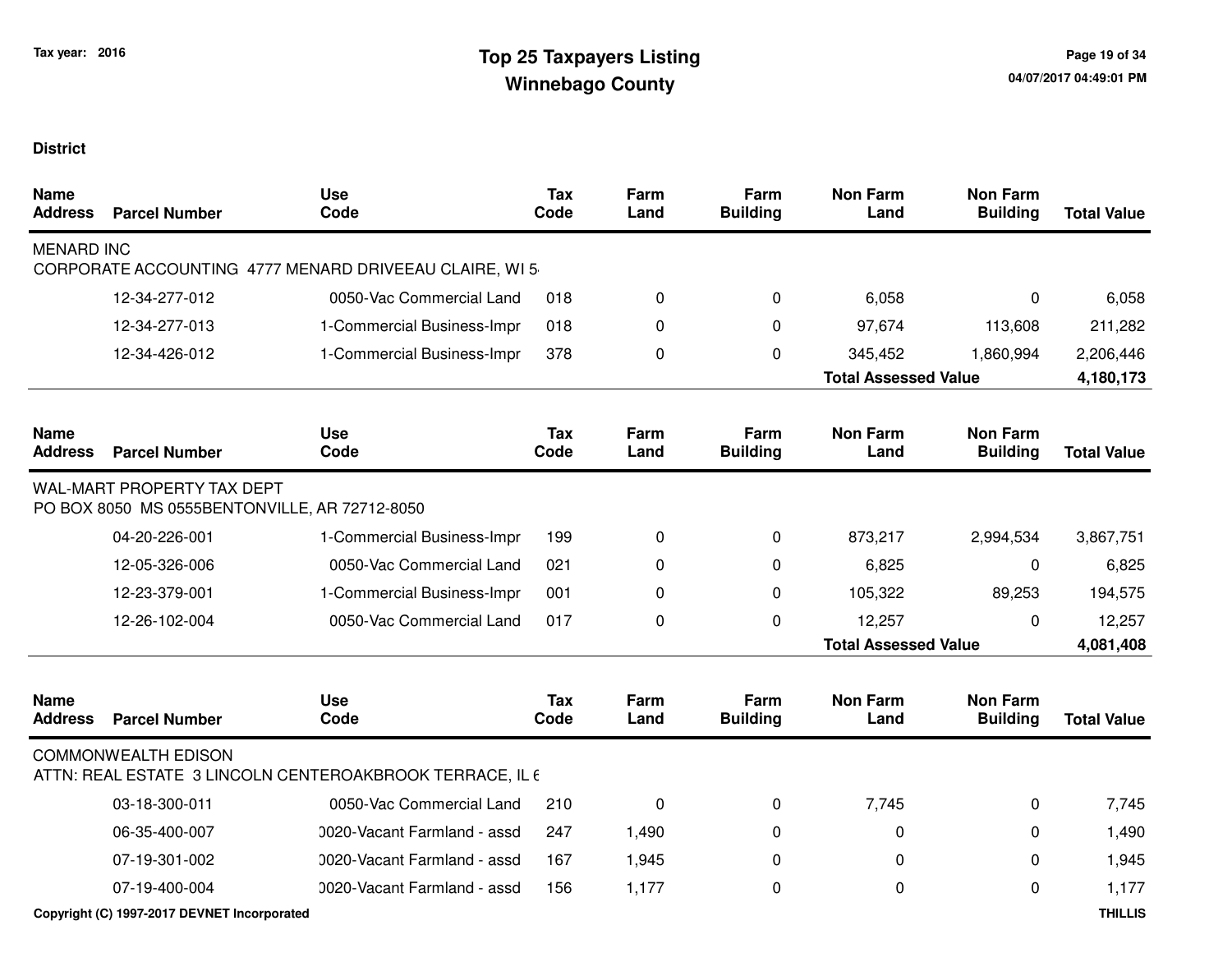| <b>Name</b><br><b>Address</b> | <b>Parcel Number</b>       | <b>Use</b><br>Code                                       | <b>Tax</b><br>Code | Farm<br>Land | Farm<br><b>Building</b> | <b>Non Farm</b><br>Land | <b>Non Farm</b><br><b>Building</b> | <b>Total Value</b> |
|-------------------------------|----------------------------|----------------------------------------------------------|--------------------|--------------|-------------------------|-------------------------|------------------------------------|--------------------|
|                               | <b>COMMONWEALTH EDISON</b> | ATTN: REAL ESTATE 3 LINCOLN CENTEROAKBROOK TERRACE, IL 6 |                    |              |                         |                         |                                    |                    |
|                               | 07-20-300-002              | 0020-Vacant Farmland - assd                              | 167                | 1,467        | 0                       | 0                       | 0                                  | 1,467              |
|                               | 07-20-400-002              | 0020-Vacant Farmland - assd                              | 167                | 567          | 0                       | 0                       | $\Omega$                           | 567                |
|                               | 07-20-400-005              | 0020-Vacant Farmland - assd                              | 167                | 812          | 0                       | 0                       | 0                                  | 812                |
|                               | 07-21-300-003              | 0020-Vacant Farmland - assd                              | 362                | 773          | 0                       | 0                       | 0                                  | 773                |
|                               | 07-21-300-004              | 0020-Vacant Farmland - assd                              | 362                | 7,762        | 0                       | 0                       | 0                                  | 7,762              |
|                               | 07-22-100-003              | 0020-Vacant Farmland - assd                              | 161                | 1,268        | 0                       | 0                       | 0                                  | 1,268              |
|                               | 07-22-300-001              | 0020-Vacant Farmland - assd                              | 362                | 3,529        | 0                       | 0                       | $\Omega$                           | 3,529              |
|                               | 07-22-400-001              | 0020-Vacant Farmland - assd                              | 167                | 343          | 0                       | 0                       | $\Omega$                           | 343                |
|                               | 07-22-400-002              | 0020-Vacant Farmland - assd                              | 167                | 384          | $\Omega$                | 0                       | 0                                  | 384                |
|                               | 07-23-300-001              | 0020-Vacant Farmland - assd                              | 167                | 2,106        | 0                       | 0                       | 0                                  | 2,106              |
|                               | 07-23-300-003              | 0020-Vacant Farmland - assd                              | 167                | 3            | 0                       | 0                       | $\Omega$                           | 3                  |
|                               | 07-23-300-004              | 0020-Vacant Farmland - assd                              | 167                | 389          | 0                       | 0                       | 0                                  | 389                |
|                               | 07-23-400-001              | 0020-Vacant Farmland - assd                              | 167                | 1,637        | 0                       | 0                       | $\Omega$                           | 1,637              |
|                               | 07-23-400-002              | 0020-Vacant Farmland - assd                              | 167                | 2            | 0                       | 0                       | $\Omega$                           | $\overline{c}$     |
|                               | 07-24-151-002              | 0020-Vacant Farmland - assd                              | 156                | 2,009        | 0                       | 0                       | 0                                  | 2,009              |
|                               | 07-24-177-003              | 0010-Vacant Rural Prop                                   | 156                | 0            | 0                       | 683                     | $\Omega$                           | 683                |
|                               | 07-24-251-003              | 0020-Vacant Farmland - assd                              | 156                | 1,423        | 0                       | 0                       | 0                                  | 1,423              |
|                               | 07-24-277-002              | 0020-Vacant Farmland - assd                              | 156                | 300          | 0                       | 0                       | $\Omega$                           | 300                |
|                               | 07-24-302-001              | 0080-Vacant Industrial Land                              | 156                | $\mathbf 0$  | 0                       | 14,554                  | $\Omega$                           | 14,554             |
|                               | 07-24-426-002              | 0080-Vacant Industrial Land                              | 169                | 0            | 0                       | 3,177                   | 0                                  | 3,177              |
|                               | 07-26-100-002              | 0080-Vacant Industrial Land                              | 156                | 0            | 0                       | 5,492                   | 0                                  | 5,492              |
|                               | 07-26-100-009              | 0080-Vacant Industrial Land                              | 156                | 0            | 0                       | 3,931                   | 0                                  | 3,931              |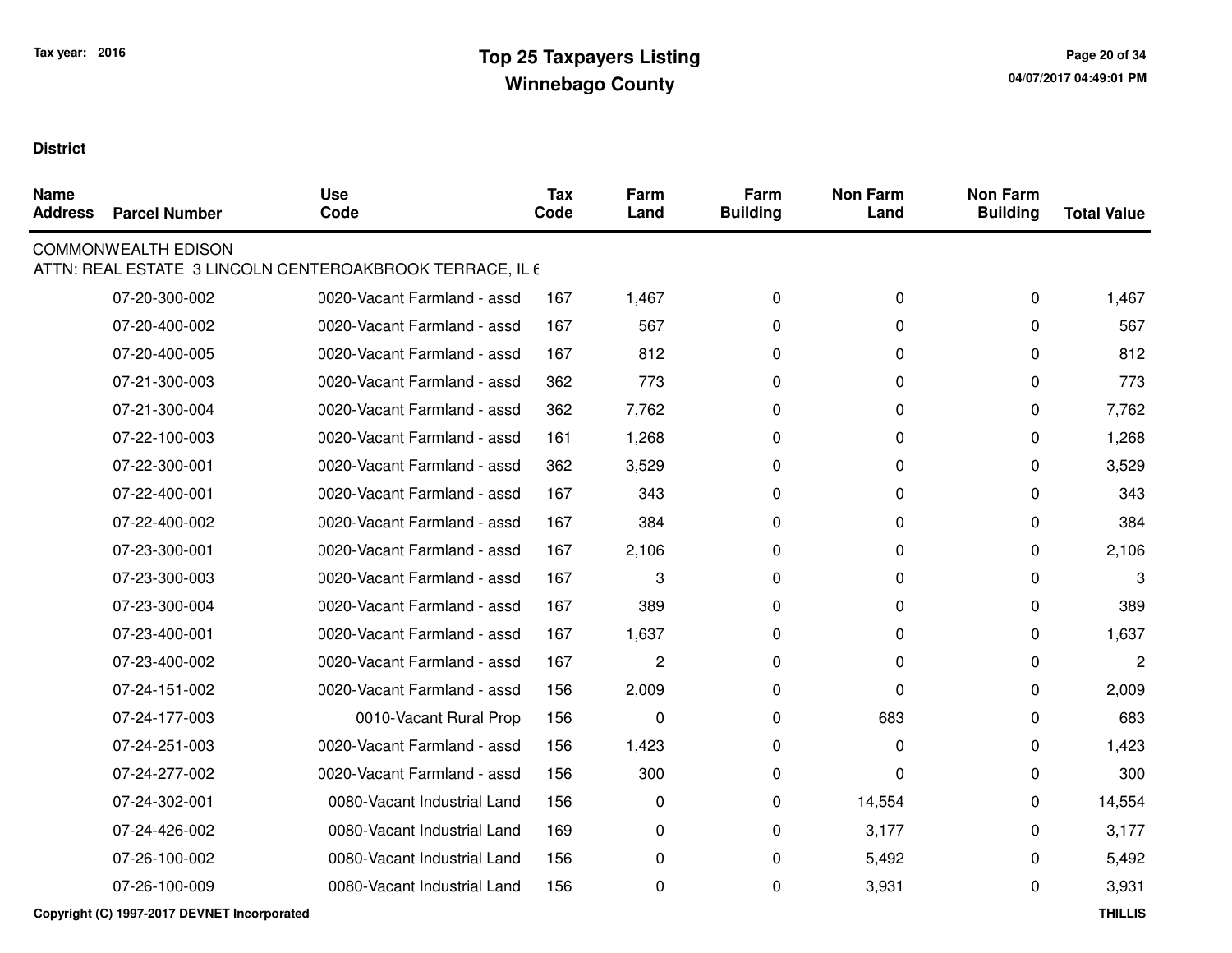| <b>Name</b><br><b>Address</b> | <b>Parcel Number</b>       | <b>Use</b><br>Code                                       | <b>Tax</b><br>Code | Farm<br>Land | Farm<br><b>Building</b> | <b>Non Farm</b><br>Land | <b>Non Farm</b><br><b>Building</b> | <b>Total Value</b> |
|-------------------------------|----------------------------|----------------------------------------------------------|--------------------|--------------|-------------------------|-------------------------|------------------------------------|--------------------|
|                               | <b>COMMONWEALTH EDISON</b> | ATTN: REAL ESTATE 3 LINCOLN CENTEROAKBROOK TERRACE, IL 6 |                    |              |                         |                         |                                    |                    |
|                               | 07-26-100-010              | 0080-Vacant Industrial Land                              | 156                | 0            | $\mathbf 0$             | 1,814                   | 0                                  | 1,814              |
|                               | 07-26-300-002              | 0080-Vacant Industrial Land                              | 167                | 0            | 0                       | 2,747                   | $\Omega$                           | 2,747              |
|                               | 07-26-300-008              | 0080-Vacant Industrial Land                              | 167                | 0            | 0                       | 8,244                   | 0                                  | 8,244              |
|                               | 07-35-300-003              | 0020-Vacant Farmland - assd                              | 146                | 1,549        | 0                       | 0                       | $\Omega$                           | 1,549              |
|                               | 07-35-451-002              | 0020-Vacant Farmland - assd                              | 146                | 313          | 0                       | 0                       | 0                                  | 313                |
|                               | 08-14-300-001              | 0010-Vacant Rural Prop                                   | 135                | 0            | 0                       | 8,457                   | 0                                  | 8,457              |
|                               | 08-14-300-002              | 0020-Vacant Farmland - assd                              | 432                | 1,004        | 0                       | 0                       | 0                                  | 1,004              |
|                               | 08-14-400-001              | 0020-Vacant Farmland - assd                              | 432                | 1,422        | 0                       | 0                       | 0                                  | 1,422              |
|                               | 08-15-300-001              | 0020-Vacant Farmland - assd                              | 135                | 283          | 0                       | 0                       | $\Omega$                           | 283                |
|                               | 08-15-300-003              | 0020-Vacant Farmland - assd                              | 135                | 803          | 0                       | 0                       | 0                                  | 803                |
|                               | 08-15-400-001              | 0010-Vacant Rural Prop                                   | 135                | $\pmb{0}$    | 0                       | 17,028                  | 0                                  | 17,028             |
|                               | 08-16-377-005              | 0020-Vacant Farmland - assd                              | 133                | 723          | 0                       | 0                       | 0                                  | 723                |
|                               | 08-19-301-001              | 0020-Vacant Farmland - assd                              | 156                | 64           | 0                       | $\Omega$                | 0                                  | 64                 |
|                               | 08-19-301-002              | 0010-Vacant Rural Prop                                   | 169                | 0            | 0                       | 3,206                   | 0                                  | 3,206              |
|                               | 08-19-326-001              | 0081-Ind Land + Improve                                  | 414                | 0            | 0                       | 17,989                  | 21,151                             | 39,140             |
|                               | 08-19-326-002              | 1030-Vacant Residential Land                             | 133                | 0            | 0                       | 4,779                   | 0                                  | 4,779              |
|                               | 08-19-401-001              | 0080-Vacant Industrial Land                              | 137                | 0            | 0                       | 10,042                  | 0                                  | 10,042             |
|                               | 08-19-426-001              | 1030-Vacant Residential Land                             | 414                | 0            | 0                       | 1,167                   | 0                                  | 1,167              |
|                               | 08-19-426-002              | 1030-Vacant Residential Land                             | 414                | 0            | 0                       | 1,167                   | 0                                  | 1,167              |
|                               | 08-19-427-001              | 1030-Vacant Residential Land                             | 413                | 0            | 0                       | 765                     | $\Omega$                           | 765                |
|                               | 08-20-301-001              | 1030-Vacant Residential Land                             | 133                | 0            | 0                       | 9,065                   | 0                                  | 9,065              |
|                               | 08-20-401-001              | 0020-Vacant Farmland - assd                              | 152                | 160          | 0                       | 0                       | 0                                  | 160                |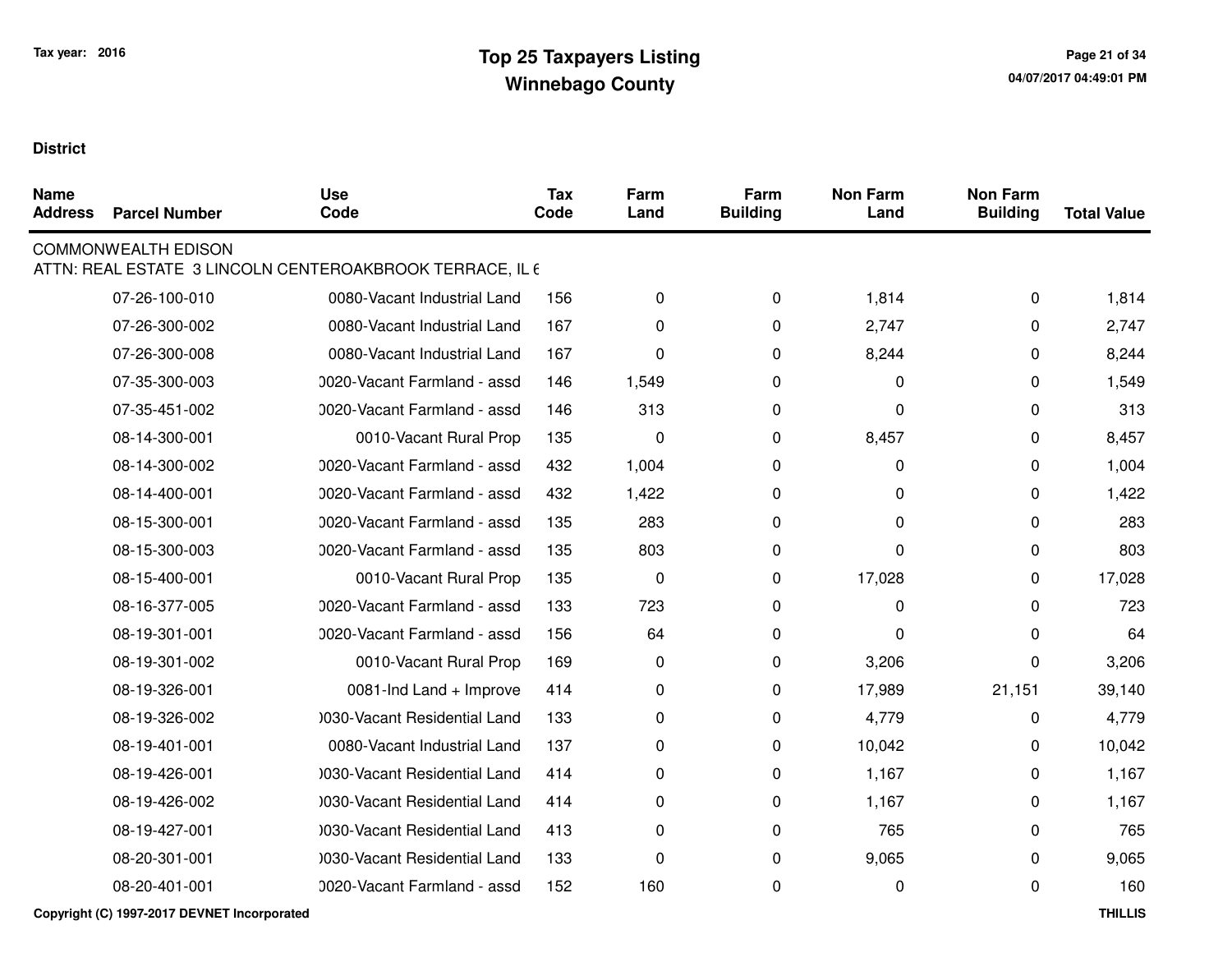| <b>Name</b><br><b>Address</b> | <b>Parcel Number</b>       | <b>Use</b><br>Code                                       | <b>Tax</b><br>Code | Farm<br>Land | Farm<br><b>Building</b> | <b>Non Farm</b><br>Land | <b>Non Farm</b><br><b>Building</b> | <b>Total Value</b> |
|-------------------------------|----------------------------|----------------------------------------------------------|--------------------|--------------|-------------------------|-------------------------|------------------------------------|--------------------|
|                               | <b>COMMONWEALTH EDISON</b> | ATTN: REAL ESTATE 3 LINCOLN CENTEROAKBROOK TERRACE, IL 6 |                    |              |                         |                         |                                    |                    |
|                               | 08-20-426-001              | 0010-Vacant Rural Prop                                   | 007                | 0            | $\mathbf 0$             | 6,877                   | 0                                  | 6,877              |
|                               | 08-21-126-002              | 1030-Vacant Residential Land                             | 153                | 0            | 0                       | 8,656                   | $\Omega$                           | 8,656              |
|                               | 08-21-176-002              | 0010-Vacant Rural Prop                                   | 163                | 0            | 0                       | 297                     | 0                                  | 297                |
|                               | 08-21-326-001              | 0010-Vacant Rural Prop                                   | 007                | 0            | 0                       | 29,141                  | 0                                  | 29,141             |
|                               | 08-24-300-002              | Farm+Improve+Non Farm AV                                 | 135                | 4,017        | 0                       | 7,538                   | 0                                  | 11,555             |
|                               | 08-24-451-002              | 0010-Vacant Rural Prop                                   | 135                | 0            | 0                       | 9,159                   | 0                                  | 9,159              |
|                               | 08-25-204-001              | 0020-Vacant Farmland - assd                              | 145                | 425          | 0                       | 0                       | 0                                  | 425                |
|                               | 08-25-400-002              | 0010-Vacant Rural Prop                                   | 145                | $\mathbf 0$  | 0                       | 16,893                  | 0                                  | 16,893             |
|                               | 08-32-426-001              | 1030-Vacant Residential Land                             | 006                | 0            | 0                       | 2,297                   | 0                                  | 2,297              |
|                               | 08-33-105-012              | 1030-Vacant Residential Land                             | 006                | 0            | 0                       | 3,091                   | 0                                  | 3,091              |
|                               | 08-36-200-002              | 0020-Vacant Farmland - assd                              | 145                | 1,567        | 0                       | $\mathbf 0$             | $\Omega$                           | 1,567              |
|                               | 08-36-200-005              | 0020-Vacant Farmland - assd                              | 145                | 2,285        | 0                       | 0                       | 0                                  | 2,285              |
|                               | 08-36-400-005              | 0010-Vacant Rural Prop                                   | 145                | 0            | 0                       | 22,079                  | 0                                  | 22,079             |
|                               | 09-16-300-001              | 0081-Ind Land + Improve                                  | 281                | 0            | 0                       | 4,283                   | 2,774                              | 7,057              |
|                               | 09-28-107-006              | 0080-Vacant Industrial Land                              | 286                | 0            | 0                       | 5,309                   | 0                                  | 5,309              |
|                               | 09-28-177-007              | 0080-Vacant Industrial Land                              | 286                | 0            | 0                       | 7,640                   | 0                                  | 7,640              |
|                               | 09-28-400-003              | 0080-Vacant Industrial Land                              | 281                | 0            | 0                       | 12,090                  | 0                                  | 12,090             |
|                               | 09-29-102-002              | 0080-Vacant Industrial Land                              | 281                | 0            | 0                       | 10,890                  | $\Omega$                           | 10,890             |
|                               | 09-29-229-012              | 0080-Vacant Industrial Land                              | 286                | 0            | $\mathbf 0$             | 10,193                  | 0                                  | 10,193             |
|                               | 09-29-251-005              | 0080-Vacant Industrial Land                              | 286                | 0            | 0                       | 4,418                   | 0                                  | 4,418              |
|                               | 09-29-254-011              | 0080-Vacant Industrial Land                              | 286                | 0            | 0                       | 4,418                   | 0                                  | 4,418              |
|                               | 09-30-100-002              | 0080-Vacant Industrial Land                              | 281                | 0            | 0                       | 41,447                  | 0                                  | 41,447             |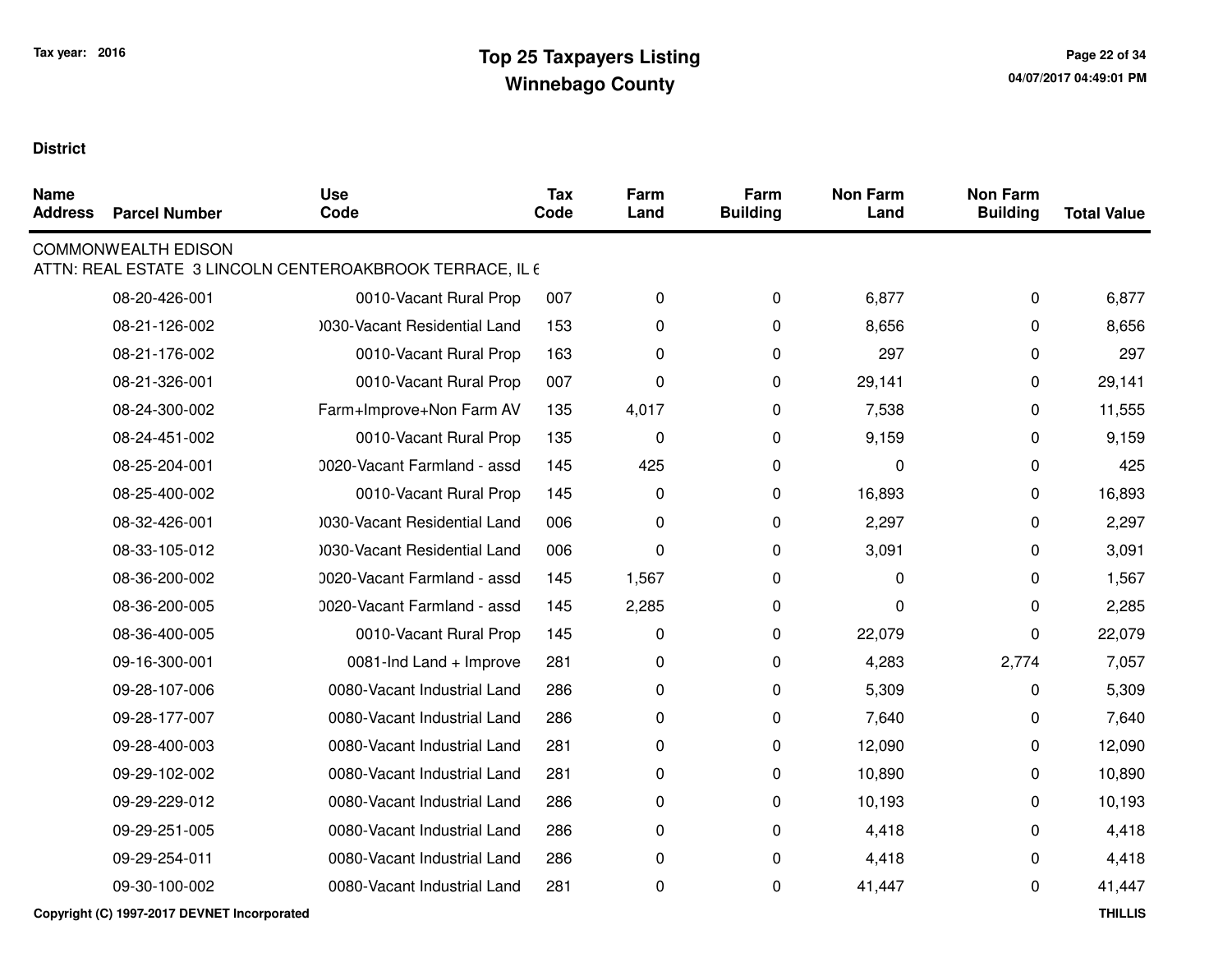| <b>Name</b><br><b>Address</b> | <b>Parcel Number</b>       | <b>Use</b><br>Code                                       | <b>Tax</b><br>Code | Farm<br>Land | Farm<br><b>Building</b> | <b>Non Farm</b><br>Land | <b>Non Farm</b><br><b>Building</b> | <b>Total Value</b> |
|-------------------------------|----------------------------|----------------------------------------------------------|--------------------|--------------|-------------------------|-------------------------|------------------------------------|--------------------|
|                               | <b>COMMONWEALTH EDISON</b> | ATTN: REAL ESTATE 3 LINCOLN CENTEROAKBROOK TERRACE, IL 6 |                    |              |                         |                         |                                    |                    |
|                               | 09-33-226-003              | 0080-Vacant Industrial Land                              | 281                | 0            | $\mathbf 0$             | 5,355                   | 0                                  | 5,355              |
|                               | 09-34-200-004              | 0080-Vacant Industrial Land                              | 281                | 0            | 0                       | 49,297                  | 0                                  | 49,297             |
|                               | 09-35-300-003              | 0080-Vacant Industrial Land                              | 281                | 0            | 0                       | 15,939                  | $\Omega$                           | 15,939             |
|                               | 09-35-300-006              | 0081-Ind Land + Improve                                  | 281                | 0            | 0                       | 11,023                  | 11,728                             | 22,751             |
|                               | 10-02-200-004              | 0020-Vacant Farmland - assd                              | 260                | 1,754        | 0                       | 0                       | $\Omega$                           | 1,754              |
|                               | 10-02-400-006              | 0020-Vacant Farmland - assd                              | 260                | 1,655        | 0                       | 0                       | $\Omega$                           | 1,655              |
|                               | 10-11-200-003              | 0020-Vacant Farmland - assd                              | 260                | 973          | 0                       | 0                       | 0                                  | 973                |
|                               | 10-11-200-012              | 0020-Vacant Farmland - assd                              | 260                | 1,571        | 0                       | 0                       | 0                                  | 1,571              |
|                               | 10-11-200-014              | 0020-Vacant Farmland - assd                              | 260                | 1,206        | 0                       | 0                       | $\Omega$                           | 1,206              |
|                               | 10-11-200-015              | 0020-Vacant Farmland - assd                              | 260                | 511          | 0                       | 0                       | $\Omega$                           | 511                |
|                               | 10-11-400-003              | 0020-Vacant Farmland - assd                              | 260                | 2,604        | 0                       | $\pmb{0}$               | 0                                  | 2,604              |
|                               | 10-12-100-004              | 0020-Vacant Farmland - assd                              | 260                | 957          | 0                       | 0                       | $\Omega$                           | 957                |
|                               | 10-12-100-005              | 0020-Vacant Farmland - assd                              | 260                | 1,187        | 0                       | $\mathbf 0$             | 0                                  | 1,187              |
|                               | 10-14-100-003              | 0020-Vacant Farmland - assd                              | 266                | 2,089        | 0                       | 0                       | $\Omega$                           | 2,089              |
|                               | 10-14-200-003              | Farm+Improve+Non Farm AV                                 | 266                | 1,262        | 0                       | 41,534                  | 177,645                            | 220,441            |
|                               | 10-14-200-004              | 0020-Vacant Farmland - assd                              | 260                | 1,422        | 0                       | 0                       | 0                                  | 1,422              |
|                               | 10-23-400-007              | 0020-Vacant Farmland - assd                              | 260                | 1,166        | 0                       | 0                       | $\Omega$                           | 1,166              |
|                               | 10-26-200-003              | 0020-Vacant Farmland - assd                              | 260                | 2,435        | 0                       | 0                       | 0                                  | 2,435              |
|                               | 10-35-400-006              | 0020-Vacant Farmland - assd                              | 266                | 1,582        | $\mathbf 0$             | $\Omega$                | 0                                  | 1,582              |
|                               | 11-01-326-001              | 0050-Vac Commercial Land                                 | 002                | 0            | 0                       | 6,744                   | 0                                  | 6,744              |
|                               | 11-02-126-002              | 0080-Vacant Industrial Land                              | 050                | 0            | 0                       | 23,924                  | 0                                  | 23,924             |
|                               | 11-02-176-003              | 0080-Vacant Industrial Land                              | 050                | 0            | 0                       | 7,379                   | 0                                  | 7,379              |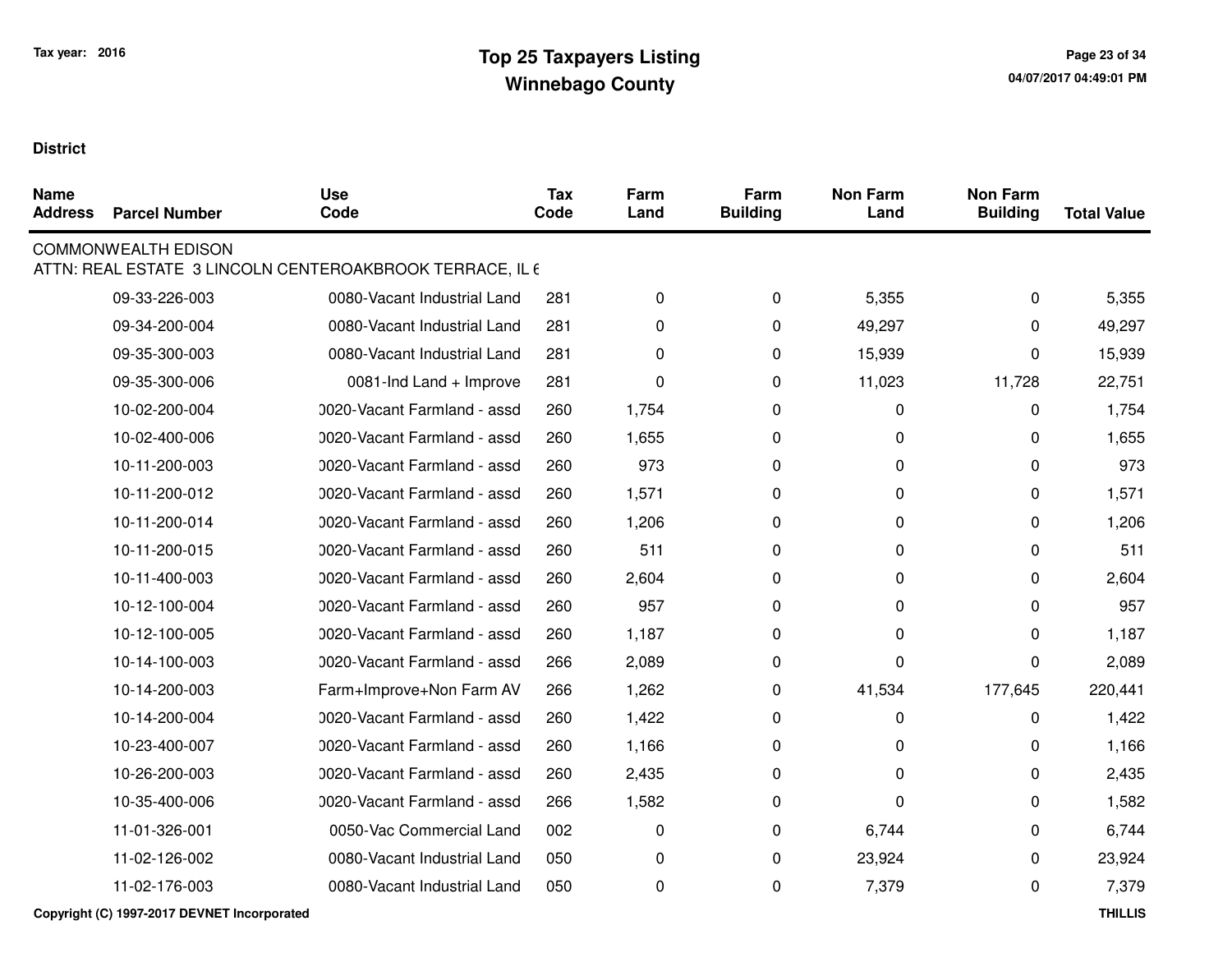| <b>Name</b><br><b>Address</b> | <b>Parcel Number</b>       | <b>Use</b><br>Code                                       | <b>Tax</b><br>Code | Farm<br>Land | Farm<br><b>Building</b> | <b>Non Farm</b><br>Land | <b>Non Farm</b><br><b>Building</b> | <b>Total Value</b> |
|-------------------------------|----------------------------|----------------------------------------------------------|--------------------|--------------|-------------------------|-------------------------|------------------------------------|--------------------|
|                               | <b>COMMONWEALTH EDISON</b> | ATTN: REAL ESTATE 3 LINCOLN CENTEROAKBROOK TERRACE, IL 6 |                    |              |                         |                         |                                    |                    |
|                               | 11-02-176-004              | 0080-Vacant Industrial Land                              | 050                | 0            | $\mathbf 0$             | 16,987                  | 0                                  | 16,987             |
|                               | 11-02-326-012              | 0081-Ind Land + Improve                                  | 001                | 0            | 0                       | 20,874                  | 22,523                             | 43,397             |
|                               | 11-10-328-017              | 0081-Ind Land + Improve                                  | 001                | 0            | 0                       | 6,773                   | 313                                | 7,086              |
|                               | 11-12-351-014              | 0081-Ind Land + Improve                                  | 001                | 0            | 0                       | 2,045                   | 4,252                              | 6,297              |
|                               | 11-15-280-003              | 0081-Ind Land + Improve                                  | 001                | 0            | 0                       | 2,416                   | 549                                | 2,965              |
|                               | 11-21-228-001              | 0081-Ind Land + Improve                                  | 085                | 0            | 0                       | 569                     | 781                                | 1,350              |
|                               | 11-21-408-001              | 0081-Ind Land + Improve                                  | 126                | 0            | 0                       | 2,597                   | 580                                | 3,177              |
|                               | 11-21-476-002              | 0080-Vacant Industrial Land                              | 126                | 0            | 0                       | 17,926                  | 0                                  | 17,926             |
|                               | 11-23-103-011              | 0081-Ind Land + Improve                                  | 001                | 0            | 0                       | 539                     | 158                                | 697                |
|                               | 11-23-331-002              | 0081-Ind Land + Improve                                  | 424                | 0            | 0                       | 854                     | 173                                | 1,027              |
|                               | 11-23-426-001              | 0081-Ind Land + Improve                                  | 001                | 0            | 0                       | 1,025                   | 281                                | 1,306              |
|                               | 11-25-410-006              | 0081-Ind Land + Improve                                  | 001                | 0            | 0                       | 1,317                   | 472                                | 1,789              |
|                               | 11-26-101-001              | 0081-Ind Land + Improve                                  | 424                | 0            | 0                       | 30                      | 48,283                             | 48,313             |
|                               | 11-26-104-001              | 0081-Ind Land + Improve                                  | 424                | 0            | 0                       | 23,762                  | 37,917                             | 61,679             |
|                               | 11-26-255-005              | 0081-Ind Land + Improve                                  | 001                | 0            | 0                       | 1,312                   | 540                                | 1,852              |
|                               | 11-27-229-001              | 0080-Vacant Industrial Land                              | 014                | 0            | 0                       | 142                     | 0                                  | 142                |
|                               | 11-27-230-010              | 0081-Ind Land + Improve                                  | 014                | 0            | 0                       | 17                      | 48,283                             | 48,300             |
|                               | 11-27-380-016              | 0081-Ind Land + Improve                                  | 001                | 0            | $\pmb{0}$               | 1,679                   | 312                                | 1,991              |
|                               | 11-28-101-004              | 0080-Vacant Industrial Land                              | 057                | 0            | $\mathbf 0$             | 14,588                  | 0                                  | 14,588             |
|                               | 11-28-127-005              | 0080-Vacant Industrial Land                              | 057                | 0            | 0                       | 9,799                   | 0                                  | 9,799              |
|                               | 11-28-201-001              | 0080-Vacant Industrial Land                              | 066                | 0            | 0                       | 1,609                   | 0                                  | 1,609              |
|                               | 11-29-151-004              | 0080-Vacant Industrial Land                              | 057                | 0            | 0                       | 11,856                  | 0                                  | 11,856             |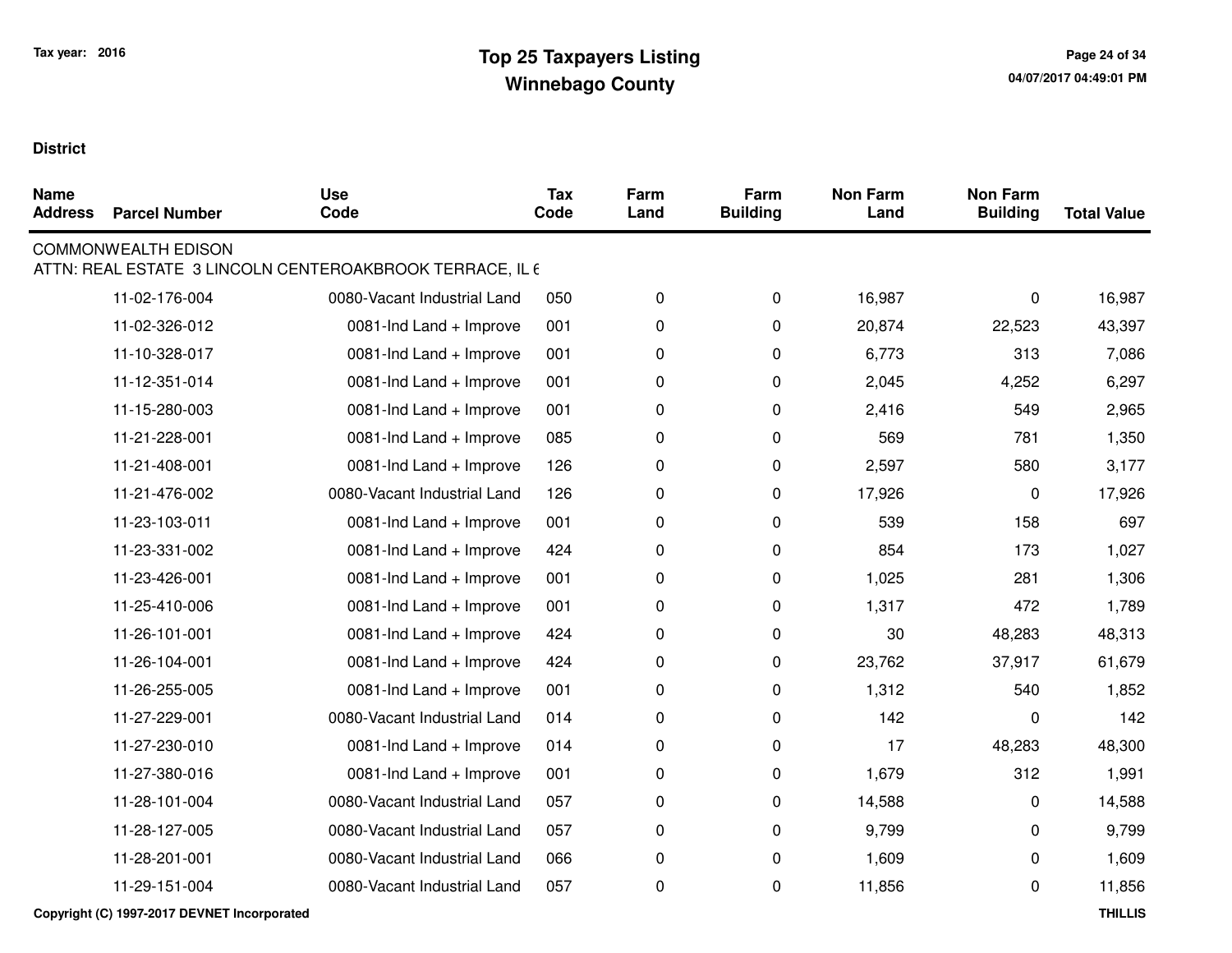| <b>Name</b><br><b>Address</b> | <b>Parcel Number</b>       | <b>Use</b><br>Code                                       | <b>Tax</b><br>Code | Farm<br>Land | Farm<br><b>Building</b> | <b>Non Farm</b><br>Land | <b>Non Farm</b><br><b>Building</b> | <b>Total Value</b> |
|-------------------------------|----------------------------|----------------------------------------------------------|--------------------|--------------|-------------------------|-------------------------|------------------------------------|--------------------|
|                               | <b>COMMONWEALTH EDISON</b> | ATTN: REAL ESTATE 3 LINCOLN CENTEROAKBROOK TERRACE, IL 6 |                    |              |                         |                         |                                    |                    |
|                               | 11-29-151-005              | 0080-Vacant Industrial Land                              | 057                | 0            | 0                       | 842                     | 0                                  | 842                |
|                               | 11-29-204-004              | 0080-Vacant Industrial Land                              | 057                | 0            | 0                       | 3,919                   | 0                                  | 3,919              |
|                               | 11-29-204-005              | 0080-Vacant Industrial Land                              | 057                | 0            | 0                       | 4,733                   | 0                                  | 4,733              |
|                               | 11-29-204-006              | 0080-Vacant Industrial Land                              | 057                | 0            | 0                       | 10,582                  | 0                                  | 10,582             |
|                               | 11-29-276-004              | 0081-Ind Land + Improve                                  | 057                | 0            | 0                       | 10,894                  | 9,089                              | 19,983             |
|                               | 11-30-151-001              | 0080-Vacant Industrial Land                              | 058                | 0            | 0                       | 17,789                  | 0                                  | 17,789             |
|                               | 11-30-276-002              | 0080-Vacant Industrial Land                              | 058                | 0            | 0                       | 11,881                  | 0                                  | 11,881             |
|                               | 11-32-251-002              | 0080-Vacant Industrial Land                              | 069                | 0            | 0                       | 8,075                   | 0                                  | 8,075              |
|                               | 11-32-403-001              | 0020-Vacant Farmland - assd                              | 071                | 356          | 0                       | $\mathbf{0}$            | $\Omega$                           | 356                |
|                               | 11-34-127-002              | 0080-Vacant Industrial Land                              | 001                | $\pmb{0}$    | 0                       | 58                      | $\Omega$                           | 58                 |
|                               | 11-35-279-001              | 0081-Ind Land + Improve                                  | 001                | 0            | 0                       | 1,125                   | 196                                | 1,321              |
|                               | 11-35-351-010              | 0080-Vacant Industrial Land                              | 001                | 0            | $\pmb{0}$               | 19,360                  | 0                                  | 19,360             |
|                               | 11-36-276-014              | 0080-Vacant Industrial Land                              | 001                | 0            | 0                       | 1,486                   | 0                                  | 1,486              |
|                               | 11-36-276-015              | 0081-Ind Land + Improve                                  | 001                | 0            | 0                       | 1,486                   | 281                                | 1,767              |
|                               | 11-36-402-005              | 0081-Ind Land + Improve                                  | 001                | 0            | 0                       | 9,923                   | 2,440                              | 12,363             |
|                               | 12-01-202-002              | 0050-Vac Commercial Land                                 | 040                | 0            | 0                       | 28,872                  | 0                                  | 28,872             |
|                               | 12-01-252-002              | 0050-Vac Commercial Land                                 | 040                | 0            | 0                       | 41,634                  | 0                                  | 41,634             |
|                               | 12-01-401-002              | 0020-Vacant Farmland - assd                              | 013                | 4,654        | 0                       | 0                       | 0                                  | 4,654              |
|                               | 12-05-151-005              | 0081-Ind Land + Improve                                  | 002                | 0            | $\mathbf 0$             | 23,071                  | 5,354                              | 28,425             |
|                               | 12-12-201-003              | 0020-Vacant Farmland - assd                              | 031                | 3,956        | $\pmb{0}$               | 0                       | $\Omega$                           | 3,956              |
|                               | 12-12-401-002              | 0020-Vacant Farmland - assd                              | 031                | 3,235        | $\mathbf 0$             | 0                       | 0                                  | 3,235              |
|                               | 12-13-201-003              | 0020-Vacant Farmland - assd                              | 005                | 1,879        | 0                       | 0                       | 0                                  | 1,879              |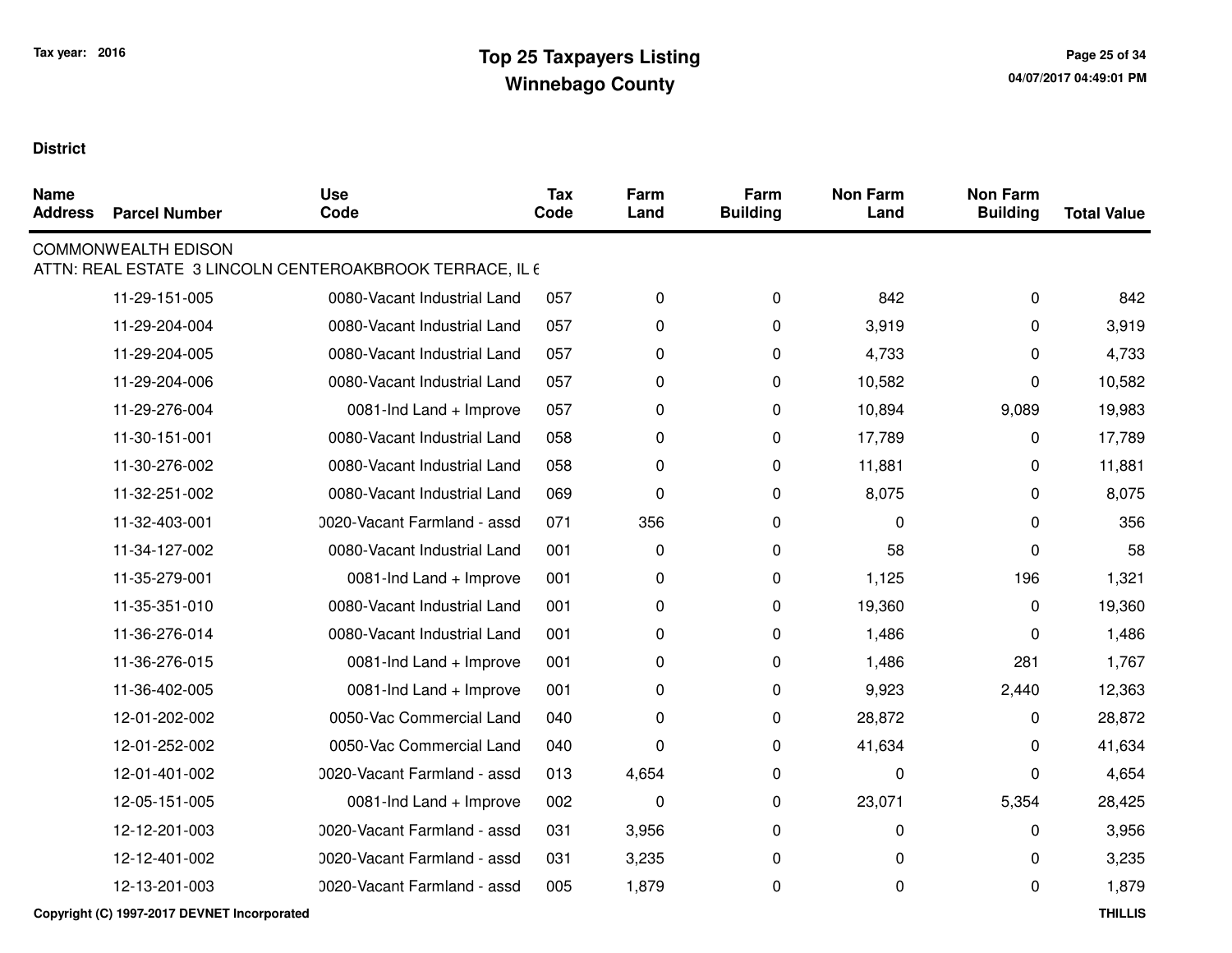| <b>Name</b><br><b>Address</b> | <b>Parcel Number</b>       | <b>Use</b><br>Code                                       | <b>Tax</b><br>Code | Farm<br>Land | Farm<br><b>Building</b> | <b>Non Farm</b><br>Land | <b>Non Farm</b><br><b>Building</b> | <b>Total Value</b> |
|-------------------------------|----------------------------|----------------------------------------------------------|--------------------|--------------|-------------------------|-------------------------|------------------------------------|--------------------|
|                               | <b>COMMONWEALTH EDISON</b> | ATTN: REAL ESTATE 3 LINCOLN CENTEROAKBROOK TERRACE, IL 6 |                    |              |                         |                         |                                    |                    |
|                               | 12-13-251-010              | 0020-Vacant Farmland - assd                              | 005                | 78           | 0                       | 0                       | 0                                  | 78                 |
|                               | 12-13-401-017              | 0020-Vacant Farmland - assd                              | 005                | 710          | 0                       | 0                       | $\Omega$                           | 710                |
|                               | 12-13-451-010              | 0020-Vacant Farmland - assd                              | 005                | 400          | 0                       | 0                       | $\Omega$                           | 400                |
|                               | 12-14-201-003              | 0081-Ind Land + Improve                                  | 005                | $\pmb{0}$    | 0                       | 45,343                  | 42,603                             | 87,946             |
|                               | 12-14-226-004              | 0020-Vacant Farmland - assd                              | 005                | 472          | 0                       | 0                       | 0                                  | 472                |
|                               | 12-24-226-001              | 0020-Vacant Farmland - assd                              | 005                | 467          | 0                       | $\Omega$                | 0                                  | 467                |
|                               | 12-24-476-001              | 0020-Vacant Farmland - assd                              | 003                | 1,738        | 0                       | $\Omega$                | 0                                  | 1,738              |
|                               | 12-25-226-001              | 0080-Vacant Industrial Land                              | 017                | 0            | 0                       | 17,464                  | 0                                  | 17,464             |
|                               | 12-28-152-002              | 0081-Ind Land + Improve                                  | 001                | 0            | 0                       | 13,350                  | 17,781                             | 31,131             |
|                               | 12-28-301-001              | 0081-Ind Land + Improve                                  | 001                | 0            | 0                       | 11,205                  | 940                                | 12,145             |
|                               | 12-29-255-002              | 1030-Vacant Residential Land                             | 001                | 0            | 0                       | 4,652                   | 0                                  | 4,652              |
|                               | 12-29-255-003              | 0030-Vacant Residential Land                             | 001                | 0            | 0                       | 1,372                   | 0                                  | 1,372              |
|                               | 12-29-255-007              | 1030-Vacant Residential Land                             | 001                | 0            | 0                       | 5,249                   | 0                                  | 5,249              |
|                               | 12-29-256-005              | 1030-Vacant Residential Land                             | 001                | 0            | 0                       | 2,147                   | 0                                  | 2,147              |
|                               | 12-29-256-011              | 0030-Vacant Residential Land                             | 001                | 0            | 0                       | 2,386                   | 0                                  | 2,386              |
|                               | 12-29-283-007              | 0080-Vacant Industrial Land                              | 001                | 0            | 0                       | 9,161                   | 0                                  | 9,161              |
|                               | 12-30-255-011              | 1030-Vacant Residential Land                             | 001                | 0            | 0                       | 3,022                   | 0                                  | 3,022              |
|                               | 12-30-256-011              | 1030-Vacant Residential Land                             | 001                | 0            | 0                       | 2,992                   | 0                                  | 2,992              |
|                               | 12-30-256-022              | 1030-Vacant Residential Land                             | 001                | 0            | 0                       | 3,022                   | 0                                  | 3,022              |
|                               | 12-30-257-011              | 0030-Vacant Residential Land                             | 001                | 0            | 0                       | 3,178                   | 0                                  | 3,178              |
|                               | 12-30-257-022              | 1030-Vacant Residential Land                             | 001                | 0            | 0                       | 3,210                   | 0                                  | 3,210              |
|                               | 12-30-258-019              | 0030-Vacant Residential Land                             | 001                | 0            | 0                       | 4,212                   | 0                                  | 4,212              |
|                               |                            |                                                          |                    |              |                         |                         |                                    |                    |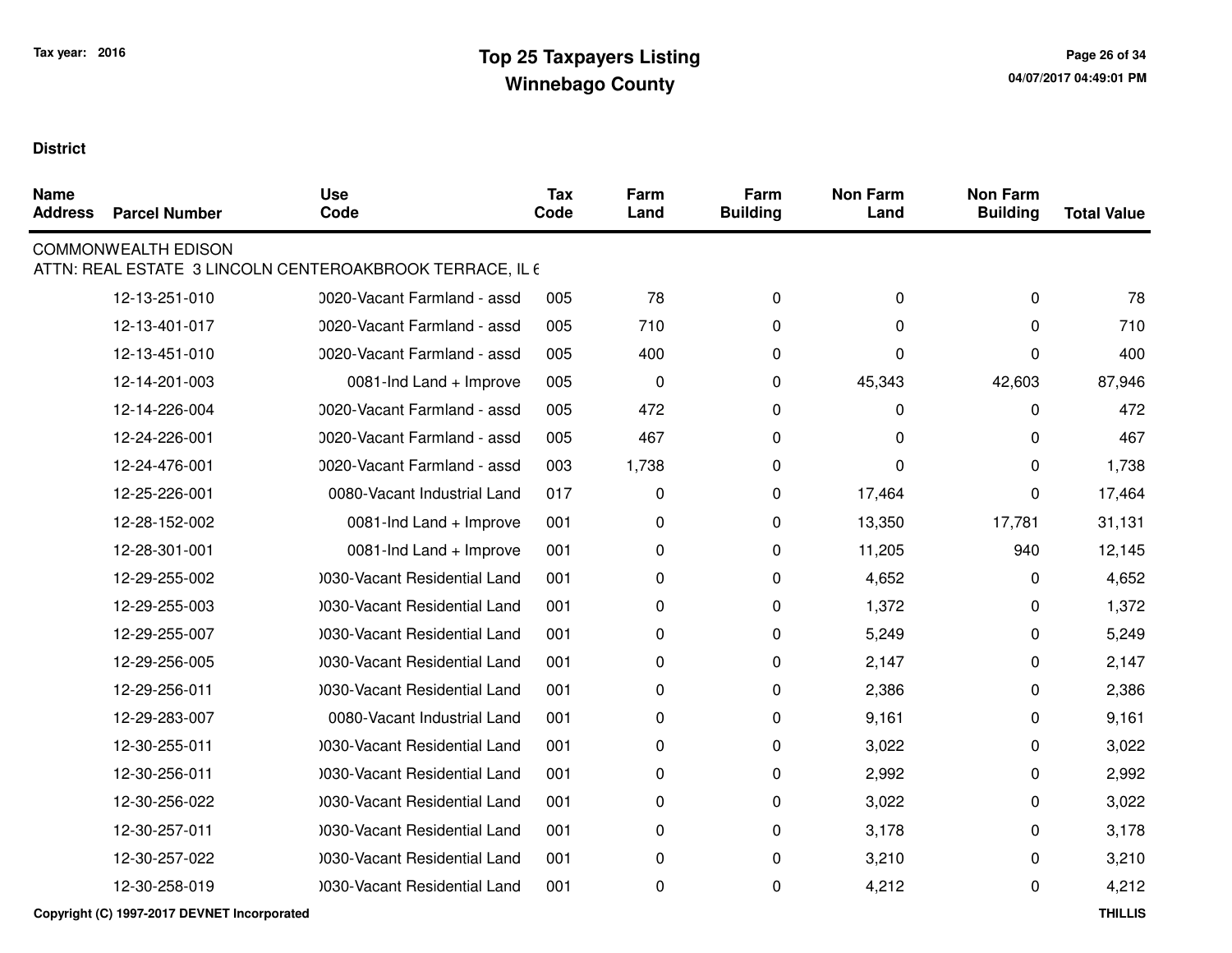| <b>Name</b><br><b>Address</b> | <b>Parcel Number</b>       | <b>Use</b><br>Code                                       | <b>Tax</b><br>Code | Farm<br>Land | Farm<br><b>Building</b> | <b>Non Farm</b><br>Land | <b>Non Farm</b><br><b>Building</b> | <b>Total Value</b> |
|-------------------------------|----------------------------|----------------------------------------------------------|--------------------|--------------|-------------------------|-------------------------|------------------------------------|--------------------|
|                               | <b>COMMONWEALTH EDISON</b> | ATTN: REAL ESTATE 3 LINCOLN CENTEROAKBROOK TERRACE, IL 6 |                    |              |                         |                         |                                    |                    |
|                               | 12-30-280-027              | 1030-Vacant Residential Land                             | 001                | 0            | $\mathbf 0$             | 4,068                   | 0                                  | 4,068              |
|                               | 12-30-281-008              | 1030-Vacant Residential Land                             | 001                | 0            | 0                       | 4,068                   | 0                                  | 4,068              |
|                               | 12-30-281-014              | 0030-Vacant Residential Land                             | 001                | 0            | 0                       | 3,932                   | 0                                  | 3,932              |
|                               | 12-30-283-033              | 1030-Vacant Residential Land                             | 001                | 0            | 0                       | 5,784                   | 0                                  | 5,784              |
|                               | 12-30-326-004              | 0081-Ind Land + Improve                                  | 001                | 0            | 0                       | 25,637                  | 7,711                              | 33,348             |
|                               | 12-30-326-007              | 0080-Vacant Industrial Land                              | 001                | 0            | 0                       | 5,063                   | 0                                  | 5,063              |
|                               | 12-30-326-020              | 1-Commercial Business-Impr                               | 001                | 0            | 0                       | 29,107                  | 1,361                              | 30,468             |
|                               | 12-36-476-002              | 0080-Vacant Industrial Land                              | 003                | 0            | $\pmb{0}$               | 4,933                   | 0                                  | 4,933              |
|                               | 13-01-100-005              | 0010-Vacant Rural Prop                                   | 308                | 0            | 0                       | 23,865                  | 0                                  | 23,865             |
|                               | 13-01-400-002              | 0010-Vacant Rural Prop                                   | 306                | 0            | 0                       | 7,932                   | 0                                  | 7,932              |
|                               | 13-02-200-003              | 0010-Vacant Rural Prop                                   | 312                | 0            | 0                       | 12,159                  | 0                                  | 12,159             |
|                               | 13-23-400-003              | 0010-Vacant Rural Prop                                   | 310                | 0            | 0                       | 8,470                   | 0                                  | 8,470              |
|                               | 13-24-300-003              | 0050-Vac Commercial Land                                 | 311                | 0            | 0                       | 6,325                   | 0                                  | 6,325              |
|                               | 13-24-300-004              | 0010-Vacant Rural Prop                                   | 311                | 0            | 0                       | 24,955                  | 0                                  | 24,955             |
|                               | 13-27-400-003              | 0050-Vac Commercial Land                                 | 310                | 0            | 0                       | 13,267                  | 0                                  | 13,267             |
|                               | 14-02-100-001              | 0020-Vacant Farmland - assd                              | 326                | 3,038        | 0                       | 0                       | $\Omega$                           | 3,038              |
|                               | 14-02-100-007              | 0020-Vacant Farmland - assd                              | 326                | 1,365        | 0                       | 0                       | 0                                  | 1,365              |
|                               | 14-02-200-001              | 0020-Vacant Farmland - assd                              | 324                | 900          | 0                       | 0                       | $\Omega$                           | 900                |
|                               | 14-02-300-001              | 0080-Vacant Industrial Land                              | 324                | 0            | $\mathbf 0$             | 11,514                  | 0                                  | 11,514             |
|                               | 14-02-300-006              | 0080-Vacant Industrial Land                              | 326                | 0            | 0                       | 18,755                  | 0                                  | 18,755             |
|                               | 14-06-300-008              | 0010-Vacant Rural Prop                                   | 326                | 0            | 0                       | 26,897                  | 0                                  | 26,897             |
|                               | 14-07-200-008              | 0010-Vacant Rural Prop                                   | 326                | 0            | 0                       | 19,642                  | 0                                  | 19,642             |
|                               |                            |                                                          |                    |              |                         |                         |                                    |                    |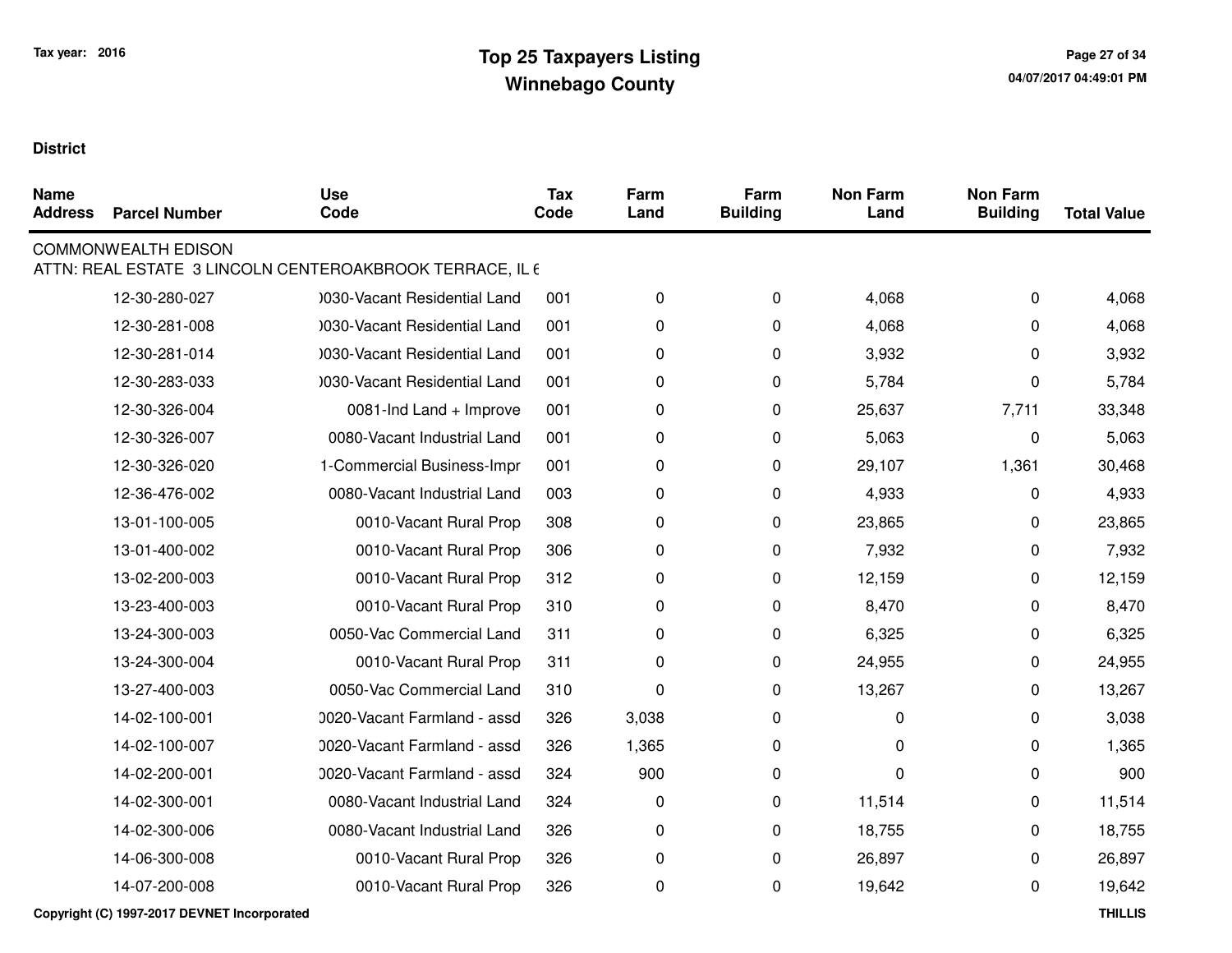| <b>Name</b><br><b>Address</b> | <b>Parcel Number</b>       | <b>Use</b><br>Code                                       | <b>Tax</b><br>Code | Farm<br>Land | Farm<br><b>Building</b> | <b>Non Farm</b><br>Land | <b>Non Farm</b><br><b>Building</b> | <b>Total Value</b> |
|-------------------------------|----------------------------|----------------------------------------------------------|--------------------|--------------|-------------------------|-------------------------|------------------------------------|--------------------|
|                               | <b>COMMONWEALTH EDISON</b> | ATTN: REAL ESTATE 3 LINCOLN CENTEROAKBROOK TERRACE, IL 6 |                    |              |                         |                         |                                    |                    |
|                               | 14-08-151-001              | 0010-Vacant Rural Prop                                   | 326                | 0            | 0                       | 44,963                  | 0                                  | 44,963             |
|                               | 14-08-429-002              | 0010-Vacant Rural Prop                                   | 325                | 0            | 0                       | 1,043                   | 0                                  | 1,043              |
|                               | 14-09-304-010              | 0010-Vacant Rural Prop                                   | 325                | 0            | 0                       | 2,377                   | 0                                  | 2,377              |
|                               | 14-09-426-003              | 0010-Vacant Rural Prop                                   | 326                | 0            | 0                       | 1,923                   | 0                                  | 1,923              |
|                               | 14-10-300-008              | 0010-Vacant Rural Prop                                   | 326                | 0            | 0                       | 2,091                   | 0                                  | 2,091              |
|                               | 14-10-400-005              | 0010-Vacant Rural Prop                                   | 326                | 0            | 0                       | 2,091                   | 0                                  | 2,091              |
|                               | 14-11-101-001              | 0080-Vacant Industrial Land                              | 326                | 0            | 0                       | 3,518                   | 0                                  | 3,518              |
|                               | 14-11-301-001              | 0080-Vacant Industrial Land                              | 326                | 0            | 0                       | 42,235                  | 0                                  | 42,235             |
|                               | 14-11-376-003              | 0010-Vacant Rural Prop                                   | 326                | 0            | 0                       | 2,118                   | 0                                  | 2,118              |
|                               | 14-11-476-004              | 0010-Vacant Rural Prop                                   | 326                | 0            | 0                       | 2,136                   | 0                                  | 2,136              |
|                               | 14-12-300-015              | 0010-Vacant Rural Prop                                   | 326                | 0            | $\pmb{0}$               | 1,979                   | 0                                  | 1,979              |
|                               | 14-19-400-001              | 0050-Vac Commercial Land                                 | 326                | 0            | 0                       | 11,978                  | 0                                  | 11,978             |
|                               | 14-19-400-002              | 0080-Vacant Industrial Land                              | 326                | 0            | $\pmb{0}$               | 1,580                   | 0                                  | 1,580              |
|                               | 15-02-101-005              | 0081-Ind Land + Improve                                  | 001                | 0            | 0                       | 2,272                   | 45                                 | 2,317              |
|                               | 15-02-101-006              | 0081-Ind Land + Improve                                  | 001                | 0            | 0                       | 16,490                  | 45                                 | 16,535             |
|                               | 15-02-101-007              | 0081-Ind Land + Improve                                  | 001                | 0            | 0                       | 17,072                  | 45                                 | 17,117             |
|                               | 15-02-101-008              | 0081-Ind Land + Improve                                  | 001                | 0            | 0                       | 14,247                  | 45                                 | 14,292             |
|                               | 15-02-151-002              | 0081-Ind Land + Improve                                  | 001                | 0            | 0                       | 51,114                  | 8,946                              | 60,060             |
|                               | 15-02-251-003              | 0081-Ind Land + Improve                                  | 001                | 0            | $\mathbf 0$             | 3,594                   | 1,360                              | 4,954              |
|                               | 15-02-252-002              | 0080-Vacant Industrial Land                              | 001                | 0            | 0                       | 682                     | 0                                  | 682                |
|                               | 15-02-252-005              | 0050-Vac Commercial Land                                 | 001                | 0            | $\pmb{0}$               | 3,501                   | 0                                  | 3,501              |
|                               | 15-02-252-006              | 0050-Vac Commercial Land                                 | 001                | 0            | 0                       | 4,201                   | 0                                  | 4,201              |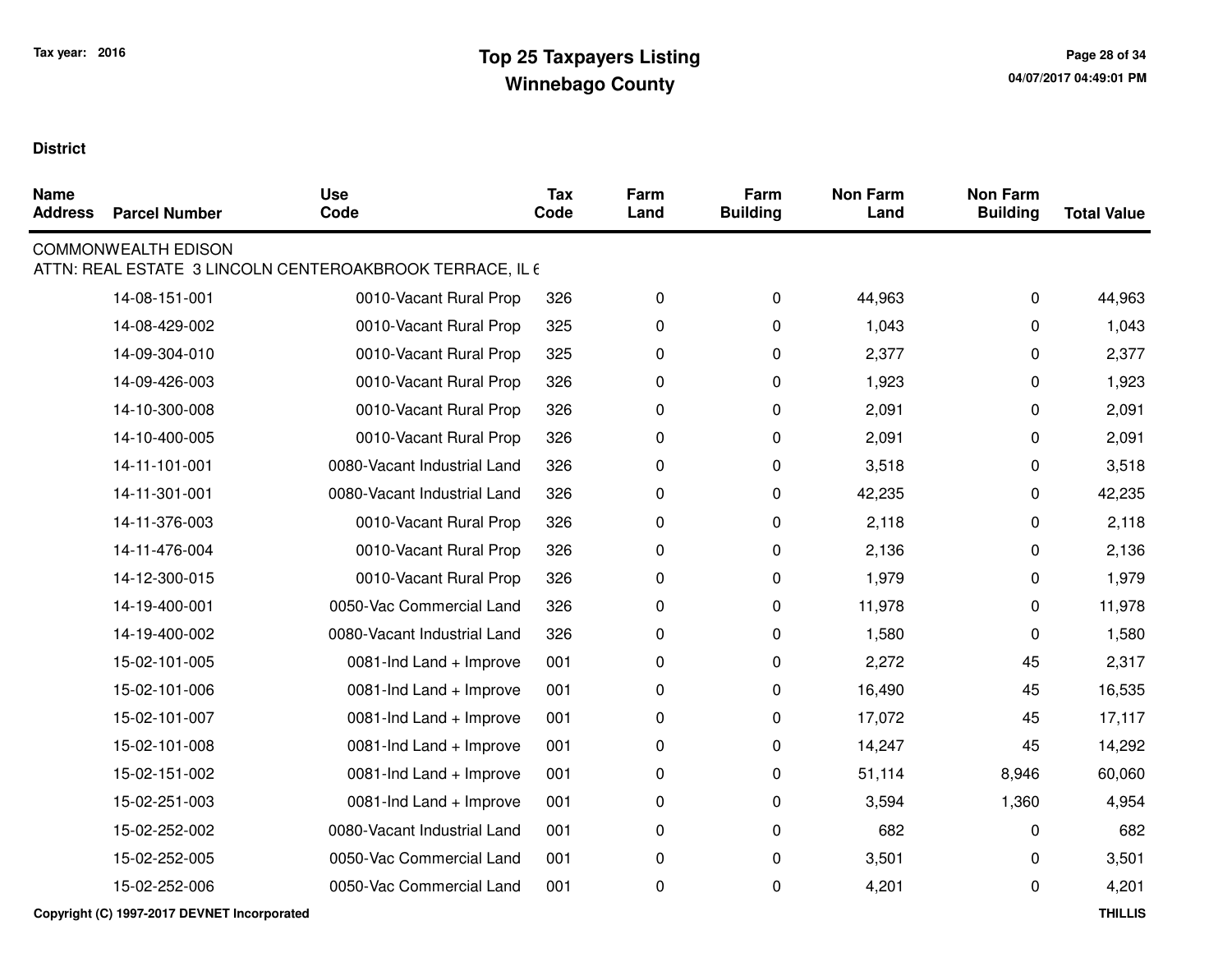| <b>Name</b><br><b>Address</b> | <b>Parcel Number</b>       | <b>Use</b><br>Code                                       | <b>Tax</b><br>Code | Farm<br>Land | Farm<br><b>Building</b> | <b>Non Farm</b><br>Land | <b>Non Farm</b><br><b>Building</b> | <b>Total Value</b> |
|-------------------------------|----------------------------|----------------------------------------------------------|--------------------|--------------|-------------------------|-------------------------|------------------------------------|--------------------|
|                               | <b>COMMONWEALTH EDISON</b> | ATTN: REAL ESTATE 3 LINCOLN CENTEROAKBROOK TERRACE, IL 6 |                    |              |                         |                         |                                    |                    |
|                               | 15-02-252-015              | 1030-Vacant Residential Land                             | 001                | 0            | 0                       | 372                     | 0                                  | 372                |
|                               | 15-02-252-016              | 0030-Vacant Residential Land                             | 001                | 0            | $\pmb{0}$               | 446                     | 0                                  | 446                |
|                               | 15-03-126-019              | 0080-Vacant Industrial Land                              | 066                | 0            | 0                       | 2,926                   | 0                                  | 2,926              |
|                               | 15-03-229-002              | 0071-Commercial Office-Impr                              | 001                | 0            | $\pmb{0}$               | 436,829                 | 1,229,671                          | 1,666,500          |
|                               | 15-04-151-005              | 0020-Vacant Farmland - assd                              | 066                | 6            | $\pmb{0}$               | 0                       | 0                                  | 6                  |
|                               | 15-04-152-004              | 0020-Vacant Farmland - assd                              | 066                | 1,315        | $\pmb{0}$               | 0                       | 0                                  | 1,315              |
|                               | 15-24-126-003              | 0081-Ind Land + Improve                                  | 092                | 0            | 0                       | 35,349                  | 31,756                             | 67,105             |
|                               | 16-01-226-003              | 0010-Vacant Rural Prop                                   | 119                | 0            | $\pmb{0}$               | 1,225                   | 0                                  | 1,225              |
|                               | 16-01-276-008              | 0010-Vacant Rural Prop                                   | 119                | 0            | $\pmb{0}$               | 7,318                   | 0                                  | 7,318              |
|                               | 16-01-426-002              | Farm+Improve+Non Farm AV                                 | 119                | 683          | 0                       | 12,476                  | 0                                  | 13,159             |
|                               | 16-05-226-006              | 0081-Ind Land + Improve                                  | 127                | 0            | $\pmb{0}$               | 11,751                  | 2,207                              | 13,958             |
|                               | 16-07-151-001              | 0010-Vacant Rural Prop                                   | 115                | 0            | $\pmb{0}$               | 1,095                   | 0                                  | 1,095              |
|                               | 16-11-106-005              | 0010-Vacant Rural Prop                                   | 114                | 0            | 0                       | 147                     | 0                                  | 147                |
|                               | 16-11-176-001              | Farm+Improve+Non Farm AV                                 | 110                | 1,681        | $\pmb{0}$               | 8,971                   | 0                                  | 10,652             |
|                               | 16-11-251-001              | 0010-Vacant Rural Prop                                   | 110                | $\pmb{0}$    | $\mathbf 0$             | 10,548                  | 0                                  | 10,548             |
|                               | 16-11-251-002              | 0010-Vacant Rural Prop                                   | 110                | 0            | $\pmb{0}$               | 6,328                   | 0                                  | 6,328              |
|                               | 16-11-300-001              | Farm+Improve+Non Farm AV                                 | 114                | 11,116       | 0                       | 51,018                  | 26,300                             | 88,434             |
|                               | 16-11-400-002              | 0010-Vacant Rural Prop                                   | 114                | 0            | $\pmb{0}$               | 10,915                  | 0                                  | 10,915             |
|                               | 16-11-400-003              | 0010-Vacant Rural Prop                                   | 114                | 0            | 0                       | 5,883                   | 0                                  | 5,883              |
|                               | 16-12-100-002              | 0020-Vacant Farmland - assd                              | 110                | 1,378        | $\pmb{0}$               | 0                       | 0                                  | 1,378              |
|                               | 16-12-201-001              | 0020-Vacant Farmland - assd                              | 110                | 190          | $\pmb{0}$               | 0                       | 0                                  | 190                |
|                               | 16-12-300-002              | 0020-Vacant Farmland - assd                              | 114                | 224          | 0                       | 0                       | 0                                  | 224                |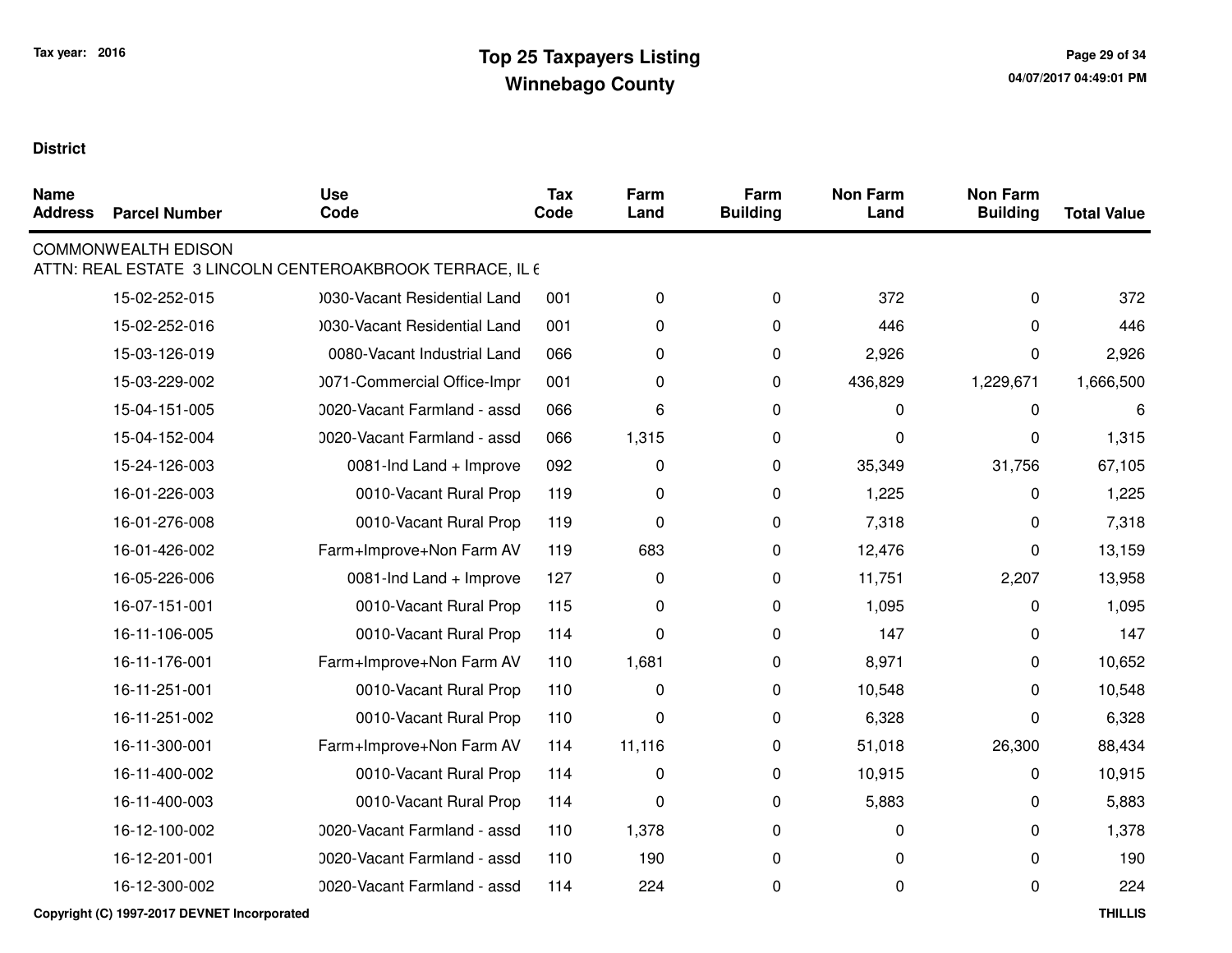| <b>Name</b><br><b>Address</b> | <b>Parcel Number</b>                                              | <b>Use</b><br>Code                                       | <b>Tax</b><br>Code | Farm<br>Land | Farm<br><b>Building</b> | <b>Non Farm</b><br>Land     | <b>Non Farm</b><br><b>Building</b> | <b>Total Value</b> |
|-------------------------------|-------------------------------------------------------------------|----------------------------------------------------------|--------------------|--------------|-------------------------|-----------------------------|------------------------------------|--------------------|
|                               | <b>COMMONWEALTH EDISON</b>                                        | ATTN: REAL ESTATE 3 LINCOLN CENTEROAKBROOK TERRACE, IL 6 |                    |              |                         |                             |                                    |                    |
|                               | 16-13-100-005                                                     | 0080-Vacant Industrial Land                              | 114                | $\pmb{0}$    | 0                       | 89                          | 0                                  | 89                 |
|                               | 16-13-200-001                                                     | 0010-Vacant Rural Prop                                   | 366                | 0            | 0                       | 384                         | 0                                  | 384                |
|                               | 16-13-400-004                                                     | 0010-Vacant Rural Prop                                   | 114                | 0            | 0                       | 680                         | 0                                  | 680                |
|                               | 16-13-400-006                                                     | 0010-Vacant Rural Prop                                   | 366                | 0            | 0                       | 693                         | 0                                  | 693                |
|                               | 16-31-351-002                                                     | 0080-Vacant Industrial Land                              | 095                | 0            | 0                       | 8,175                       | 0                                  | 8,175              |
|                               |                                                                   |                                                          |                    |              |                         | <b>Total Assessed Value</b> |                                    | 3,932,677          |
| <b>Name</b><br><b>Address</b> | <b>Parcel Number</b>                                              | <b>Use</b><br>Code                                       | Tax<br>Code        | Farm<br>Land | Farm<br><b>Building</b> | <b>Non Farm</b><br>Land     | <b>Non Farm</b><br><b>Building</b> | <b>Total Value</b> |
|                               | <b>MB ROCKFORD STATE LLC</b>                                      | C/O EQUITY PROPERTY TAX PO BOX 6474CHICAGO, IL 60606     |                    |              |                         |                             |                                    |                    |
|                               | 12-22-376-002                                                     | 1-Commercial Business-Impr                               | 001                | $\pmb{0}$    | $\pmb{0}$               | 479,804                     | 2,648,137                          | 3,127,941          |
|                               | 12-22-376-003                                                     | 1-Commercial Business-Impr                               | 001                | 0            | 0                       | 184,222                     | 569,635                            | 753,857            |
|                               |                                                                   |                                                          |                    |              |                         | <b>Total Assessed Value</b> |                                    | 3,881,798          |
| <b>Name</b><br><b>Address</b> | <b>Parcel Number</b>                                              | <b>Use</b><br>Code                                       | <b>Tax</b><br>Code | Farm<br>Land | Farm<br><b>Building</b> | <b>Non Farm</b><br>Land     | <b>Non Farm</b><br><b>Building</b> | <b>Total Value</b> |
|                               | <b>WESLEY WILLOWS CORP</b><br>4141 ROCKTON AVE ROCKFORD, IL 61103 |                                                          |                    |              |                         |                             |                                    |                    |
|                               | 11-03-201-004                                                     | )51-Comm Res (6+units)-Imp                               | 001                | $\Omega$     | 0                       | 20,997                      | 349,911                            | 370,908            |
|                               | 11-03-276-025                                                     | )51-Comm Res (6+units)-Imp                               | 001                | 0            | 0                       | 36,357                      | 675,766                            | 712,123            |
|                               | 11-03-276-026                                                     | 0020-Vacant Farmland - assd                              | 001                | 4,471        | 0                       | $\mathbf 0$                 | 0                                  | 4,471              |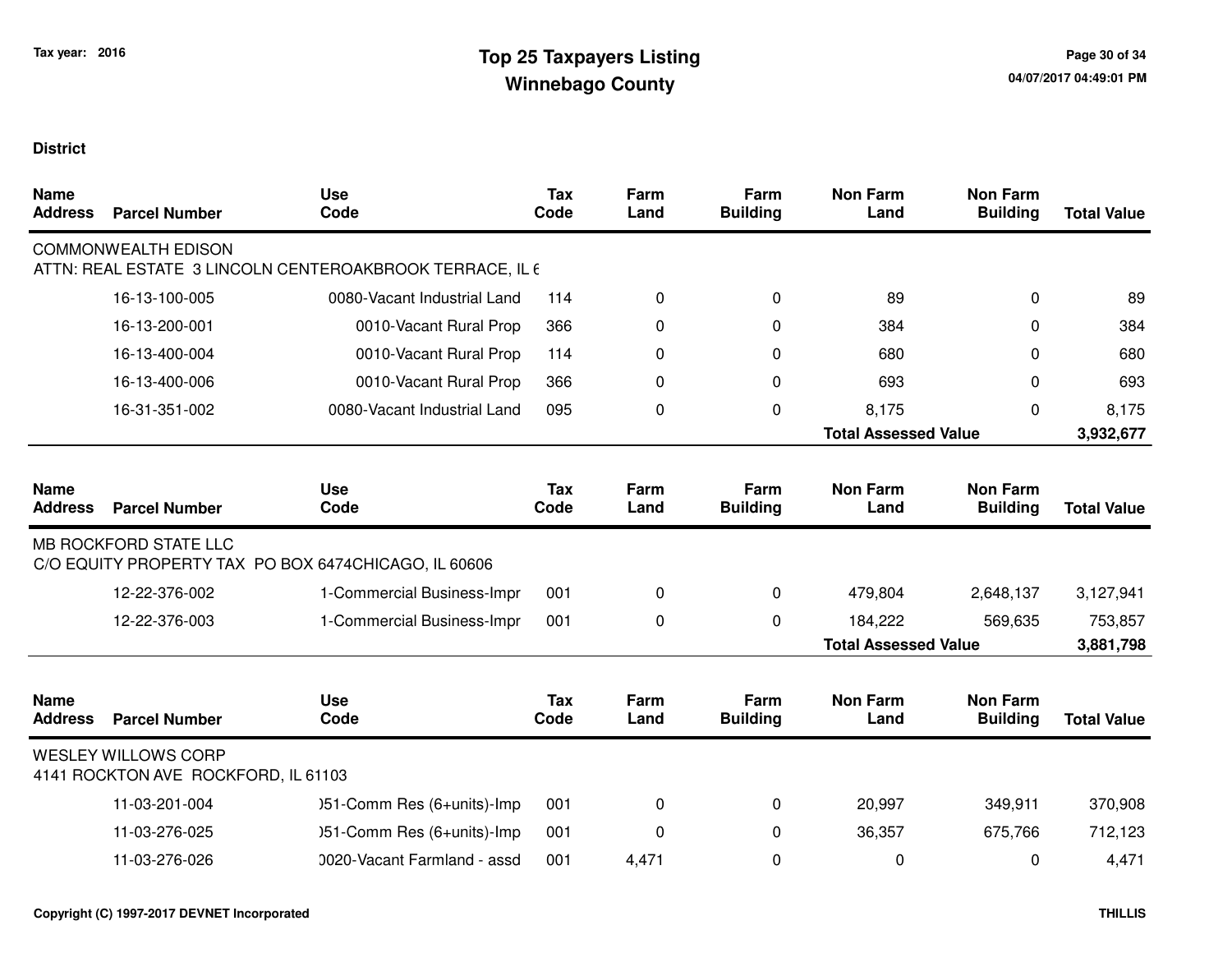| <b>Name</b><br><b>Address</b> | <b>Parcel Number</b>                                                                | <b>Use</b><br>Code                               | <b>Tax</b><br>Code | Farm<br>Land | Farm<br><b>Building</b> | <b>Non Farm</b><br>Land     | <b>Non Farm</b><br><b>Building</b> | <b>Total Value</b> |
|-------------------------------|-------------------------------------------------------------------------------------|--------------------------------------------------|--------------------|--------------|-------------------------|-----------------------------|------------------------------------|--------------------|
|                               | <b>WESLEY WILLOWS CORP</b><br>4141 ROCKTON AVE ROCKFORD, IL 61103                   |                                                  |                    |              |                         |                             |                                    |                    |
|                               | 11-03-277-001                                                                       | )51-Comm Res (6+units)-Imp                       | 001                | 0            | $\mathbf{0}$            | 66,560                      | 2,679,338                          | 2,745,898          |
|                               |                                                                                     |                                                  |                    |              |                         | <b>Total Assessed Value</b> |                                    | 3,833,400          |
| <b>Name</b><br><b>Address</b> | <b>Parcel Number</b>                                                                | <b>Use</b><br>Code                               | <b>Tax</b><br>Code | Farm<br>Land | Farm<br><b>Building</b> | <b>Non Farm</b><br>Land     | <b>Non Farm</b><br><b>Building</b> | <b>Total Value</b> |
|                               | <b>HAMILTON SUNDSTRAND MS 272-6</b>                                                 | 4747 HARRISON AVE PO BOX 7002ROCKFORD,, IL 61125 |                    |              |                         |                             |                                    |                    |
|                               | 11-36-351-001                                                                       | 0081-Ind Land + Improve                          | 001                | 0            | $\Omega$                | 16,786                      | 3,630                              | 20,416             |
|                               | 11-36-352-001                                                                       | 0081-Ind Land + Improve                          | 001                | 0            | 0                       | 29,531                      | 192,598                            | 222,129            |
|                               | 11-36-352-003                                                                       | 0081-Ind Land + Improve                          | 001                | 0            | 0                       | 1,278                       | 18,373                             | 19,651             |
|                               | 11-36-377-002                                                                       | 0081-Ind Land + Improve                          | 001                | 0            | 0                       | 19,027                      | 17,984                             | 37,011             |
|                               | 11-36-377-004                                                                       | 0081-Ind Land + Improve                          | 001                | 0            | 0                       | 18,262                      | 6,697                              | 24,959             |
|                               | 16-05-201-003                                                                       | 0081-Ind Land + Improve                          | 127                | 0            | 0                       | 241,422                     | 3,076,193                          | 3,317,615          |
|                               |                                                                                     |                                                  |                    |              |                         | <b>Total Assessed Value</b> |                                    | 3,641,781          |
| <b>Name</b><br><b>Address</b> | <b>Parcel Number</b>                                                                | <b>Use</b><br>Code                               | <b>Tax</b><br>Code | Farm<br>Land | Farm<br><b>Building</b> | <b>Non Farm</b><br>Land     | <b>Non Farm</b><br><b>Building</b> | <b>Total Value</b> |
|                               | WAL MART REAL ESTATE BUSINESS TRUST<br>PO BOX 8050 MS0555BENTONVILLE, AR 72712-8050 |                                                  |                    |              |                         |                             |                                    |                    |
|                               | 11-03-351-008                                                                       | 1-Commercial Business-Impr                       | 001                | 0            | 0                       | 245,740                     | 2,452,383                          | 2,698,123          |
|                               | 15-12-101-002                                                                       | 1-Commercial Business-Impr                       | 421                | 0            | $\mathbf{0}$            | 182,203                     | 484,397                            | 666,600            |
|                               | 15-12-101-003                                                                       | 0071-Commercial Office-Impr                      | 421                | 0            | 0                       | 2,876                       | 79,352                             | 82,228             |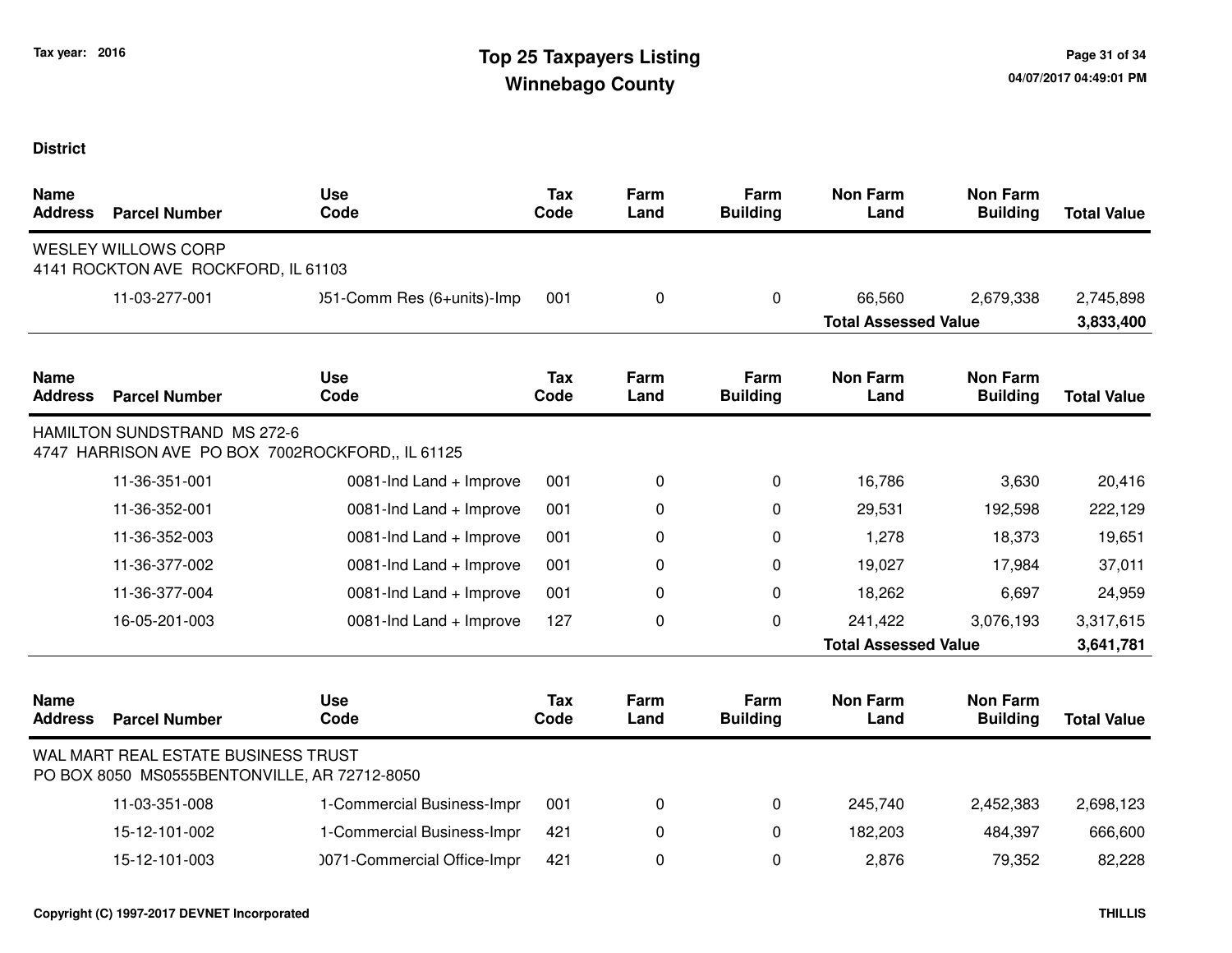| <b>Name</b><br><b>Address</b> | <b>Parcel Number</b>                                                                | <b>Use</b><br>Code         | <b>Tax</b><br>Code | Farm<br>Land | Farm<br><b>Building</b> | <b>Non Farm</b><br>Land     | <b>Non Farm</b><br><b>Building</b> | <b>Total Value</b> |
|-------------------------------|-------------------------------------------------------------------------------------|----------------------------|--------------------|--------------|-------------------------|-----------------------------|------------------------------------|--------------------|
|                               | WAL MART REAL ESTATE BUSINESS TRUST<br>PO BOX 8050 MS0555BENTONVILLE, AR 72712-8050 |                            |                    |              |                         |                             |                                    |                    |
|                               | 15-12-101-004                                                                       | 0050-Vac Commercial Land   | 421                | $\mathbf 0$  | 0                       | 20,740                      | $\Omega$                           | 20,740             |
|                               |                                                                                     |                            |                    |              |                         | <b>Total Assessed Value</b> |                                    | 3,467,691          |
| <b>Name</b><br><b>Address</b> | <b>Parcel Number</b>                                                                | <b>Use</b><br>Code         | <b>Tax</b><br>Code | Farm<br>Land | Farm<br><b>Building</b> | <b>Non Farm</b><br>Land     | <b>Non Farm</b><br><b>Building</b> | <b>Total Value</b> |
|                               | <b>FAIRHAVEN CHRISTIAN RETIREMENT CENTER</b><br>3470 N ALPINE RD ROCKFORD, IL 61114 |                            |                    |              |                         |                             |                                    |                    |
|                               | 12-05-355-008                                                                       | 0050-Vac Commercial Land   | 021                | 0            | 0                       | 378                         | 0                                  | 378                |
|                               | 12-05-376-009                                                                       | )51-Comm Res (6+units)-Imp | 021                | 0            | $\Omega$                | 66,986                      | 442,956                            | 509,942            |
|                               | 12-05-377-001                                                                       | )51-Comm Res (6+units)-Imp | 021                | 0            | 0                       | 80,710                      | 422,132                            | 502,842            |
|                               | 12-05-378-004                                                                       | )51-Comm Res (6+units)-Imp | 021                | 0            | 0                       | 65,223                      | 354,910                            | 420,133            |
|                               | 12-08-126-031                                                                       | )51-Comm Res (6+units)-Imp | 001                | 0            | 0                       | 259,401                     | 1,748,573                          | 2,007,974          |
|                               |                                                                                     |                            |                    |              |                         | <b>Total Assessed Value</b> |                                    | 3,441,269          |
| <b>Name</b><br><b>Address</b> | <b>Parcel Number</b>                                                                | <b>Use</b><br>Code         | <b>Tax</b><br>Code | Farm<br>Land | Farm<br><b>Building</b> | <b>Non Farm</b><br>Land     | <b>Non Farm</b><br><b>Building</b> | <b>Total Value</b> |
|                               | <b>KELLEY WILLIAMSON CO</b><br>1132 HARRISON AVE ROCKFORD, IL 61104                 |                            |                    |              |                         |                             |                                    |                    |
|                               | 03-24-136-010                                                                       | 1-Commercial Business-Impr | 401                | 0            | $\pmb{0}$               | 17,272                      | 107,337                            | 124,609            |
|                               | 04-28-355-009                                                                       | 1-Commercial Business-Impr | 189                | 0            | $\Omega$                | 125,873                     | 172,202                            | 298,075            |
|                               | 04-33-103-002                                                                       | 0050-Vac Commercial Land   | 189                | 0            | 0                       | 30,564                      | $\Omega$                           | 30,564             |
|                               | 08-30-377-016                                                                       | 1-Commercial Business-Impr | 416                | 0            | 0                       | 80,259                      | 121,697                            | 201,956            |
|                               | 09-28-311-005                                                                       | 0050-Vac Commercial Land   | 286                | 0            | 0                       | 3,631                       | 0                                  | 3,631              |
|                               | Copyright (C) 1997-2017 DEVNET Incorporated                                         |                            |                    |              |                         |                             |                                    | <b>THILLIS</b>     |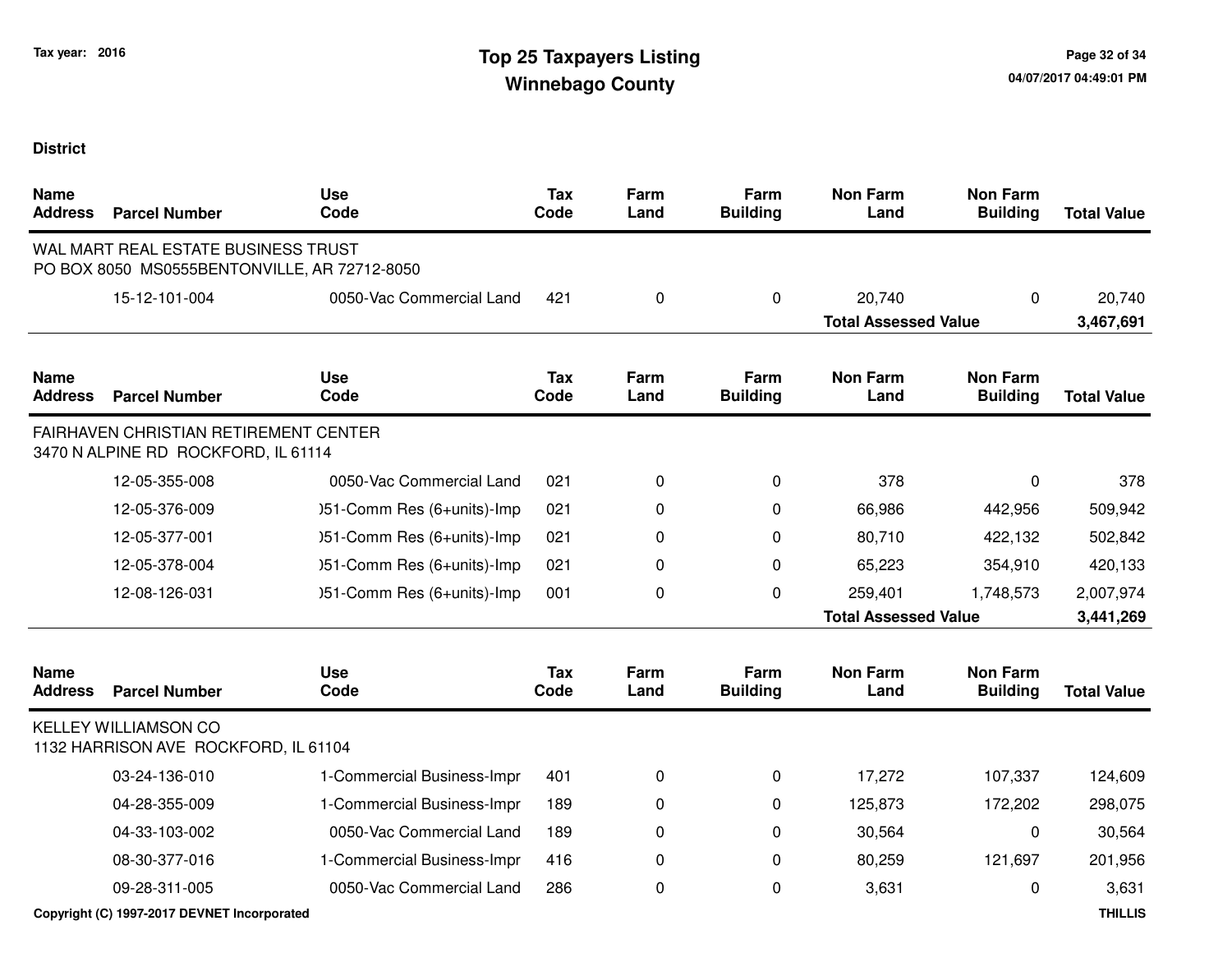| <b>Name</b><br><b>Address</b> | <b>Parcel Number</b>                                                | <b>Use</b><br>Code         | <b>Tax</b><br>Code | Farm<br>Land | Farm<br><b>Building</b> | <b>Non Farm</b><br>Land     | <b>Non Farm</b><br><b>Building</b> | <b>Total Value</b> |
|-------------------------------|---------------------------------------------------------------------|----------------------------|--------------------|--------------|-------------------------|-----------------------------|------------------------------------|--------------------|
|                               | <b>KELLEY WILLIAMSON CO</b><br>1132 HARRISON AVE ROCKFORD, IL 61104 |                            |                    |              |                         |                             |                                    |                    |
|                               | 09-28-311-012                                                       | 1-Commercial Business-Impr | 286                | 0            | 0                       | 7,260                       | 54,796                             | 62,056             |
|                               | 11-01-277-032                                                       | 1-Commercial Business-Impr | 409                | 0            | 0                       | 58,025                      | 170,411                            | 228,436            |
|                               | 11-11-228-014                                                       | 1-Commercial Business-Impr | 001                | 0            | 0                       | 7,432                       | 236                                | 7,668              |
|                               | 11-35-454-002                                                       | 0081-Ind Land + Improve    | 001                | 0            | 0                       | 18,656                      | 230,277                            | 248,933            |
|                               | 11-35-478-001                                                       | 0081-Ind Land + Improve    | 001                | 0            | 0                       | 4,256                       | 31,441                             | 35,697             |
|                               | 12-04-252-003                                                       | 1-Commercial Business-Impr | 002                | 0            | 0                       | 65,876                      | 224,375                            | 290,251            |
|                               | 12-20-451-011                                                       | 1-Commercial Business-Impr | 451                | 0            | 0                       | 19,537                      | 1,096                              | 20,633             |
|                               | 12-20-451-012                                                       | 1-Commercial Business-Impr | 451                | 0            | 0                       | 48,186                      | 186,000                            | 234,186            |
|                               | 12-23-378-002                                                       | 1-Commercial Business-Impr | 001                | 0            | 0                       | 109,171                     | 133,213                            | 242,384            |
|                               | 12-28-226-004                                                       | 1-Commercial Business-Impr | 451                | 0            | 0                       | 41,279                      | 116,006                            | 157,285            |
|                               | 12-35-151-001                                                       | 1-Commercial Business-Impr | 378                | 0            | 0                       | 51,701                      | 86,896                             | 138,597            |
|                               | 14-04-300-020                                                       | 1-Commercial Business-Impr | 325                | 0            | 0                       | 93,716                      | 160,461                            | 254,177            |
|                               | 14-12-300-003                                                       | 1-Commercial Business-Impr | 326                | 0            | 0                       | 19,012                      | 66,673                             | 85,685             |
|                               | 15-03-353-021                                                       | 1-Commercial Business-Impr | 410                | 0            | 0                       | 23,530                      | 154,659                            | 178,189            |
|                               | 15-12-126-002                                                       | 1-Commercial Business-Impr | 421                | 0            | $\Omega$                | 41,034                      | 246,764                            | 287,798            |
|                               | 15-12-126-003                                                       | 1-Commercial Business-Impr | 421                | 0            | 0                       | 4,832                       | 45                                 | 4,877              |
|                               | 16-04-203-001                                                       | 1-Commercial Business-Impr | 127                | 0            | 0                       | 74,176                      | 128,008                            | 202,184            |
|                               |                                                                     |                            |                    |              |                         | <b>Total Assessed Value</b> |                                    | 3,337,871          |